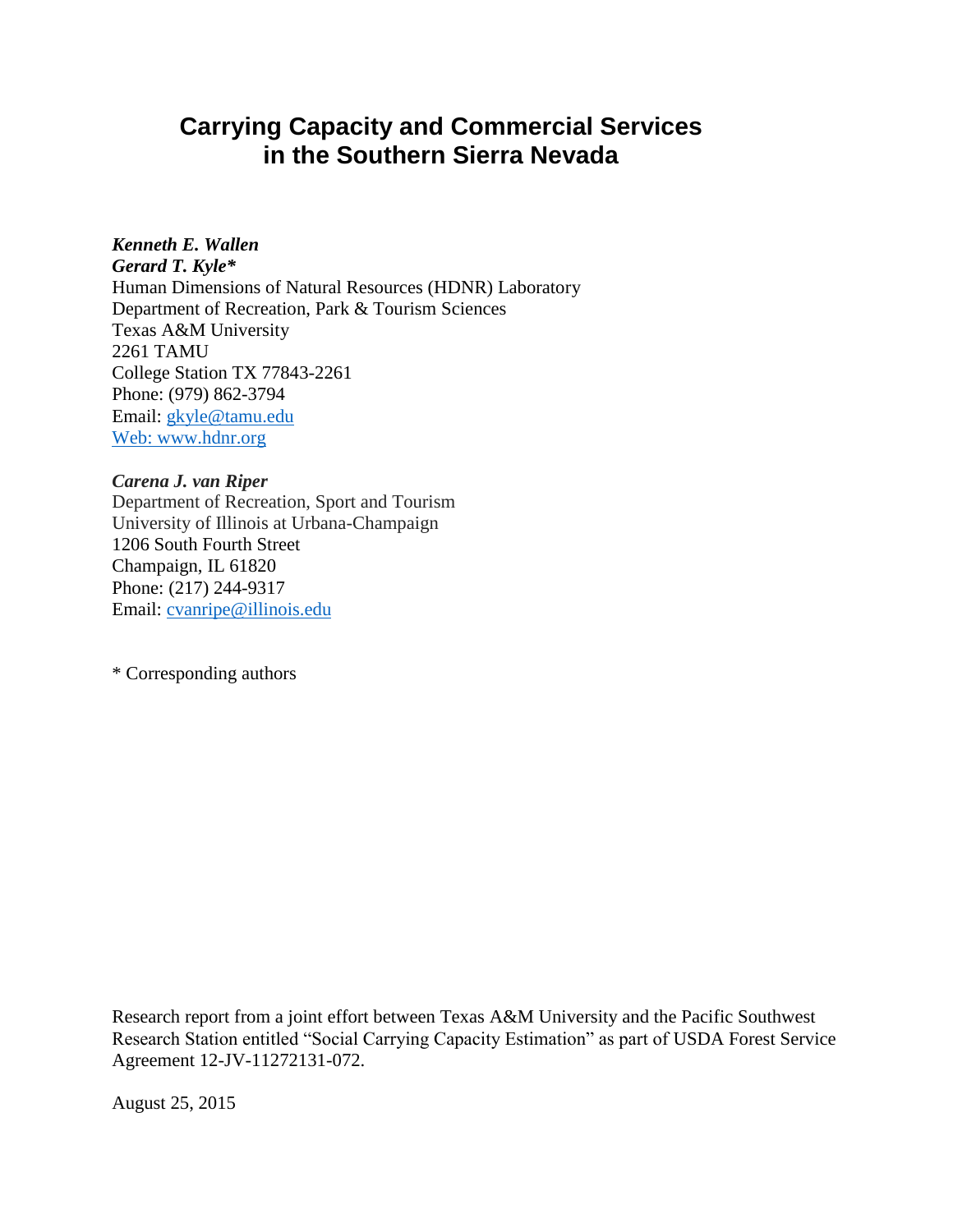This page is intentionally blank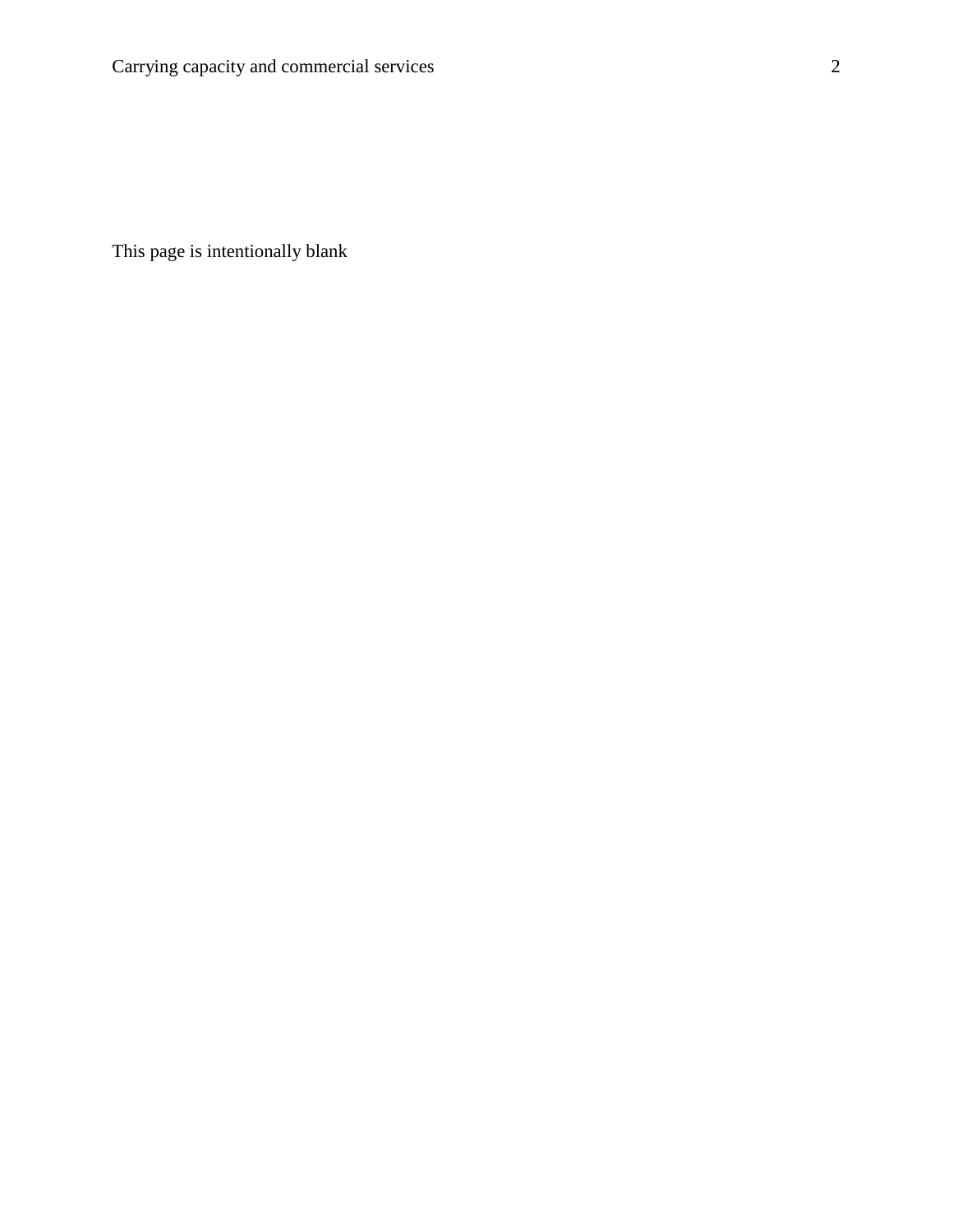## **Table of Contents**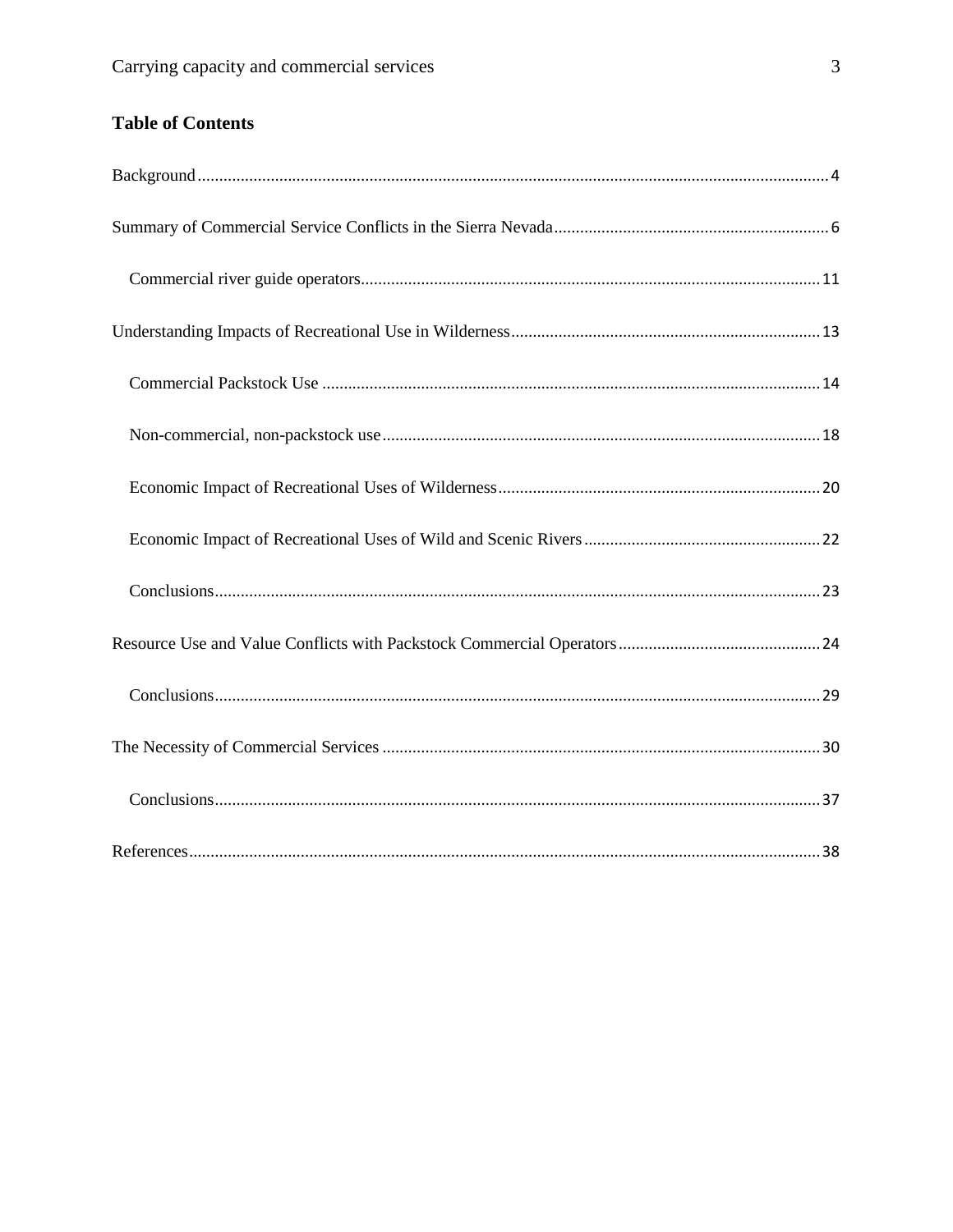## **Background**

<span id="page-3-0"></span>Commercial recreation providers are diverse; they include those who provide wilderness access and support using horses or mules, as climbing guides, on boats or rafts, and other modes of recreation. They provide a variety of recreational, scenic, scientific, educational, conservation, and historical experiences to visitors of the USDI's National Park Service (NPS) and Bureau of Land Management (BLM) areas, and the USDA's National Forest System (NFS). Regulation under a Special Use Permit allows trips within NFS designated areas involving for-profit businesses or nonprofit enterprises. NFS Special Use Permits authorizes operators use of NFS land provided it benefits the public while protecting public and natural resource values. Specifically, a Special Use Permit is required for commercial activity defined as, "any use or activity on National Forest System lands (a) where an entry or participation fee is charged, or (b) where the primary purpose is the sale of a good or service, and in either case, regardless of whether the use or activity is intended to produce a profit" (Forest Service, USDA, 2013, p. 341). Basic requirements for holding a permit include technical and financial capability, payment of a fee, and insurance listing the US Government as additionally insured. Each year, the NFS receives thousands of individual and business applications for authorization for use of NFS land for such activities as water transmission, agriculture, outfitting and guiding, recreation, telecommunication, research, photography and video productions, and granting road and utility rights-of-way. In general, NFS land is not made available if the overall needs of the individual or business can be met on nonfederal lands.

However, regulating commercial operations on public lands is a highly contentious issue and particularly acute in federally designated Wilderness. As alluded to above, commercial operations include guiding for hunting, fishing, climbing, river rafting, snowmobiling, wildlife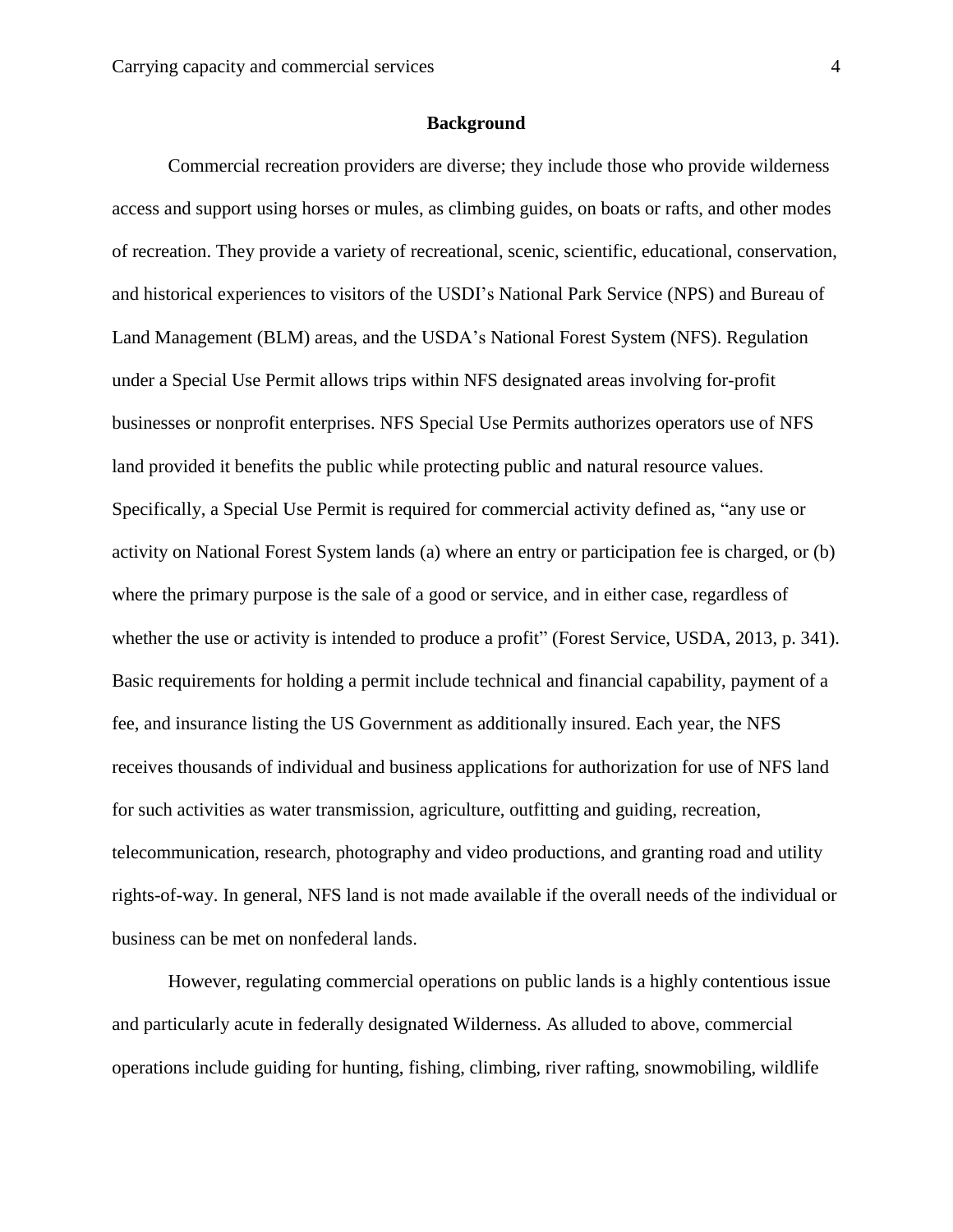viewing, and other forms of nature tourism. The combination of these commercial services operating alongside associated tourism-centered businesses represents a multi-billion-dollar industry in the U.S. The regulation of commercial activities within federally designated Wilderness areas has been a contentious issue among Wilderness resource users. These conflicts generally involve issues of Wilderness preservation, endangered species protection, watershed protection, and economic decline in rural areas. At a policy level, these conflicts revolve around the increasing use and commodification of Wilderness. More specific to this report are disputes involving commercial packstock operations with some possible carryover to river trip operators and other permitted commercial services. There have been protracted and high profile lawsuits against the NPS and the NFS in California, Montana, Washington, Idaho, and throughout the mountain west. Recent litigation has created uncertainty among managers and operators regarding what policies and procedures to follow and, for the NFS, how best to design scientific studies that can provide direction for the non-arbitrary management of commercial stock in Wilderness areas.

Recent federal court rulings, namely those brought forth by plaintiffs representing the High Sierra Hikers Association, have questioned the NFS's procedures and issuance of Special Use Permits to commercial packstock operators to guide within designated Wilderness areas. With specific focus on the Sierra Nevada, litigation has proceeded and decisions have been rendered by the courts requiring the USDA Forest Service to show the *extent necessary*, not need, in their allocation of Special Use Permits to commercial operators within the eleven national forests spanning California's Sierra Nevada. It is these recent decisions that serve as the impetus for this report. Given these recent court rulings, it is now necessary to more broadly understand the activities commercial packstock operators facilitate which are necessary for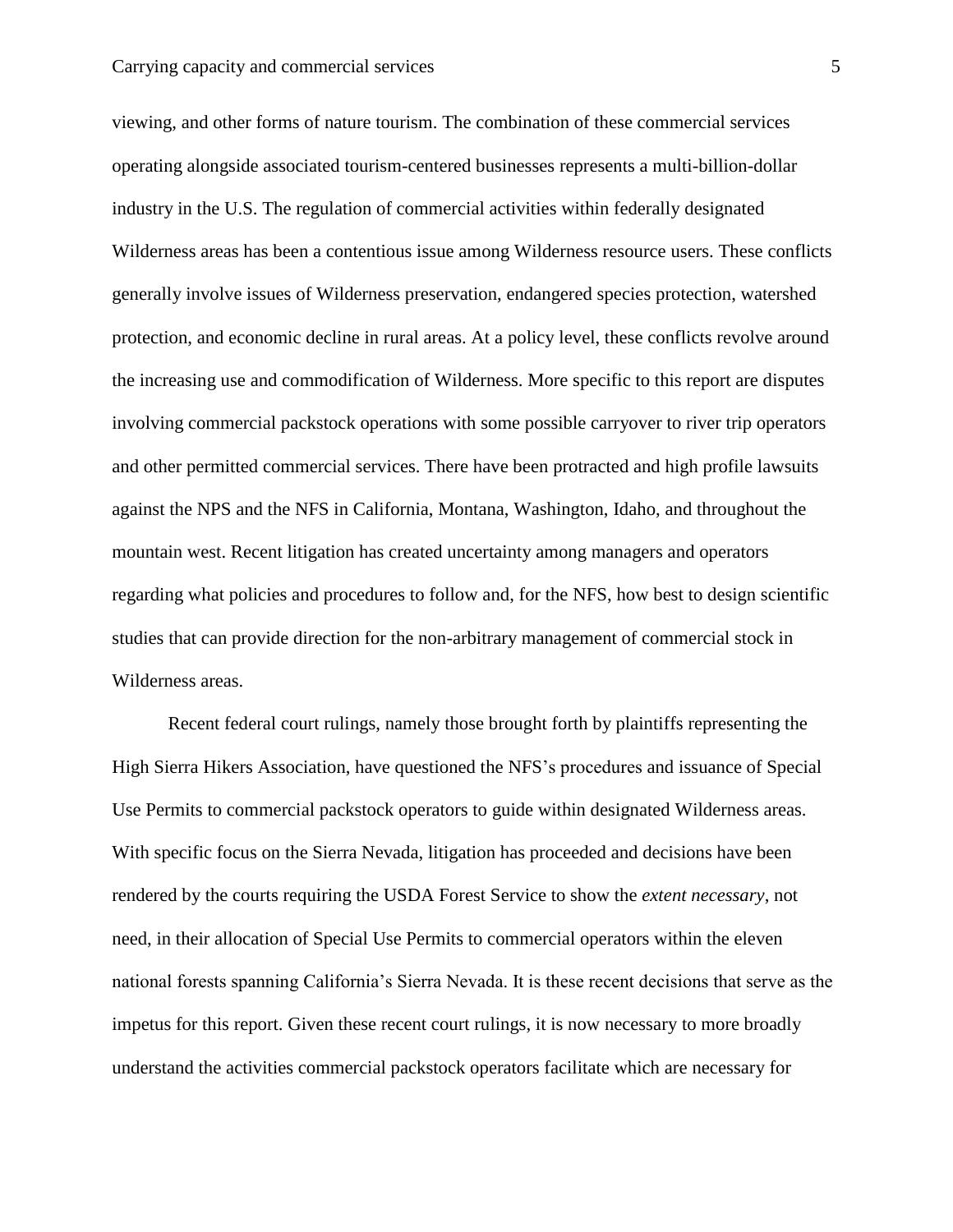realizing the recreational or other Wilderness-related purposes of designated Wilderness areas. There is also a need to provide managers with guidance concerning what activities to monitor, regulate, or administer to maximize users' experience and minimize the negative effects on both their experiences and the resource base.

To achieve a broad understanding of the activities and experiences provided by commercial operators of the Sierra Nevada, the format of this report is primarily based upon a review of literature from scientific and non-technical sources focusing on the issues of commercial packstock, non-packstock recreation, and rafting/boating on Wild and Scenic Rivers in the Sierra Nevada. The structure of this report outlines (1) summary of commercial service conflicts in the Sierra Nevada, (2) the impacts of recreational use in Wilderness, (3) resource use and value conflicts with packstock operators, and (4) the necessity of commercial services.

#### **Summary of Commercial Service Conflicts in the Sierra Nevada**

## <span id="page-5-0"></span>**Commercial Packstock Operations**

Recreational livestock use in Wilderness areas is authorized under Section 4(d)6 of the Wilderness Act of 1964 (16 U.S. C. § 1131-1136) as it conforms to the recreational mission of the Act and is subject to full discretionary interpretation by agencies to manage that use within levels consistent with a goal of maintaining the Wilderness character of an area. Additional use of livestock for production is one of five uses (mining, aircraft and motorboats, control of fire, disease and insects, water resources facilities, and livestock grazing) that were granted special status to continue in Wilderness if they existed prior to designation. Aside from their authorization to provide recreational Wilderness experiences, commercial packstock operators can and do serve as sources of Wilderness information and education, model behavior and techniques for low impact Wilderness use, and are often sources of unique information for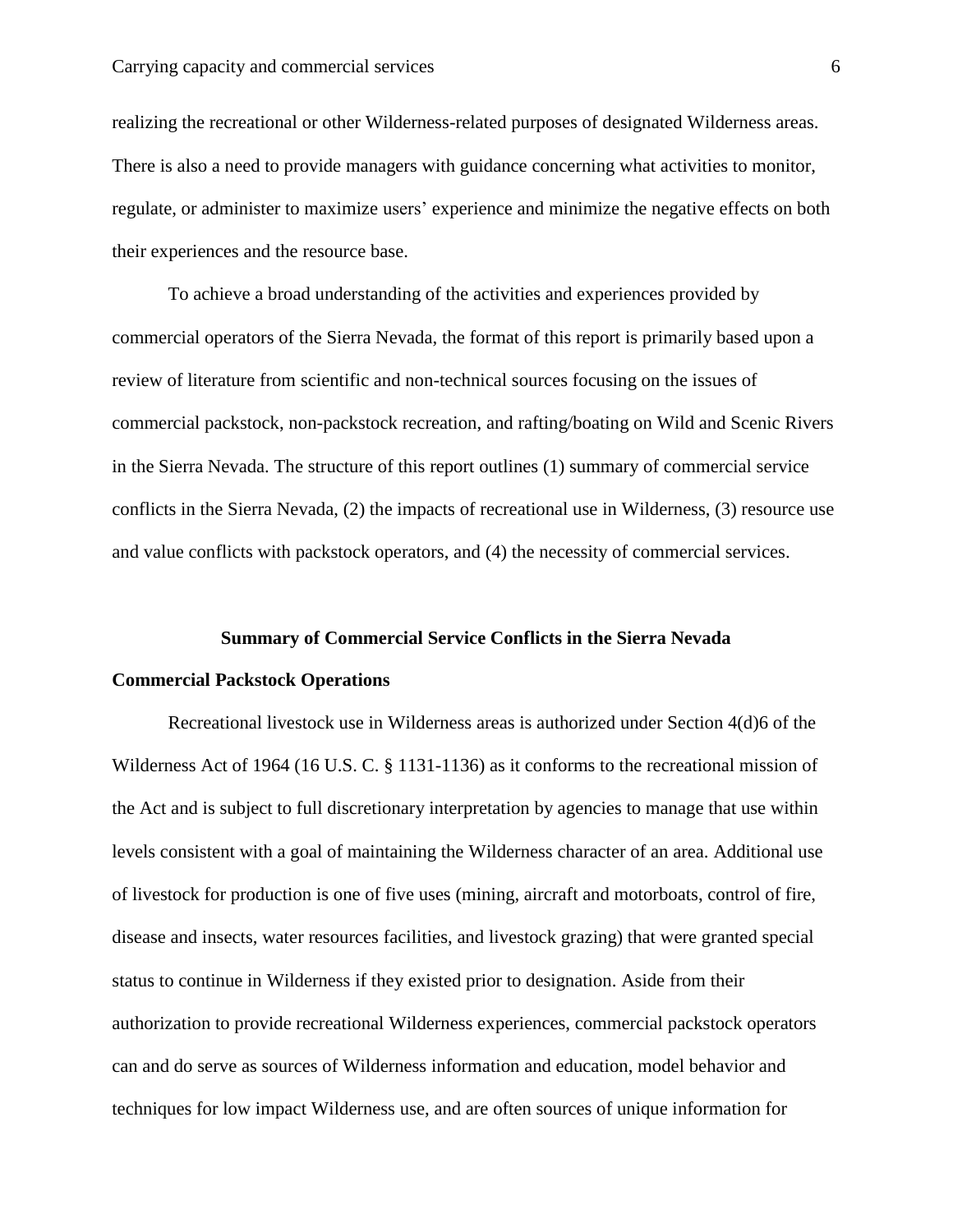#### Carrying capacity and commercial services 7

clients and other visitors. The most recent statistics of packstock use (those utilizing horses, mules, llamas, and goats) estimate commercial enterprises account for approximately 30% of recreational livestock use, while 60% of recreational livestock is used by private parties, and about 10% by agencies for administrative purposes such as trail maintenance and ranger patrols (McClaran, 2000). In terms of visits, at the turn of the century, approximately 11% of Wilderness visits were recreational packstock parties. In contrast, recreational packstock use from 1960-80 represented the dominant (now secondary) form of Wilderness recreation in comparison to hiking/backpacking (McClaran, 2000). Proportionally, commercial packstock use accounts for a minority of both livestock use and total Wilderness recreation. Yet potential for conflict between user groups persist.

Capozza (2004) has detailed the history of packstock use and conflict in the Sierra Nevada and summarized these issues into four relatively distinct periods that lend a necessary perspective to understand present conflicts. First, from 1900-1964 the Wilderness recreation industry began to emerge in the Sierra Nevada. This era centered on travel with pack and saddle stock and represents the basis for much of the historic and tradition-based arguments for the inclusion of packstock in Wilderness. Additionally, the historic and traditional merits of packstock in Wilderness during this era served as precedent for packstock as a central component of the Wilderness experience. The second period began after the Wilderness Act (1964-1979) wherein recreation in these designated areas increased and coincided with the emergence of the recreational industry. This era also witnessed the emerging conflicts between hikers and recreational packstock users and operators. Recreational users were beginning to change as backpacking grew in popularity and packstock was no longer the primary means by which groups experienced Wilderness. The third period began in the 1980s with increased management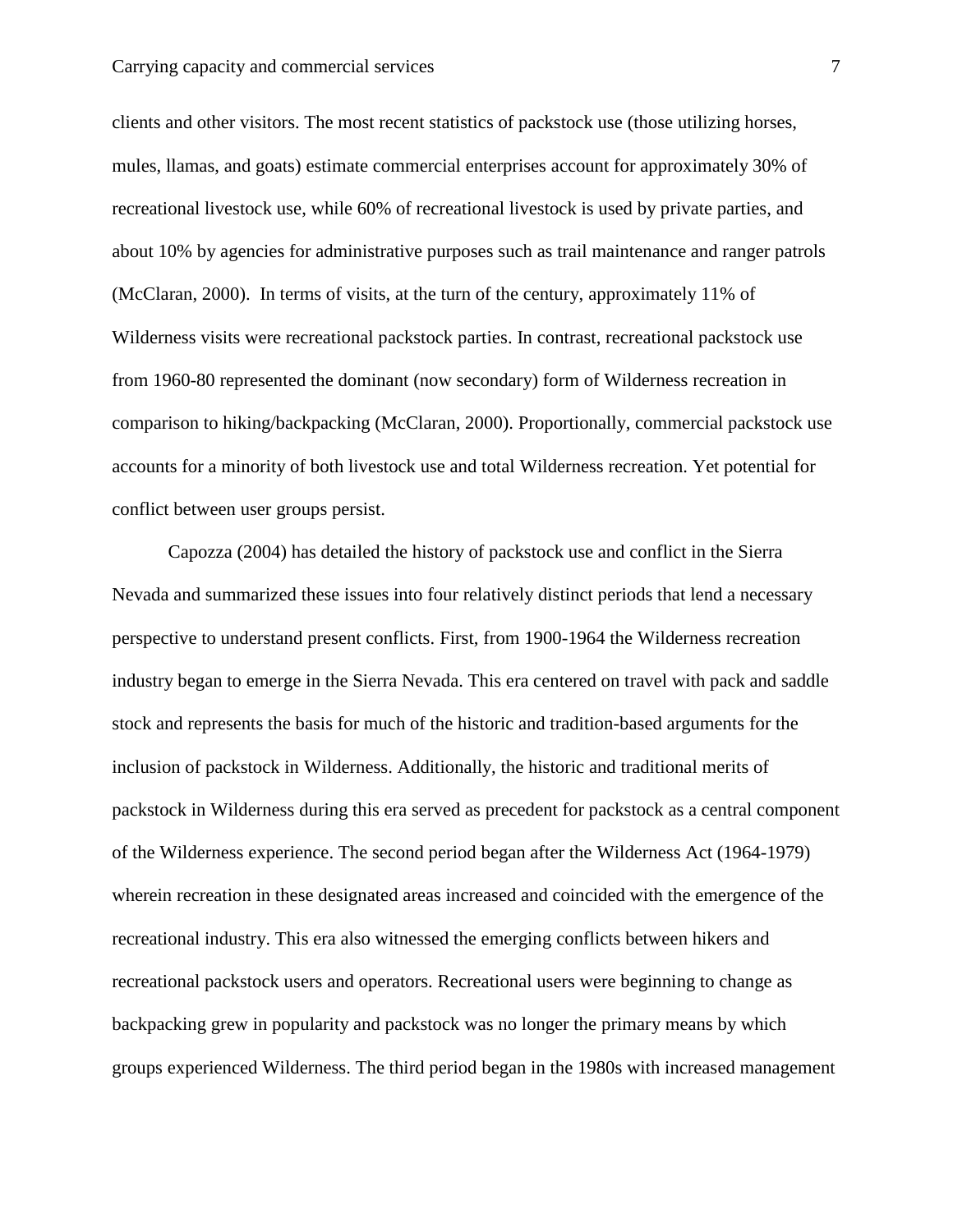effort to address impacts associated with recreational packstock use and growing conflicts with other Wilderness users. The fourth phase began in the mid-1990s and continues today as these conflicts have escalated and entered the political and judicial realms. Both supporters and critics of packstock use have become more sophisticated in presenting and defending their positions as access to information and the organization of their constituents has increased.

In the 1970s, the Forest Service instituted trailhead quotas in high-use zones of the Ansel Adams and John Muir Wilderness areas to address the increasing number of users. These quotas were based on estimated capacities of various zones within the areas. By the 1990s and early 2000s, the quota system became a catalyst for conflict between packstock and non-packstock recreationists but with the important addition of more organized special interest groups and associations. At this point in time, the political and judicial realms came to the forefront with claims that the Forest Service deviated from its management directives and failed to limit visitation numbers to these popular areas. In particular, the Forest Service Employees for Environmental Ethics (FSEEE), a non-profit advocacy group, alleged that the USDA Forest Service illegally exempted commercial outfitters and guides from the quotas and allowed commercial operators to issue their own Wilderness permits to clients while continuing to limit access for private citizens (FSEEE, 2000). In 2000, the FSEEE, Wilderness Watch, and High Sierra Hikers Association (HSHA) filed suit in the U.S. Ninth District Court arguing that the USDA Forest Service violated federal law by issuing permits to outfitters for commercial packstock in the Ansel Adams and John Muir Wilderness Areas without appropriately investigating the environmental impact of horses (see, High Sierra Hikers Association v. Blackwell, 2004; High Sierra Hikers Association v. Weingardt, 2007).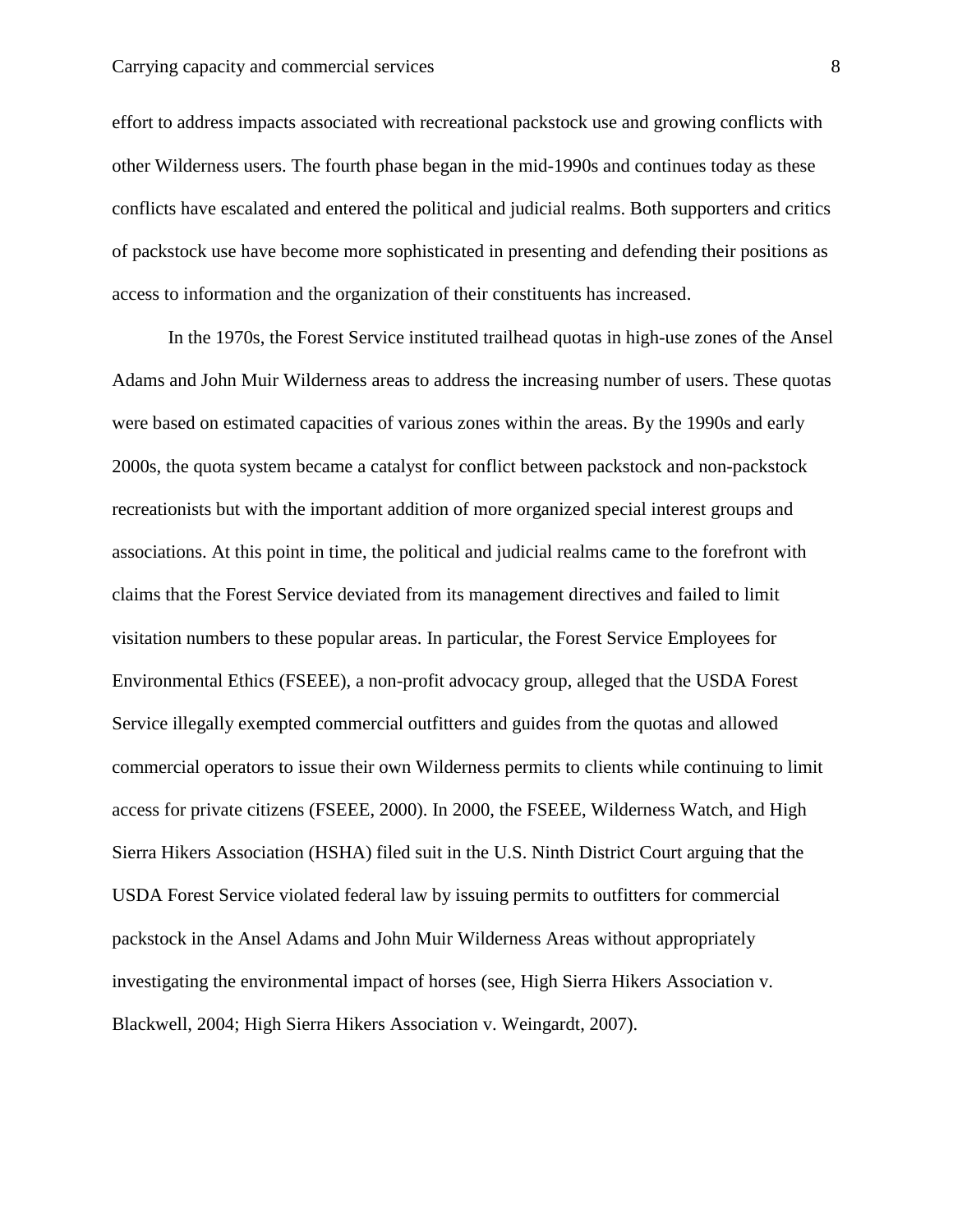More recently, the Ninth Circuit Court found that the Forest Service's grant of Special Use Permits and the corresponding Commercial Authorizations by the NPS to commercial packstock operators for purposes of allowing pack trips and day rides into Wilderness areas of the Sierra and Inyo National Forest and Sequoia and Kings National Parks was inadequately administered with respect to the Wilderness Act, which generally prohibits commercial enterprise within Wilderness areas. But, as outlined earlier, the Act includes a provision that "commercial services may be performed within the Wilderness areas … to the extent necessary for activities which are proper for realizing the recreational or other Wilderness purposes of the areas" (p. 1135). The Ninth Circuit Court concluded this requires the management agency to not only determine that a particular commercial service is *necessary* but also to determine the *extent*  of that necessity. The ruling, based on not only the Wilderness Act but also the Endangered Species Act and Administrative Procedure Act, held that agency officials failed to conduct the requisite need and impact studies for issuance of Special Use Permits for commercial packstock. The broader implications of this decision for all Wilderness management agencies is that they are now required to examine how commercial packstock use in Wilderness areas impacts the landscape and "balance... their potential consequences with the effects of preexisting levels of commercial activity" (Repanshek, 2012; High Sierra Hikers Association v. United States Department of Interior, 2012a and High Sierra Hikers Association v. United States Department of Interior, 2012b**).**

Determining whether packstock operators and guide services are necessary, the number of Special Use Permits to issue, and the manner of administration of Special Use Permits for compliance in accordance with the Wilderness Act is a challenging task for Forest Service Wilderness managers given their mandate and responsibilities for multiple use. Initially,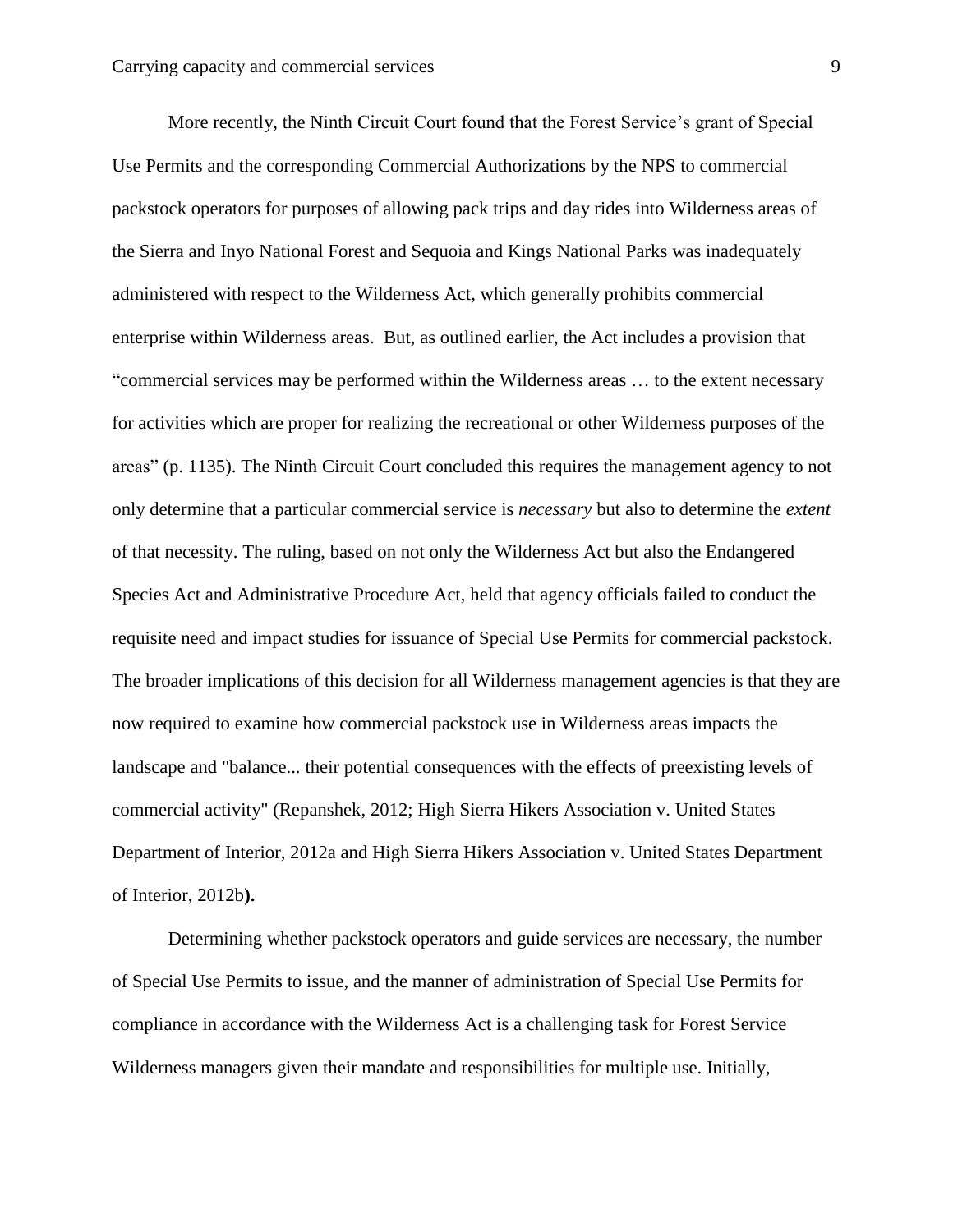Wilderness management agencies identify the allocation of Wilderness recreation capacity in the forest plan by addressing the need for and role of outfitters and guides. Typically, this is accomplished through preparation of a Commercial Services Needs Assessment. In addition, a Needs Assessment is developed to articulate why the extent of commercial services authorized is necessary for achieving the goals of the Wilderness Act. These protocols are in place so that agencies can consider the potential, cumulative impacts that result from a group of individual service providers acting collectively and the potential for conflict among recreational users.

The recent decisions regarding commercial packstock operations in USDA Forest Service Wilderness Areas may have ramifications across the National Wilderness Preservation System. Given the dual or multiple roles of many protected areas agencies, particularly the USDA Forest Service, that stem from their mandate to wisely manage resources for a variety of sustainable uses, it is now understood that a National Environmental Policy Act (NEPA) analysis may be deemed necessary to support the Commercial Services Needs Assessment. If the forest plan (or Wilderness Plan tier to the forest plan) provides adequate direction, standards, and guidelines, this amendment to the forest plan may not be necessary. If an amendment is necessary, a NEPA analysis may also be necessary depending on the significance of the action to be taken (Wilderness.net, 2008). The consequences of these court decisions over the past decade are yet to be fully understood, articulated, or implemented from the policy and management perspective within the USDA Forest Service. The relevant implications for the purposes of this report is the need to further understand the *need* and *extent necessary* for and the *impacts* of commercial packstock operations. This requires ongoing assessment of both the biophysical condition of the Wilderness and the needs and preferences of Wilderness recreationists.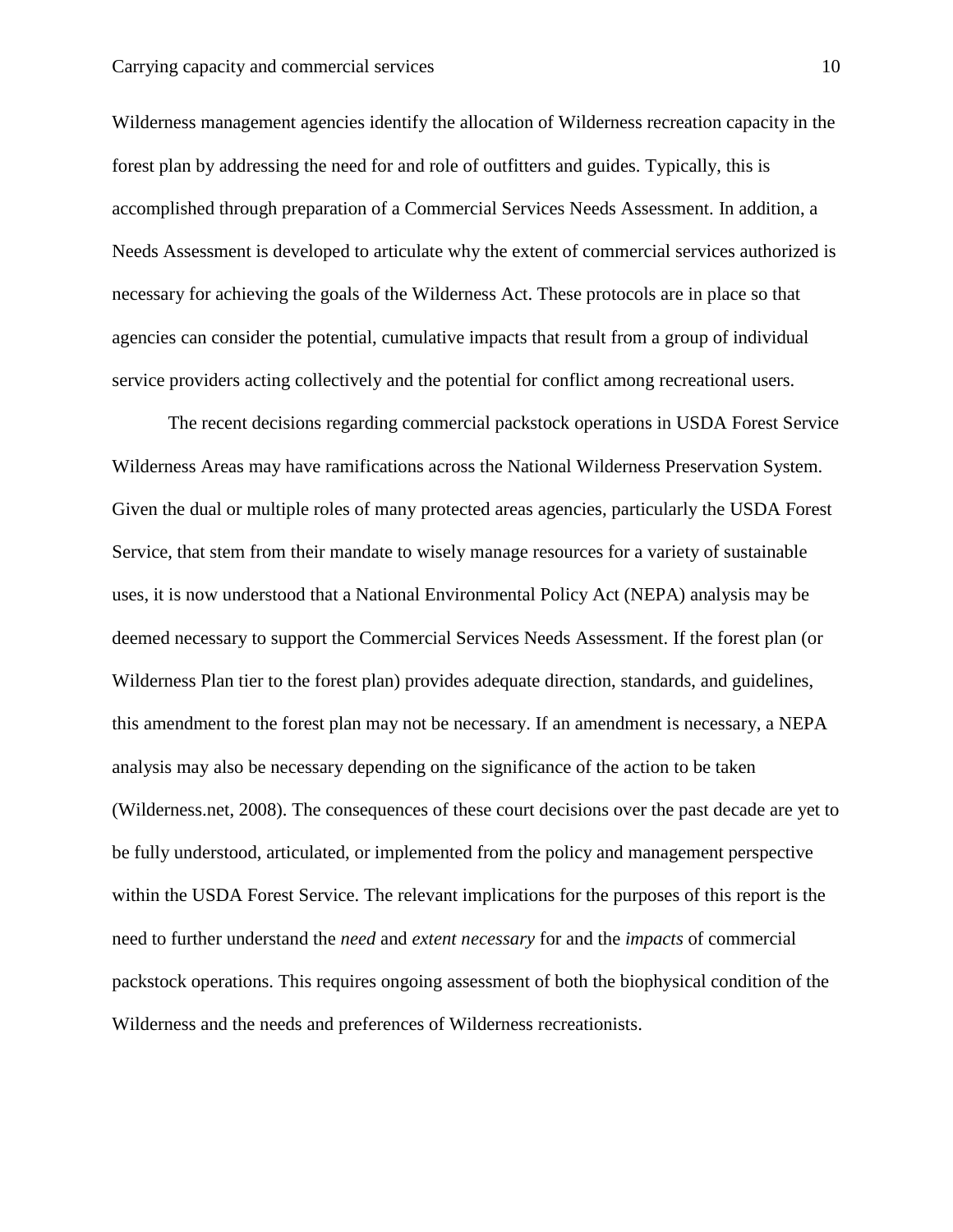## <span id="page-10-0"></span>**Commercial river guide operators**

The Wild and Scenic Rivers Act of 1968 (16 USC § 1271-1287; Public Law 90-54; 82 Stat. 906) established a National Wild and Scenic Rivers System (NWSRS) and prescribed the methods and standards through which additional rivers may be identified and added to the system as wild, scenic, or recreational. The Act serves to protect "certain selected rivers of the Nation which, with their immediate environments, possess outstandingly remarkable scenic, recreational, geologic, fish and wildlife, historic, cultural, or other similar values, shall be preserved in free-flowing condition, and that they and their immediate environments shall be protected for the benefit and enjoyment of present and future generations" (p. 1271).

Recreation based on water dependent amenities has become economically important to many communities throughout the Sierra Nevada. In the southern Sierra Nevada, the Kern River represents one of the countries' most popular Wild and Scenic-designated rivers for whitewater sports, and includes sections in the Golden Trout Wilderness. The Kern River, from the North Fork on the Tulare-Kern County line to its headwaters in Sequoia National Park and from the South Fork from its headwaters in the Inyo National Forest to the southern boundary of the Domelands Wilderness in the Sequoia National Forest, was established as a designated Wild and Scenic River in 1987. Its classifications include 198.1 km (123.1 miles) of Wild, 11.2 km (7.0 miles) of Scenic, and 33.6 km (20.9 miles) of recreational river. The Wild and Scenic portions of the Kern River are managed by the NPS-Sequoia/Kings Canyon and the USDA Forest Service-Sequoia National Forest.

The USDA Forest Service is mandated to "provide river and similar water recreation opportunities to meet the public needs in ways that are appropriate to the National Forest recreation mandate and are within the capabilities of the resource base [and] protect the free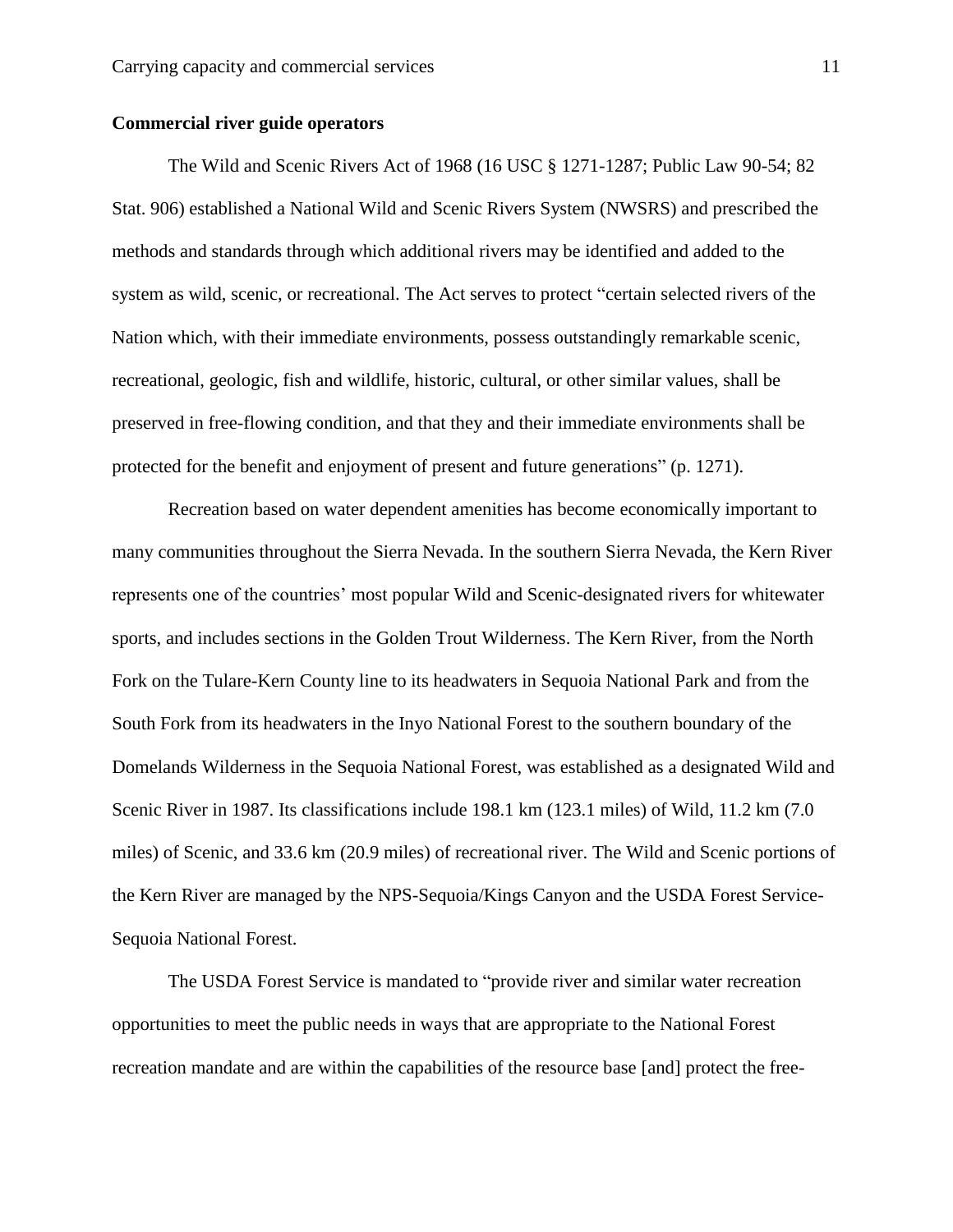flowing condition of designated wild and scenic rivers and preserve and enhance the values for which they were created" (USDA Forest Service, 1994, p. 3). In addition to this mandate, the Forest Service established eight policies to manage National Wild and Scenic River areas located on the Kern River. These include:

1. Plan and manage river recreation in a context that considers the resource attributes, use patterns, and management practices of nearby rivers;

2. Emphasize activities that harmonize with the natural settings of the National Forest;

3. Manage the use of rivers by establishing as few regulations as possible;

4. Emphasize user education and information;

5. Coordinate river management with other Federal, State, or local agencies having primary or concurrent jurisdiction;

6. Ensure that proposed and ongoing projects and activities conform to the purpose of the Act;

7. Establish use limits and other management procedures that best aid in achieving the prescribed objectives for a river and in providing sustained benefits to the public; and 8. Acquire water rights needed to ensure sufficient water to achieve management objectives (USDA Forest Service, 1994).

Similar to Wilderness recreation, commercial river guides and whitewater operators of the southern Sierra Nevada facilitate recreational, scenic, scientific, educational, conservation, and historical experiences to visitors. Although commercial river operators are not currently subject to the same level of scrutiny as commercial packstock operators they do not operate within designated Wild and Scenic Rivers without impunity from public opinion and Federal regulation. The recent judicial proceedings and rulings focused on commercial packstock operators are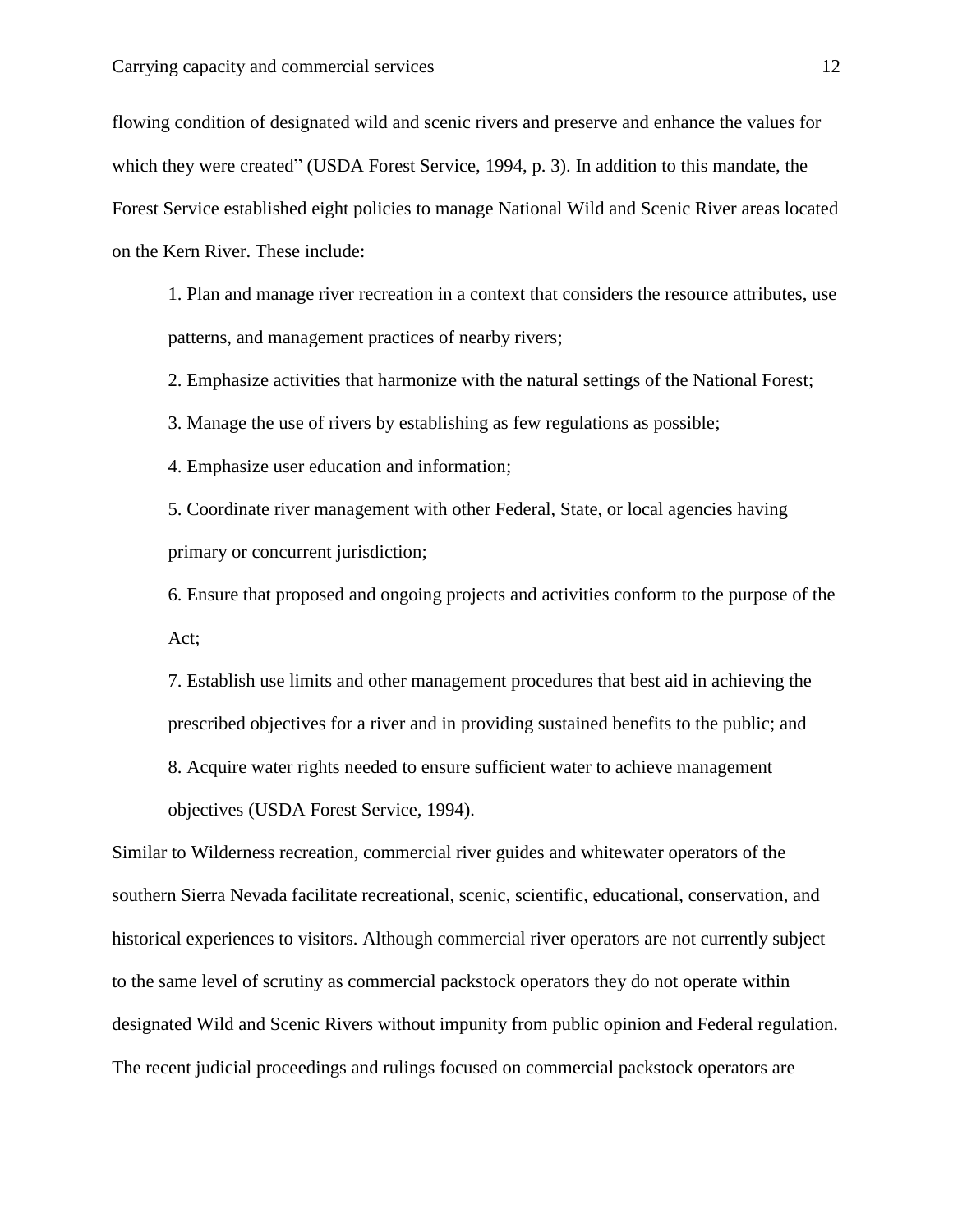likely to have implications for commercial river operators as they are reliant upon the same Special Use Permit issuance from the USDA Forest Service.

## **Understanding Impacts of Recreational Use in Wilderness**

<span id="page-12-0"></span>Much of the conflict and controversy associated with recreational packstock within designated Wilderness stems from the perceived impacts of packstock use. Within the context of Wilderness recreation, the term "impact(s)", in general, implies a negative connotation and tends to prompt objections from many recreational users who view some "others" as negatively impacting "their" preferred Wilderness experience. However, for the purposes of this report the term "impact(s)" is not limited to negative impacts on Wilderness environments and encompasses both negative and positive environmental and economic impacts associated with commercial and non-commercial recreation in Wilderness. Another caveat concerning the impacts of recreational use in Wilderness is that although the differentiation between commercial/non-commercial and packstock/non-packstock is necessary for the purposes of this report, the negative impacts of recreational use in Wilderness areas – those being defoliation, trampling, concentration of animal waste, reduction of wildlife, conflicts with other users, and as vectors for the spread of noxious species – are actively (and passively) caused by all Wilderness recreation users. As this review outlines, the differences among commercial/non-commercial and packstock/non-packstock are essentially issues of context and suggests a move from generalizations to more specific frames of reference in order to understand the issue more accurately and usefully.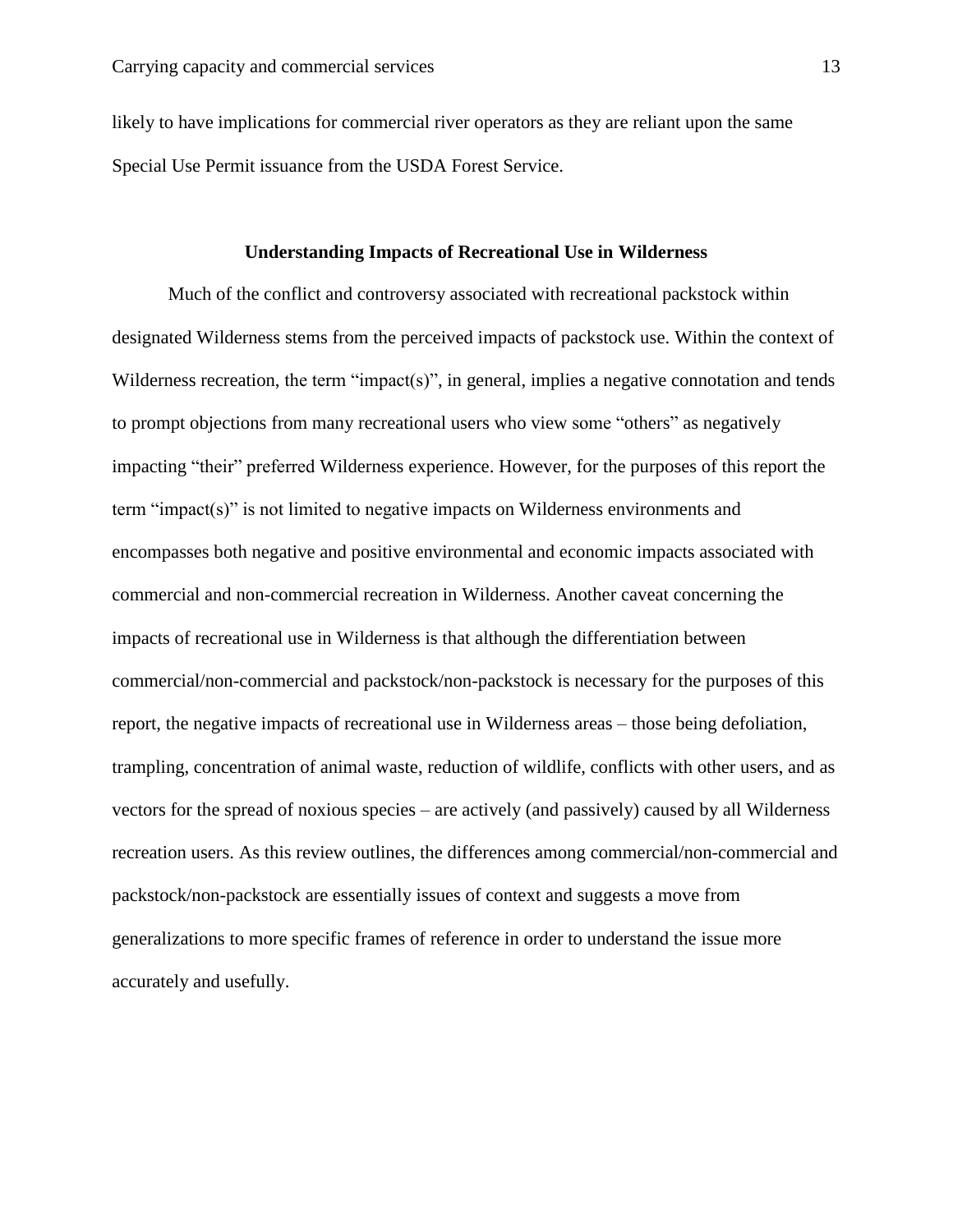## <span id="page-13-0"></span>**Commercial Packstock Use**

Commercial packstock use has the potential to produce negative environmental impacts ranging from defoliation, trampling, concentration of animal waste, reduction of wildlife, conflicts with other users, and as vectors for the spread of noxious species. The severity of impacts varies in relation to the intensity, timing, and type of packstock use. Past studies (for reviews see, Stankey & Manning, 1986; McClaran, 2000; Buckley, 2004; Capozza, 2004; Newsome, Smith, & Moore, 2008; Pickering, Hill, Newsome, & Leung, 2010; Marzano & Dandy, 2012) have quantified the impact of non-commercial and commercial packstock, mostly horses, on Wilderness environments pertaining to vegetation trampling (Weaver & Dale, 1978; Strand, 1979a; Cole & Spildie, 1998), over-grazing (Olson-Rutz, Marlow, Hansen, Gagnon, & Rossi, 1996; Moore, Cole, van Wagtendonk, McClaran, & McDougald, 2000), soil erosion (DeLuca, Patterson, Friemund, & Cole, 1998), and animal waste (Johnson, Wickler, Filkins, & Kalush,1997; Atwill, McDougald, & Perea, 2000).

McClaran and Cole (1993) estimated that in 1990 about half of all Wilderness areas had some packstock use with packstock use being prohibited in 14% of Wildernesses. They also estimated that approximately 11% of Wilderness visitation was by packstock users (commercial and private). Evidence from Burns, Smaldone, Absher, and Mestrovic (2011) corroborates these data with an estimate of 11% stock use on the Stanislaus National Forest. Thus, in terms of percentages, packstock use remains low in Wilderness areas. However, although they observed low use, McClaran and Cole (1993) suggested that this level of packstock may still harm vegetation, soils, water quality, wildlife, and visitor experiences and that the monitoring and management of packstock should focus on soil erosion and defoliation near stream banks and popular camping areas. Similarly, although specific to stock grazing areas, Belsky, Matzke, and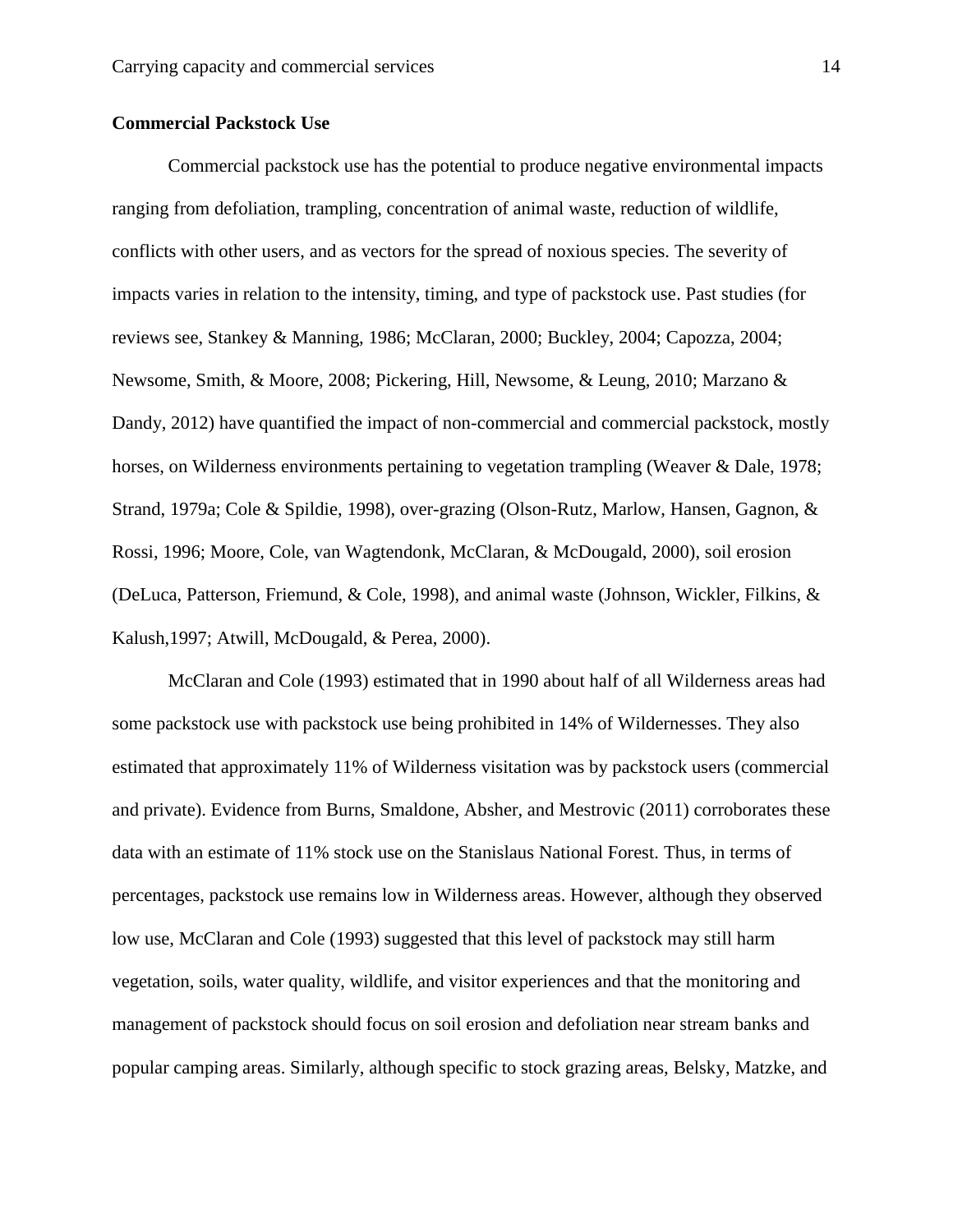Uselman (1999) reviewed the results of a number of peer-reviewed experimental and comparative studies on grazed versus naturally or historically protected areas. They found livestock grazing negatively affects water quality seasonally, stream channel morphology, hydrology, riparian zone soils, instream and streambank vegetation, and aquatic and riparian wildlife. However, they emphasized that these impacts are likely due to cattle, not packstock operations. The context of their review was geographically broad, encompassing a majority of arid ecosystems of the western U.S. and was not specifically focused on Wilderness areas (although Wilderness areas were included in the studies reviewed). Within the Sierra Nevada, grazing by packstock can alter subalpine meadow ecosystems in significant and various ways, depending on timing, intensity, and frequency of use (Strand, 1979b, Belsky, Matzke, & Uselman, 1999). Plant productivity appear to be more sensitive to changes in grazing intensity (animals/area/time or percent utilization of available plant biomass) than the timing of grazing (Shryrock, 2010). Within montane and subalpine ecosystems, grazing can influence species composition and interactions with abiotic elements such as sediment filtration, dissipation of high-energy stream currents, and capture and retention of snowmelt to a higher degree compared to other ecosystems. Montane and subalpine meadows comprise only about 10% of the land area in the Sierra Nevada, yet provide a disproportionate number of important ecosystem services (Ratliff, 1985). However, few studies have directly researched the impacts of packstock grazing in these areas. Shryock (2010) investigated the interrelated effects of hydrology and packstock grazing in subalpine meadows of the John Muir and Ansel Adams Wilderness of the Sierra Nevada and found subalpine meadows with grazing tended to be drier.

Along with unwanted or unexpected encounters and campsite degradation, these direct, physical impacts tend to be the most obvious and referenced transgressions levied against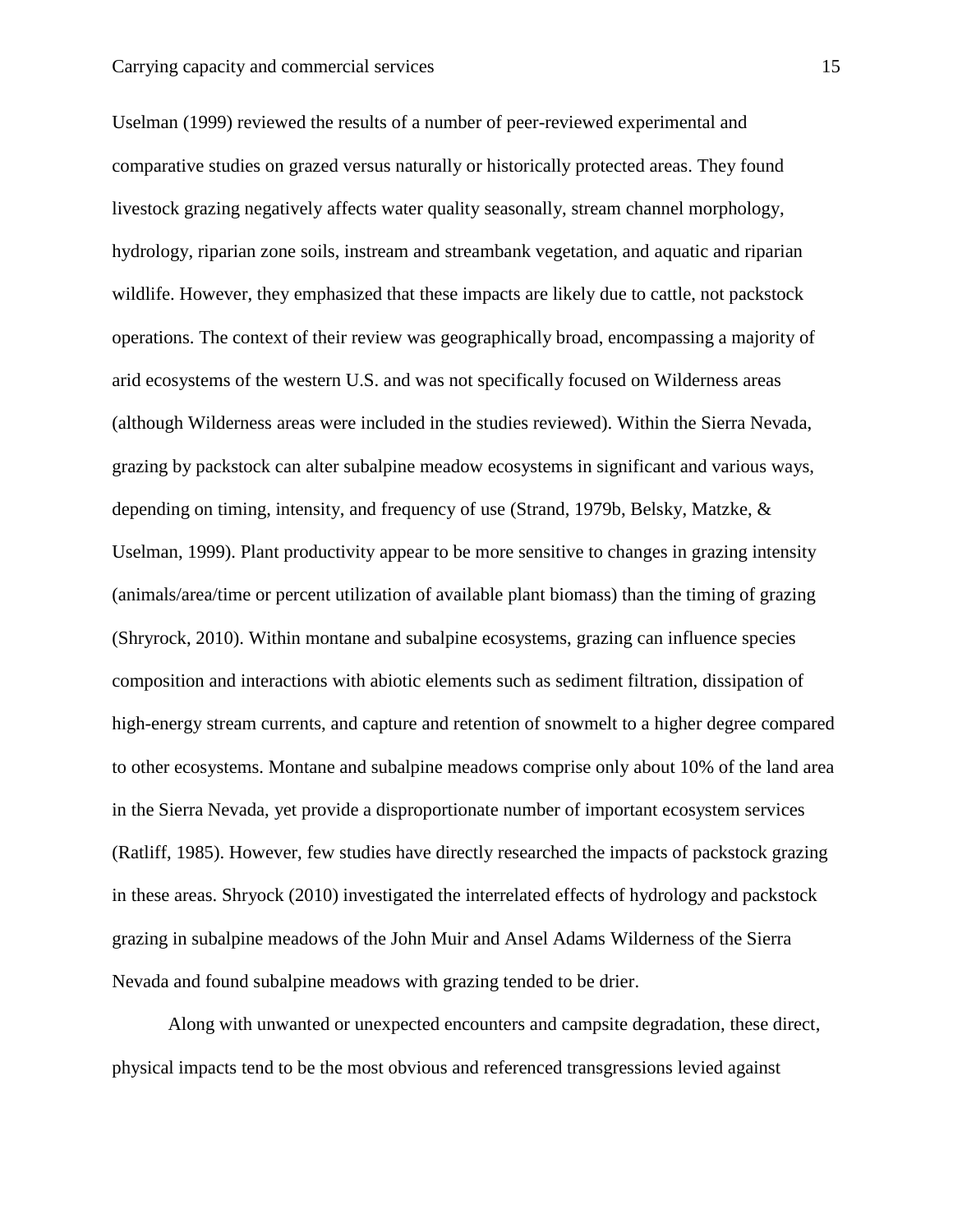packstock by other recreational users. But in addition to these impacts, there are also indirect impacts on water quality and contamination stemming from packstock in high-use Wilderness areas. Derlet, Ali Ger, Richards, and Carlson (2008) conducted a 5-year study to understand the risk factors and effects of coliform bacteria in backcountry lakes and streams in Yosemite, Sequoia, and Kings Canyon National Parks and Carson-Iceberg, Emigrant, Hoover, and John Muir Wilderness areas. Samples from 364 sites revealed a significant difference between backpacker, packstock, and livestock areas. Specifically, coliforms were observed in 9% of nonrecreation Wilderness samples, 12% within day-use sites, and 18% overnight sites. In contrast, 63% of packstock trails yielded coliforms, and 96% of cattle and sheep tracts yielded coliforms. Clow et al. (2013) evaluated the influence of packstock and backpackers on lake and stream water quality in Sequoia and Kings Canyon National Parks (SEKI). Their study had three components, (1) a general survey of water quality in Wilderness areas of the parks, (2) paired water quality sampling above and below several areas with differing types and amounts of visitor use, and (3) intensive monitoring at six sites to document temporal variations in water quality. Data from the general water quality survey indicated that Wilderness lakes and streams are dilute and have low nutrient and *E. coli* concentrations. These paired sampling sites were categorized as minimal-use, backpacker-use, or mixed-use (stock and backpackers), depending on the most prevalent type of use upstream from the sampling locations. Results indicated that sites with mixed-use tended to have higher concentrations of *E. coli*, total coliform, and particulate phosphorus concentrations upstream as compared to downstream than minimal-use and backpacker-use sites. These results were not unexpected given the increased volume of waste generated by an individual packstock animal as compared to a backpacker. The authors concluded that water quality in SEKI Wilderness was good, with the exception of during and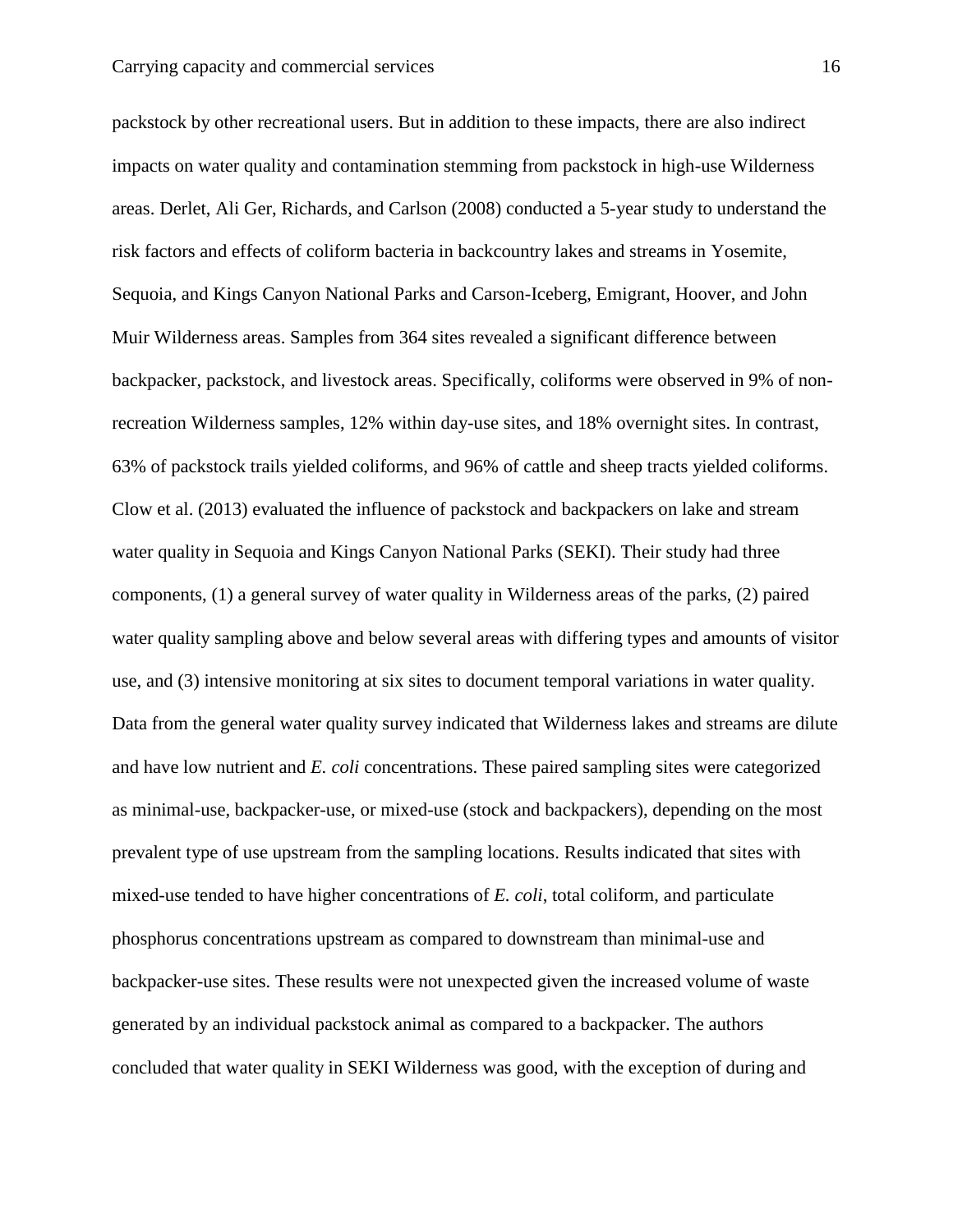shortly after storms or high visitor use. Thus, packstock use may have localized impact on water quality but the more general trend is for all use to be problematic.

In another investigation conducted in Finland, Törn, Tolvanen, Norokorpi, Tervo, and Siikamäki (2009) studied the impacts of hiking and horse riding on trail characteristics and vegetation. Their results corroborate previous evidence (Weaver & Dale, 1978; Liddle, 1997) of horses having a greater per capita impact as compared to backpackers. They reported that erosion along horse trails is similar to that along backpacking trails even though the annual number of backpackers was 150-times larger than horses. However, they also measured vegetation cover with survey plots and found backpacking trails had little or no vegetation cover while horse trails had significantly more vegetation cover. In this regard, horse trails had more forbs and grasses, many of which were non-natives to this particular forest (further surveys from this study found these species were limited to riding trails and closely adjacent areas). In response to these results, Törn, Siikamäki, and Tolvanen (2010) experimentally investigated the risk of spreading nonnative plants through recreational horseback riding. They found the addition of horse manure, specifically from those fed hay containing germinable seeds, coupled with soil disturbance, enhanced the germination of seeds, and introduced grass and forb species that were otherwise absent from adjacent forest and prohibited trails.

Additional studies have shown that horses can trample ground cover, defoliate vegetation, and cause changes in soil nutrient status and water resources by urination and defecation (Archer & Smains, 1991; McClaran & Cole, 1993) and can increase erosion and degradation along trail networks (Dale & Weaver, 1974; Cole & Spildie, 1998). Most reviews tend to conclude that per capita horse riding impacts are quantitatively greater than those caused by hikers (Liddle 1997; Weaver & Dale 1978; DeLuca et al. 1998). Newsome, Cole, and Marion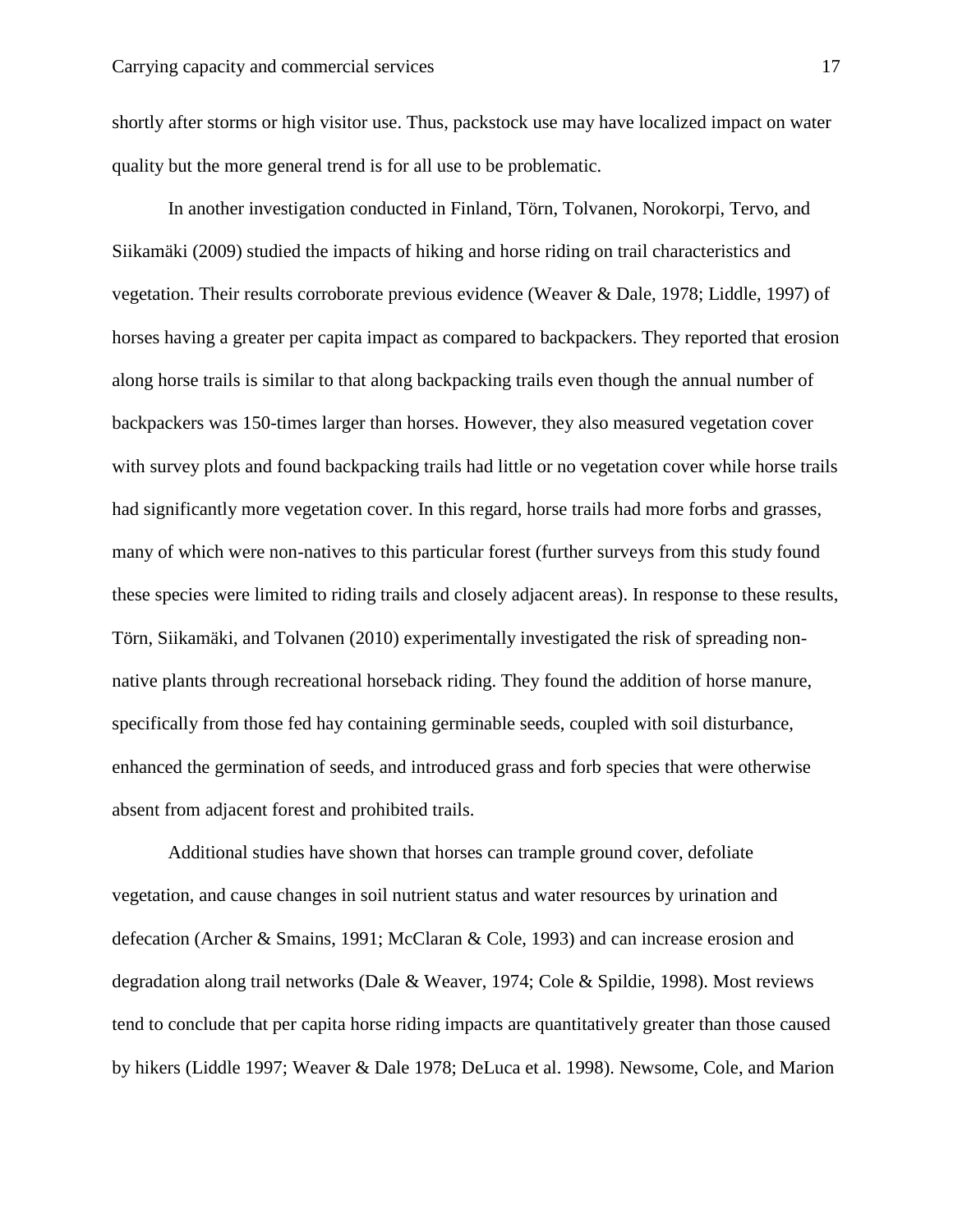(2004) suggest that the most common and widely recognized impact from packstock is groundlevel damage. Cole (1989) and Newsome et al. (2004) also suggest that many of the impacts from packstock are and continue to be similar to those caused by hikers but impacts from packstock are more pronounced and occur more rapidly. However, the authors note that factors such as long and steep slopes, high elevation, high rainfall events, non-vegetated or unsurfaced slopes, low soil organic matter, poor soil structure or fine texture, impeded infiltration of water, and close proximity to streams or groundwater discharge areas all contribute to trail degradation (Newsome, Milewski, Phillips, & Annear, 2002). Thus, there is evidence of at least localized effects from large animals. It is less clear what proportion of these impacts is attributable to commercial stock operations because much, if not most, of the impactful stock use comes from cattle grazing permits or private stock use. Nor is it clear whether the impact commercial outfitters have on the ecosystem materialize beyond localized settings given trails and campsite areas are generally a very small percentage (<1%) of total Wilderness area. Even with the inclusion of dispersion or water quality/run-off issues, the additional impact of trampling, invasive species, or other ecological disruptions cannot be shown to be exclusively or primarily due to commercial outfitters' activities.

#### <span id="page-17-0"></span>**Non-commercial, Non-packstock Use**

Biophysical impacts from non-commercial, non-packstock hiking/backpacking are better researched than those from packstock but identify similar forms of disturbance (Pickering et al. 2010). Impacts of hikers include soil compaction and loss, reduced soil moisture, loss of organic litter, loss of ground cover vegetation, loss of native plant species, introduction of weeds and pathogens, and change in vegetation composition. Similar to packstock, the relative impacts from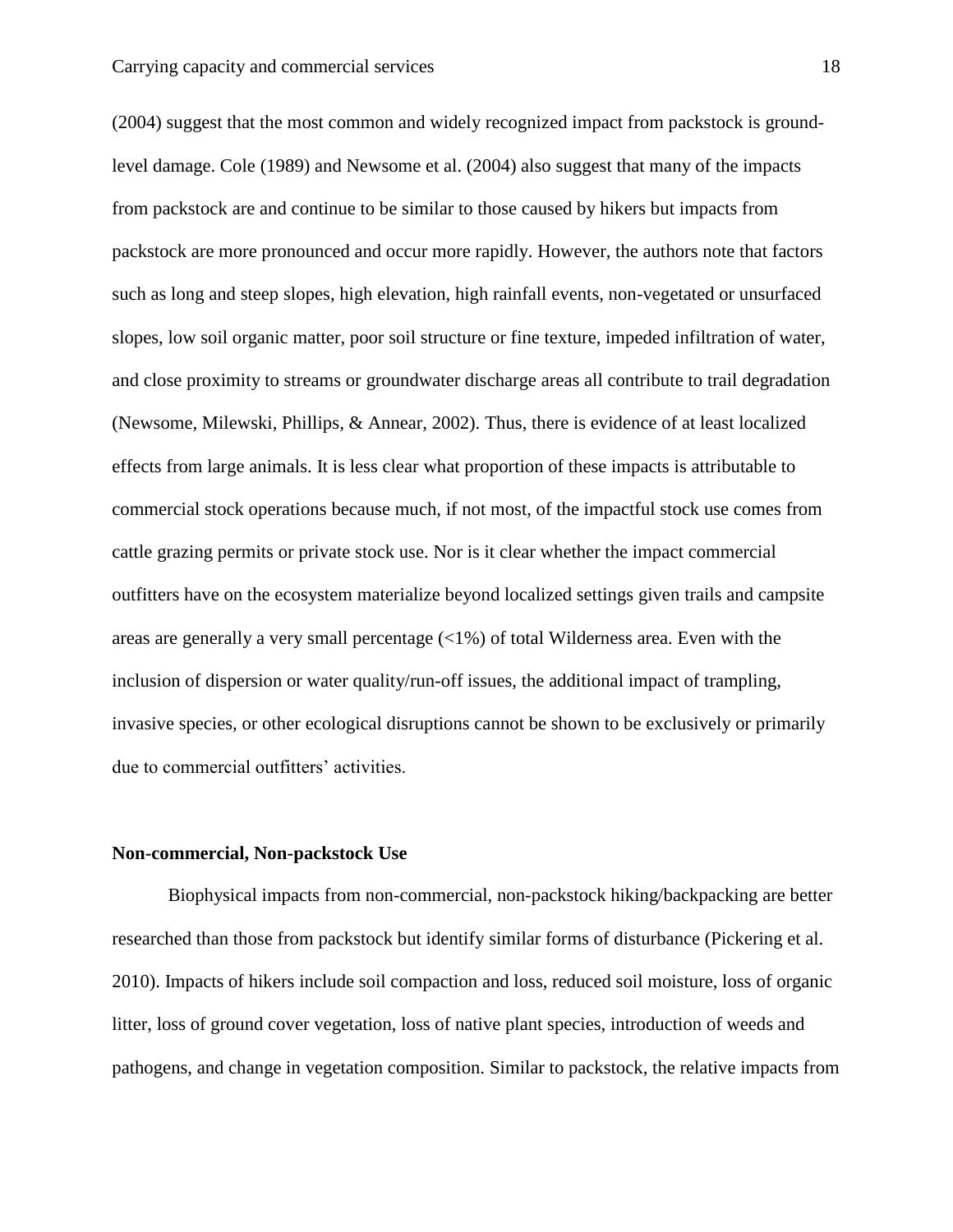hikers are dependent upon the level of use, and use under different environmental conditions such as vegetation type, slope, soil type, season, and weather conditions. Comprehensive reviews of hikers' impacts within Wilderness areas have been conducted by Leung and Marion (2000), Cole (2004), Pickering et al. (2010), and Marzano and Dandy (2012).

From an empirical standpoint, the use of a hiking resistance indices – the number of passes by a hiker required to reduce vegetation cover by 50% (Liddle, 1997) – have been documented for 55 vegetation types internationally (Hill & Pickering, 2009). In the U.S., hiking resistance indices are available for twenty-eight vegetation types, ranging from twenty passes in a subalpine forest understory (Cole, 1995) to one-thousand passes in subalpine grasslands (Weaver & Dale, 1978). Based on these studies, general patterns of hiking resistance within different environments become apparent with resistance declining from subtropical to alpine, temperate subalpine arctic to montane, sand-dune grasslands to forest understory, and finally with heaths and herb fields being the least resistant to hiking. Within each environment, there is still considerable variation (Hill & Pickering, 2009) but an important, indirect impact of hiking that has cumulative effects is the spread of non-native or noxious weed species. Once established in a protected area, non-native or noxious weed species can continue to spread even without further trail use; i.e., they manifest as a self-sustaining impact (Buckley, 2003). Just as with packstock, there is considerable potential for clothing on hikers to act as vectors for seed with trails acting as corridors for dispersion. Timing, type, and/or amount of use can exacerbate this effect (Pickering & Mount, 2010; Pickering et al., 2010).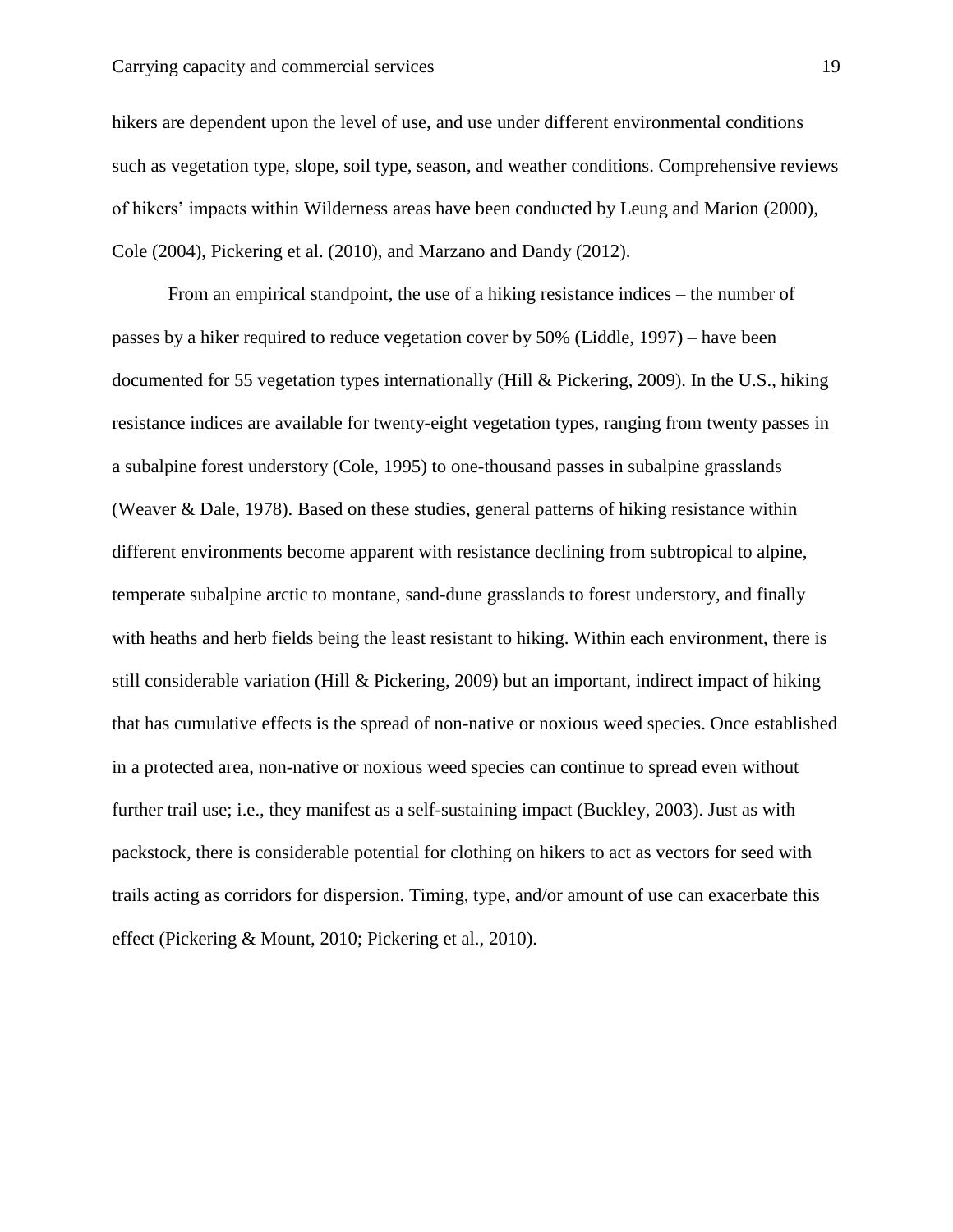## <span id="page-19-0"></span>**Economic Impact of Recreational Uses of Wilderness**

Local and regional economies directly benefit from Wilderness recreation and ancillary tourism activities associated with user visitation. Packstock and non-packstock recreational users account for a majority of these economic impacts. Cosgrove, Niemi, and Field (2000) estimate that pack/non-packstock recreation accounts for approximately 85% of the economic benefits derived from Wilderness recreation. Over the past three decades within the Sierra Nevada extractive, goods-focused industries (i.e., mining and logging) have declined or remained stagnate and have been superseded by non-extractive, service-focused industries (i.e., recreation and tourism) as the main driver of economic activity (Sierra Forest Legacy, 2012). On a national scale, recreation within the National Forest System, including hunting and fishing, contributes 38 times more to the GDP than logging programs, many of which are subsidized (Sierra Forest Legacy, 2012). Additionally, recreation from the National Forest System contributes approximately \$108.4 billion to the GDP and 3.3 million jobs (Cosgrove et al., 2000). Recreational activities account for 50-60 million recreational visitor days per year in the Sierra Nevada (Duane, 1996). Analysis of USDA Forest Service's Sierra Forest Plan Amendment (generally known as the Sierra Nevada Framework) estimates recreational activities protected under the Framework produce wages of \$2.66 billion annually (Sierra Forest Legacy, 2012), with the Inyo National Forest contributing more than \$447 million and Lake Tahoe Basin Management Unit more than \$866 million (Richardson, 2002). Richardson (2002) also found that the eastern Sierra Wilderness areas contribute over \$700 million per year and support more than 2,800 jobs in Mono and Inyo Counties. Loomis and Richardson (2001) calculated the recreational opportunities created by the Pacific Region's roadless areas, a majority of which are in the Sierra Nevada, contribute approximately \$137 billion annually to the national economy.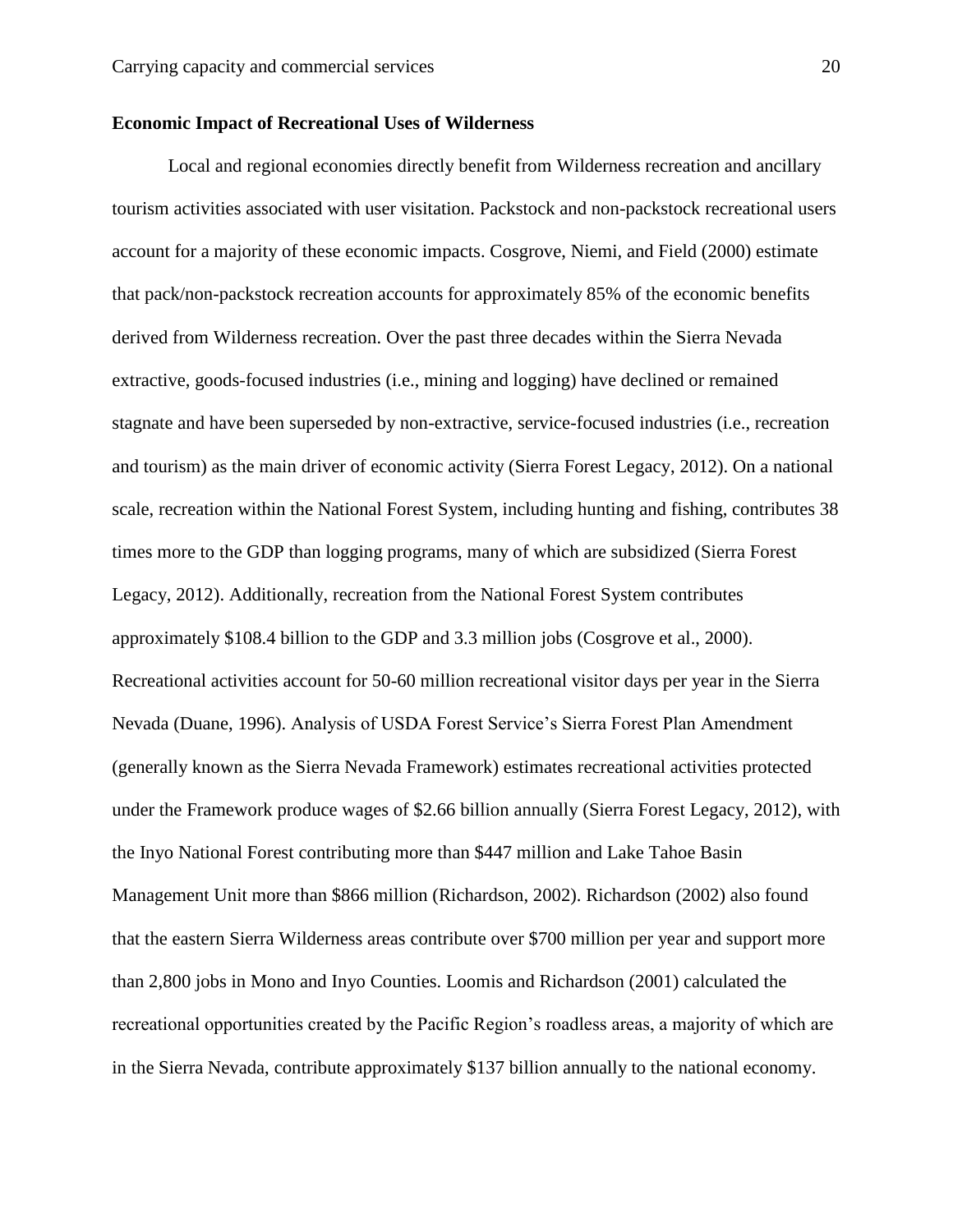Loomis (2000) valued wilderness recreation at \$39 per day, or about \$7 billion dollars for the lower 48 states. When breaking this into geographic segments, in California estimate is slightly higher at \$43.28. When calculated with the 2.9 million recreation visitor days at wilderness and natural areas in the eastern Sierra Nevada region, the aggregate value of recreation benefits is \$124.9 million per year (\$66.5 million in Mono County; \$58.5 million in Inyo County). Estimates for Wilderness areas relevant to this report would value the Ansel Adams Wilderness at approximately \$10.0 million, the John Muir Wilderness at \$28.2 million, and the Sequoia-Kings Canyon Wilderness at \$33.2 million. These estimates indicate that commercial services and economic impacts created by Wilderness contribute substantially to local and regional communities.

The benefits to local businesses not only include revenue created through recreation dollars but also increased property values and provide invaluable ecosystem services to local towns and nearby cities. Rural areas near Wilderness tend to experience higher and faster regional economic growth with population, income, and employment growth increasing as the percentage of wilderness increases (Headwaters Economics, 2012). A significant share of recreational activities are related to commercial service opportunities dependent on properly managed and regulated NFS lands (Wilderness.net, 2014). Especially within the Sierra Nevada, Wilderness management agencies are often either the sole or largest facilitator of these services, commercial or otherwise, serving as the intermediary between the recreation users and recreation service providers. The National Forest System helps support private sector annual outdoor product sales of \$10 billion, which includes items such as footwear, backpacks, camping gear, mountain bikes, winter sports equipment, and outdoor accessories (Moskowitz, 1999).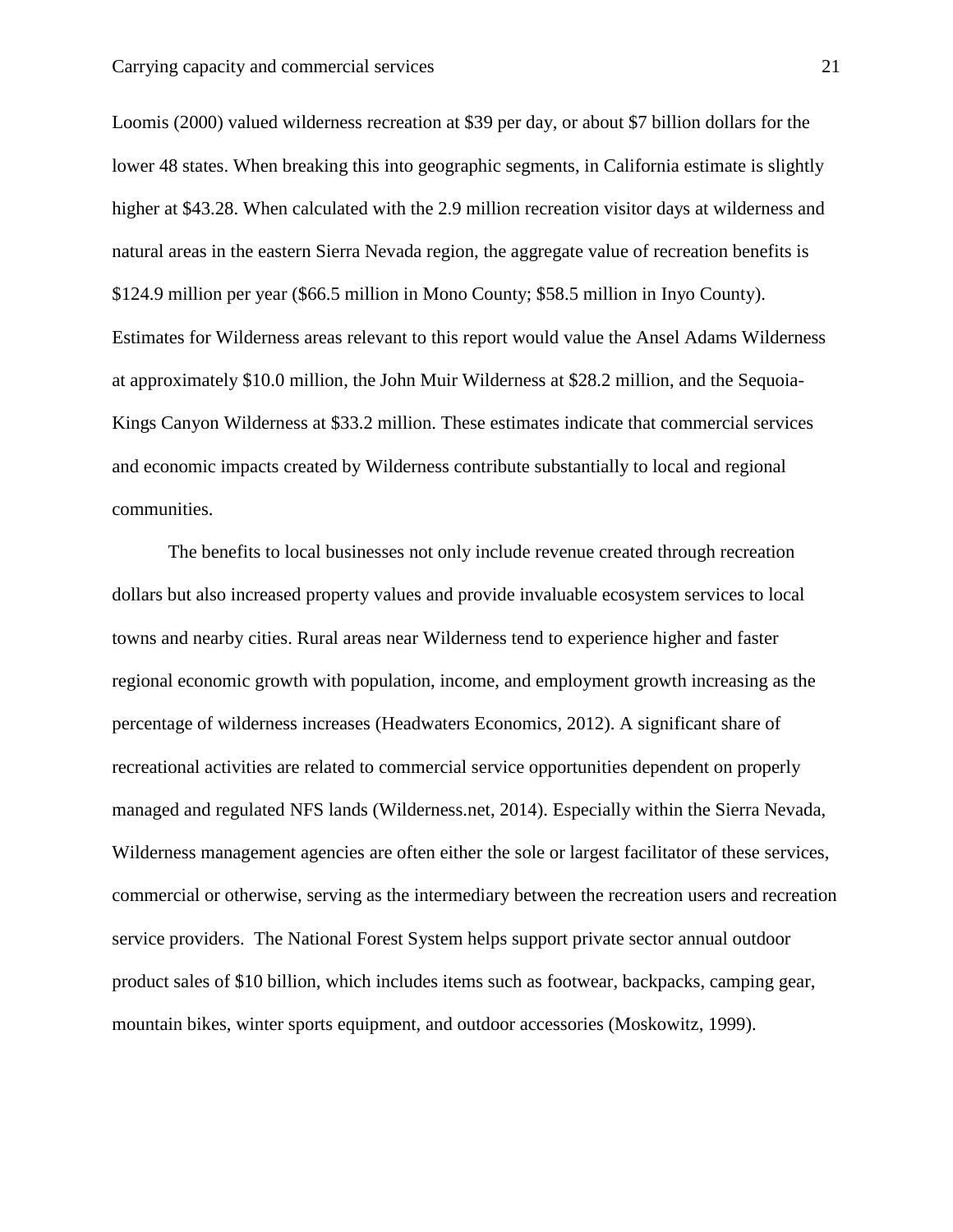## <span id="page-21-0"></span>**Economic Impact of Recreational Uses of Wild and Scenic Rivers**

In the context of Wild and Scenic Rivers, an understanding of the economic impacts stemming from recreational use, of any sort, is limited. There is a pressing need for data documenting both the biophysical and social impacts that can better inform decision-making. A number of studies, however, have explored the economic benefit stemming of recreational uses of Wild and Scenic rivers. Similar to Wilderness recreation, Wild, Scenic, and Recreational rivers provide substantial economic benefit to local communities and regional economies. Wild and Scenic River recreation can include swimming, rafting, kayaking, canoeing, whitewater activities, and fishing. Aside from the fees collected to participate in these activities (whether as an unguided or guided recreationist), river recreation and tourism activities account for 16% of the Sierra's annual estimated payroll value, as compared to only 3% of total payroll elsewhere in the state (Sierra Nevada Wealth Index, 2000). For local communities, these impacts stem from recreationists utilizing retail operations and other services for food, lodging, logistics, and outfitting, as well as cultural interests and other businesses catering to recreationist and tourists. For smaller communities along the southern Sierra Nevada, recreation and tourism for Wild and Scenic River and/or Wilderness recreation impact the local economy to such a degree that a large proportion of local businesses rely solely upon the on-season to sustain themselves throughout the year.

Specific data on the economic impact of commercial river recreation is less available than commercial packstock data. In reviewing the impact of Wild and Scenic River designation, Keith, Jakus, Larsen, Burr, Reiter, and Zeitlin (2008) identified only 11 studies related to Wild and Scenic Rivers, of which only five dealt exclusively with recreation use and economic impact. Most often, the economic impacts of designated Wild and Scenic Rivers are elicited using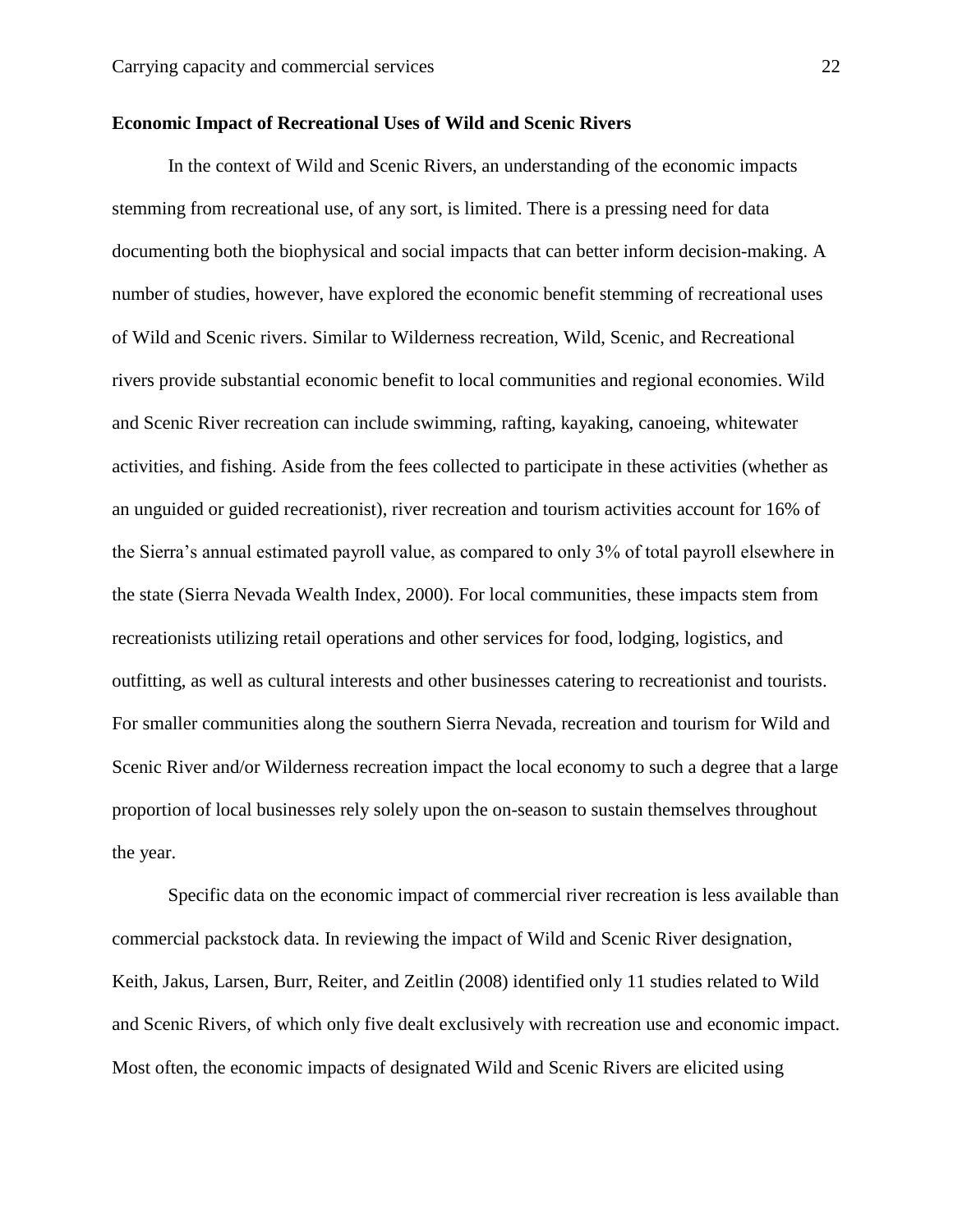contingent valuation (stated preference or willingness to pay) methodologies. These methods ask users or potential users to estimate the amount of money they would be willing to pay to have access and utilize a service or resource that does not necessarily have a market value but does provide utility to a consumer. Colby and Smith-Incer (2005) found visitor's willingness to pay for habitat restoration and preservation along the Lower South Fork of the Kern River was US\$77 per visitor. Additionally, this study estimated the economic impact from Lower South Fork of the Kern River to be approximately three-quarters of a million dollars, annually. Again, not specific to the entirety of Wild and Scenic River areas of the Kern River, the economic benefits of recreational fishing in the Golden Trout Wilderness (which contains portions of North and South Forks of the Kern River) have been estimated between \$148,000-713,000, annually (Alkire, 2003).

## <span id="page-22-0"></span>**Conclusions**

- Social dimensions are generally assumed but seldom studied. There appears to be an over reliance on biophysical data at the expense of socio-cultural, economic, and experiential indicators.
- Horse trails are less impactful when limited to drier forest types because the risk of alien species establishment is greater in nutrient-rich mesic forests.
- Underlying policy and procedural issues are the differences among NFS, BLM, and NPS and may exacerbate commercial use concerns on federal land. BLM and NFS lands are under a broad multiple use legislation whereas the NPS has a narrower mandate for preservation and use.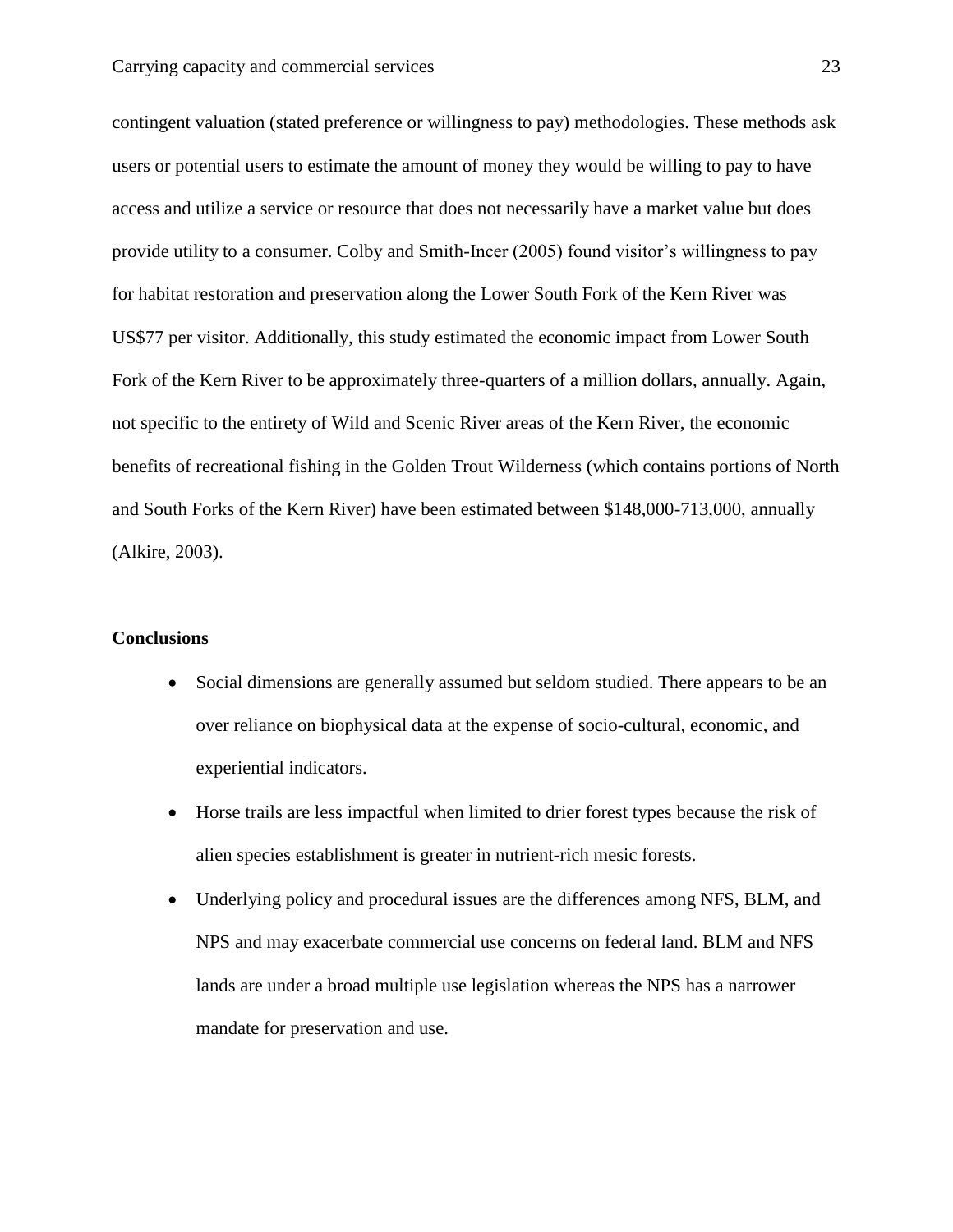- Planning and management may incorporate careful consideration of the type of activities and the sensitivity of habitats to different activities, not the total quantity of users.
- Studies seeking to elucidate the impacts of all users simultaneously with commercial services, whether stock-dependent or not, only vaguely address the concept of 'need'.

### **Resource Use and Value Conflicts with Packstock Commercial Operators**

<span id="page-23-0"></span>Management decisions in protected areas are often choices among very different and often conflicting values. A salient but often tacit observation that evidenced from both the literature and litigation is that recreational hikers tend to view recreational commercial packstock users as impinging upon their Wilderness values more often than the reverse (Capozza, 2004). Criticisms levied against packstock operators in Wilderness suggest their presence is incongruent with the Wilderness ideal, is damaging to the resource, inadequately prepares clients to recreate safely in Wilderness, and increases use beyond capacity (Parker & Avant, 2000). Alternately, support of packstock use is given because it is a distinct form of outdoor recreation, provides opportunities to underserved groups, or because it represents a Wilderness experience that can be traced back to European settlement. Commercial operators primarily tend to offer economic arguments suggesting local communities depend on the tourism industry in which packstock operations have a significant role. An in-depth review by McClaran (2000) stressed the importance of understanding that these conflicts between livestock and other Wilderness users come in two forms: conflicts with firmly held attitudes of appropriateness, which can be considered a predisposition to conflict (i.e., valued-based conflict), and conflicts with activities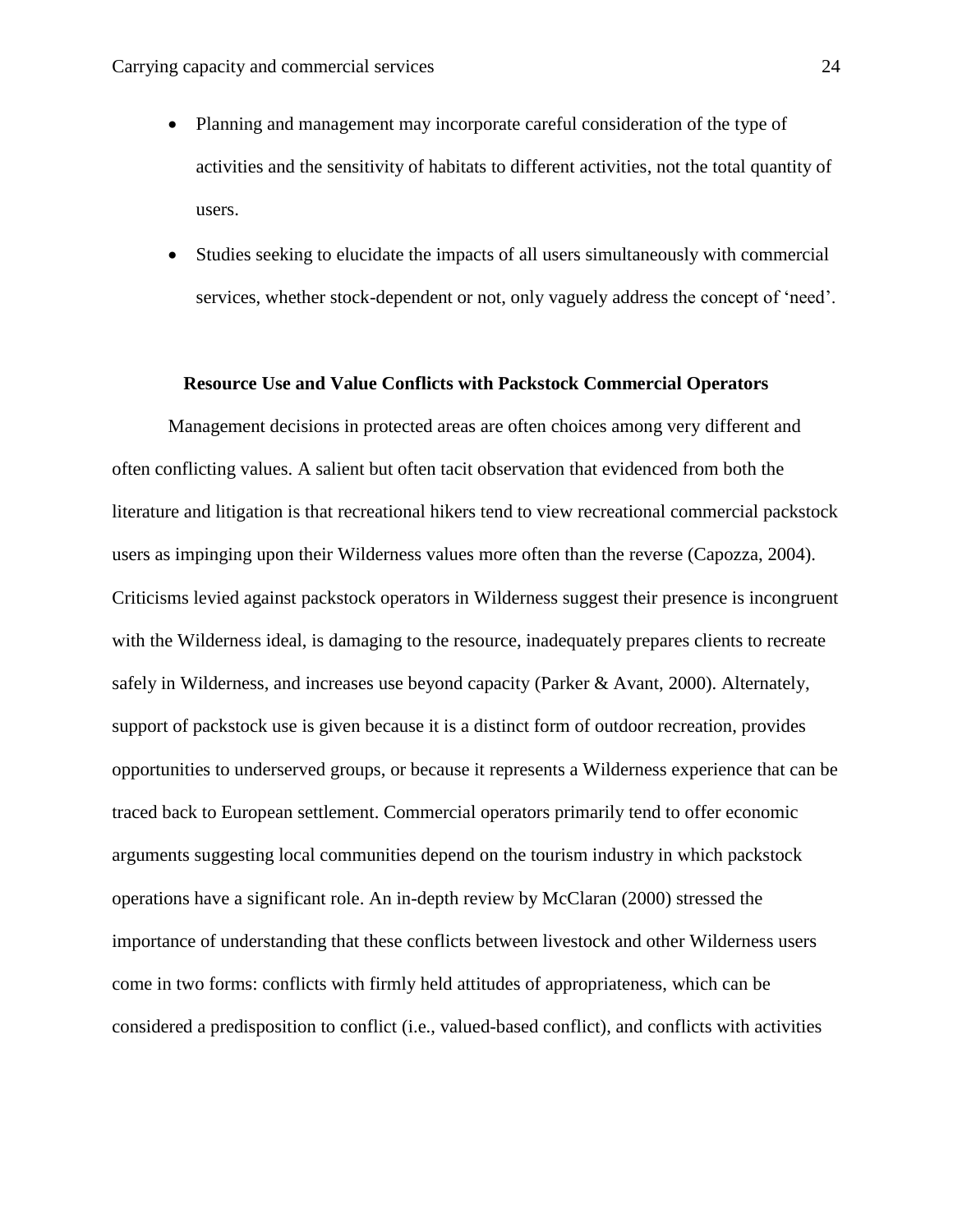encountered during a visit to Wilderness that can be considered situational conflicts (i.e., activity-based).

The conflict between seemingly disparate user groups has been studied and reviewed at multiple periods within the history of the Wilderness Act. Absher and Absher (1979) was one of the first studies to document these conflicts and noted that backpackers generally responded negatively to encountering packstock more often than the reverse. Additional studies have been conducted with the intent to manage conflicts between backpackers and packstock (Watson & Kajala, 1995; Watson, Niccolucci & Williams, 1994), to address resource impacts of packstock (McClaran, 2000; Spildie, Cole, & Walker, 2000; McClaran & Cole, 1993) and to determine management preferences of both backpackers and packstock users (Kajala, 1994). Cordell et al.'s (2004) review suggests that backpacking has grown by approximately 180% since 1983. By their estimations, packstock has also grown in popularity, but by only 37%. This shift in the composition of Wilderness recreationists represents one of the main factors underlying the increased number and scale of conflict. In the context of this report, few studies have reviewed the social aspects of packstock and backpacker conflicts, namely, in the broader Sierra Nevada region (Capozza, 2004) and the Sequoia and Kings Canyon National Park and the John Muir Wilderness (Watson et al. 1994). Similar to the conclusion made by Absher and Absher (1979), Watson et al. (1994) and Capozza (2004) concluded that an asymmetrical, value-based conflict exists between packstock and non-packstock users. For example, about one-third of nonpackstock hikers who met packstock users disliked the encounter, while more than half of all non-packstock hikers generally found it undesirable to meet packstock in Wilderness areas. Conversely, only one-fifth to one-seventh of packstock users indicated they did not like meeting non-packstock hikers or generally found meeting hikers undesirable (Watson et al., 1994).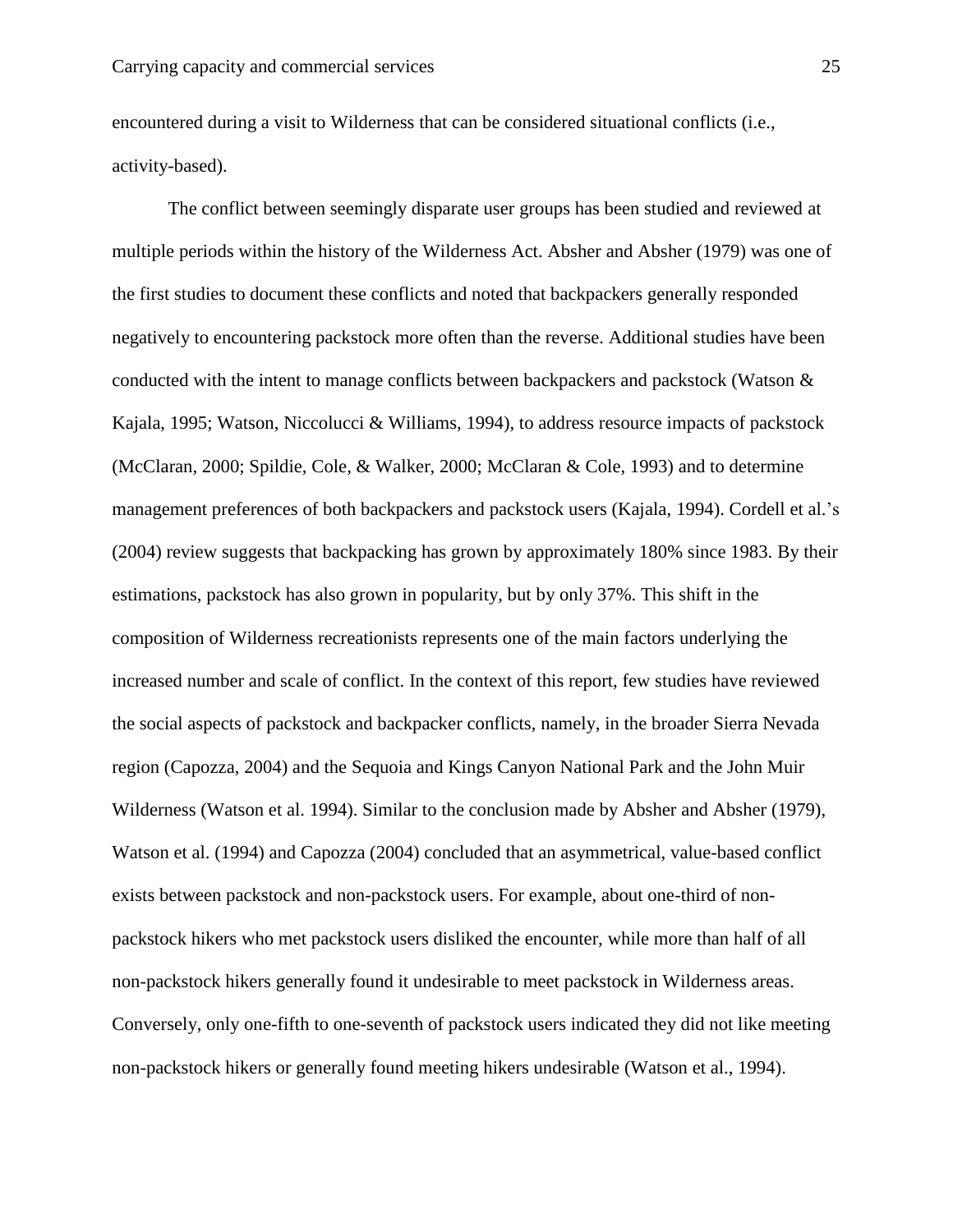Similarly, non-packstock hiking groups suggest that the social and traditional experiences sought by packstock users might be more appropriate outside of wilderness. Given that packstock users represent a minority of Wilderness users, non-packstock users may perceive that they incur unreasonable and disproportional impacts while the commercial use benefits a relatively small segment of Wilderness users (Capozza, 2004).

Perspectives from outside the U.S. show similar conflicts. Beeton (1999) surveyed hikers regarding their conflicts with packstock operators in the Australian Wilderness and found that social conflict was not as great as anticipated. Her study indicated that group-specific attitudinal norms, especially misinformation, served as the major catalyst for conflict and was instrumental in their predisposition for disaffection for others, as opposed to direct experience. Her survey found that direct experience with packstock operation was minimal but that direct experience while in the Wilderness mitigated some of the negative attitudes stemming from misinformation held by those who had not previously had direct experience with packstock. Her conclusions stressed the importance for land managers to increase their understanding of visitor's attitudes and motivations among operational staff and to include these dimensions in the planning processes.

Similar findings outlined by McClaran (2000) found that approximately 40% of hikers in USDA Forest Service Wilderness areas (San Juan, Gunnison, Uncompahgre, White River National Forests, Wasatch-Cache, and Ashley National Forests) were predisposed to conflict with livestock legally allowed in designated Wilderness. That is, they held negative opinions of livestock in Wilderness prior to direct experience with livestock in Wilderness (see also, Johnson et al., 1997). Other studies have found that the severity of those conflicts are greater for visitors who reside in urban versus rural areas (Mitchell, Wallace, & Wells, 1996) and that a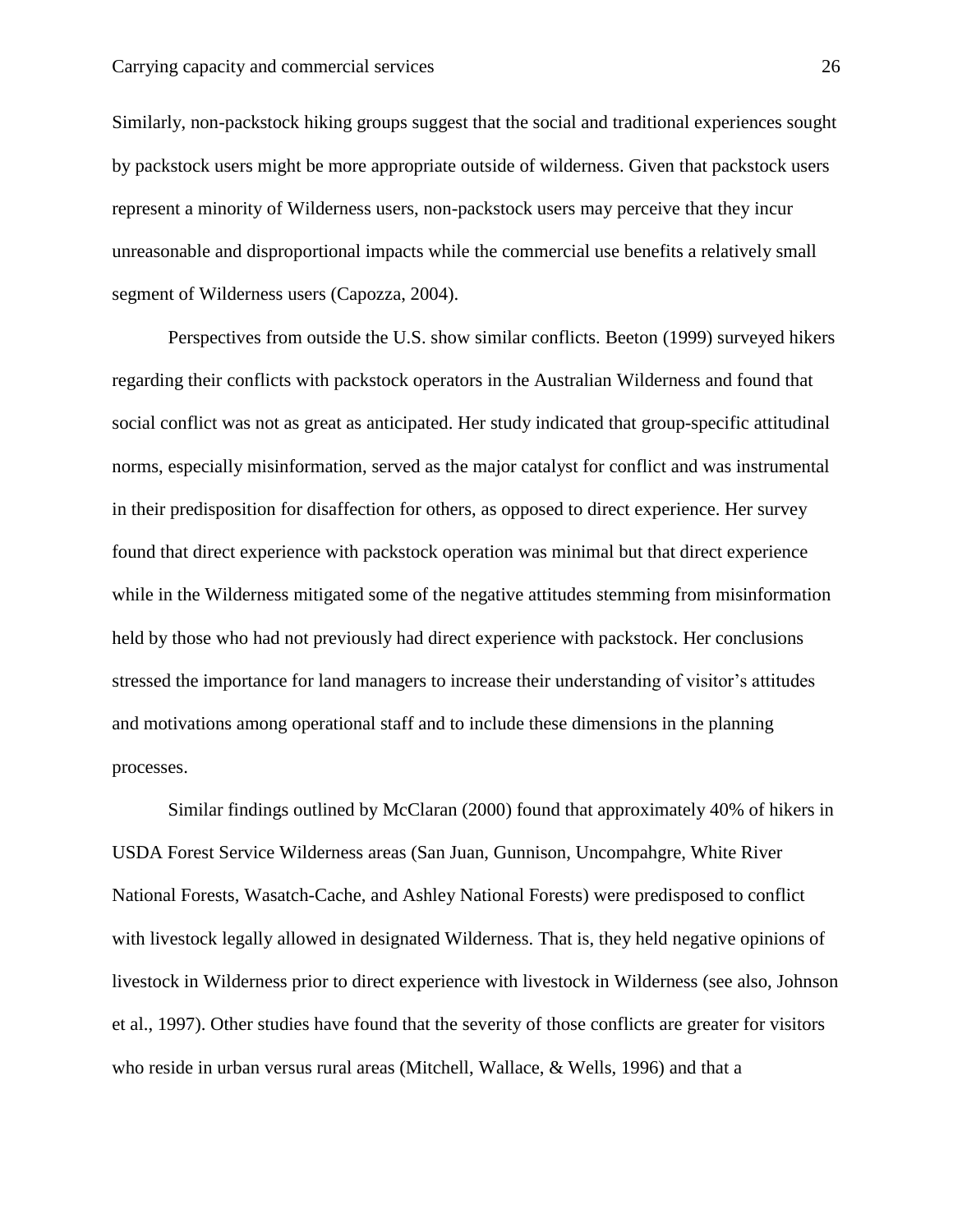predisposition to believe that horses are inappropriate in Wilderness was the most consistent contribution to severe hiker conflict with recreation livestock in Wilderness, although most hikers did not express conflicts (Watson et al., 1994). Additionally, two-thirds of hikers indicated Wilderness quality diminished when encountering cattle and sheep. This is comparable to rates of nearly 75% of visitors when encountering fences and 50% of visitors when encountering recreation livestock or any type of visitor. The most conflict-inducing and sensitive encounters with livestock were when observing stock animals near water and camps, overgrazing or excessive defoliation of plant biomass (visitors also reported they perceived overgrazing and defoliation as improper management by the Forest Service), manure on trails, large packstock groups, and litter (McClaran 2000). Interestingly, at least one study suggests that the severity of these conflicts is inversely related to the intensity of recreation livestock use, i.e. conflicts were less severe in areas with higher amounts of livestock use (Stankey, 1973). This suggests that other Wilderness users' level of acceptance of packstock may increase with their level of experience with packstock in Wilderness (Moore & McClaran, 1991).Surveys have also illustrated that hikers are more accepting of llamas than horse and mule (Blahna, Smith,  $\&$ Anderson, 1995; Watson, Christensen, Blahna, & Archibald1998). Several studies (Blahna et al., 1995; Johnson et al., 1997; Watson et al., 1998; McClaran, 2000) have revealed that conflict is often the product of recreationists with a predisposition for conflict owing to their values that these shape their thoughts on what a Wilderness experience ought to be. The authors recommend increasing non-packstock user's awareness that encountering both production and recreation livestock is possible to relieve conflicts and discouraging visits by those with the greatest predisposition against these uses. Likewise, zoning Wilderness areas to separate recreation livestock from sensitive visitors is also suggested alongside situating animals and manure away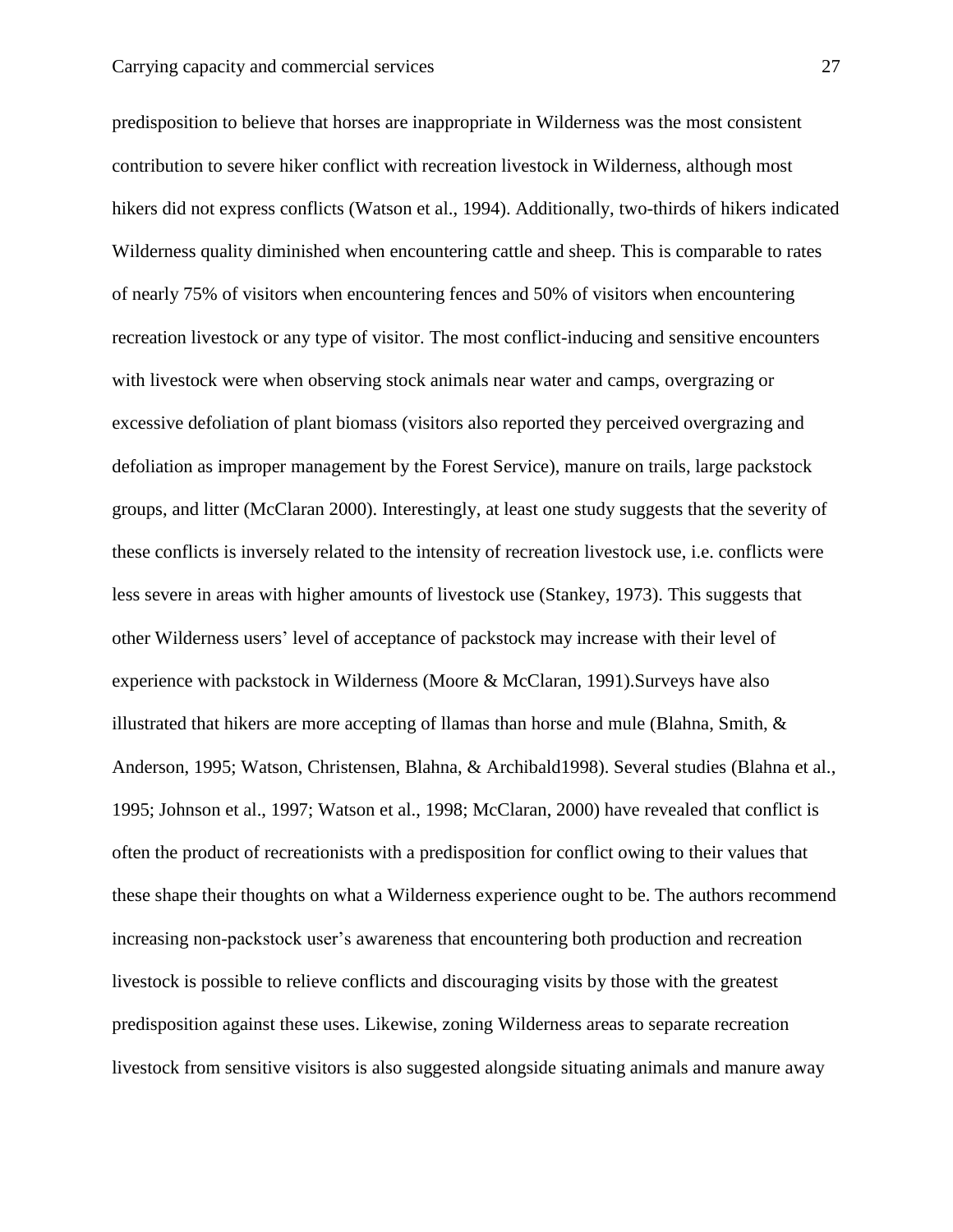from water and camps, reducing the level of defoliation, and encouraging greater familiarity with a Wilderness experience that includes recreation livestock.

Additional research has surveyed individual users and attempted to quantify the "conflict of values" between packstock and hikers from the perspective of both these users and the land management personnel responsible for implementing and enforcing policy. Moore and McClaran (1991) surveyed Wilderness land management agency personnel placing them along a value continuum anchored by traditionalistic views of Wilderness (e.g., packstock has a place in the Wilderness because it has traditional and historic value) through ecologistic orientations, where Wilderness serves as a model of ecological perfection. Their results indicated that land management agency personnel who identified with traditionalistic packstock items were as likely to identify with ecologistic measures as personnel who did not identify with packstock items. These results suggest that Wilderness land management personnel tend to hold both packstock and Wilderness values that, in their view, are not diametrically opposed. Parker and Avant (2000) found that Sierra Nevada packstock operators held more utilitarian views of Wilderness and tended to disregard some ecological considerations to emphasize the Wilderness experience as the most valuable asset of Wilderness. They reported that operators and guides tend to value Wilderness in multiple ways. They value it for the experience it provides clients, its mere existence, for individual and youth development, and for its financial and vocational benefits. Their findings illustrate that operators' and guides' values may not always align with those held by Wilderness managers but they exist in their own form. The most prevalent theme observed among packstock operators was their tendency to behave in environmentally responsible ways because it was part of the permit. Further, packstock operators held and valued Wilderness and environmental ethics, specifically stemming from their central role in developing Wilderness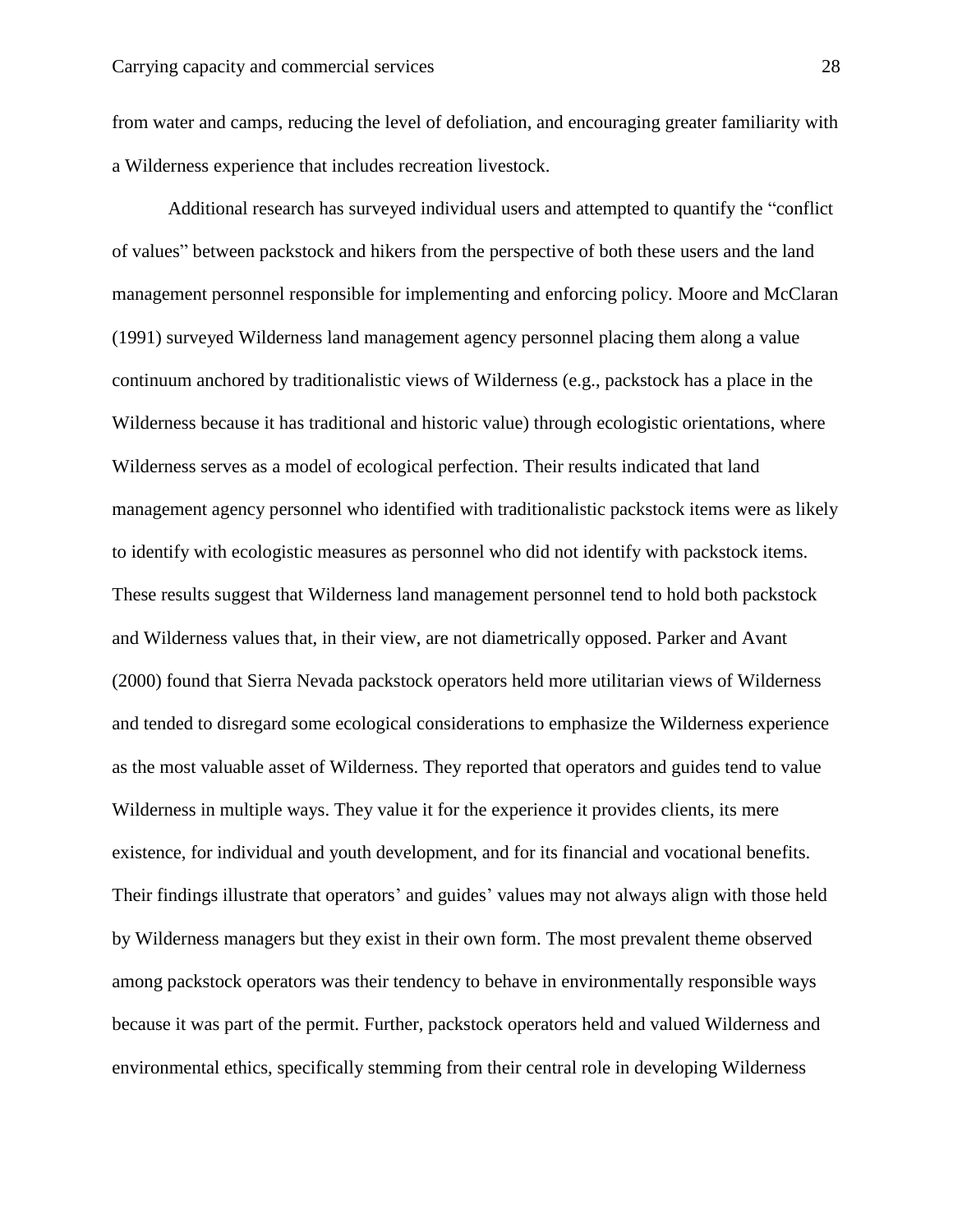recreation. They also felt the Wilderness ethic and environmentally sound practices had evolved and were struggling to remain current with contemporary best practice. Parker and Avant's interviews indicated that Sierra Nevada packstock operators' desired to work with the natural resource management agencies to maintain the condition of Wilderness; e.g., work on trails, decrease impact, monitor Wilderness conditions, work in search and rescue operations, and aid the Forest Service in a mutually beneficial relationship. But as Tranel and Hall (2003) point out, management decisions and their implications in protected areas have become more controversial and overtly value-laden. The spectrum of tangible and intangible values held by Wilderness recreation users triggers various value-laden responses to management decisions. When compared with the results from Parker and Avant (2000) we see that there can be important differences between non-packstock recreation users who tend to hold intangible Wilderness values as compared to packstock operators who tend to hold more tangible, utilitarian values and motivations associated with the use and protection of Wilderness.

## <span id="page-28-0"></span>**Conclusions**

As noted by Tranel and Hall (2003), "decision-making in parks and protected areas is becoming increasingly more complex and politicized. The role of park planners and managers as 'arbiters of value' is to make sure all values are included in the discussion, defining park values broadly to reach more than one interest group. All protected areas, regardless of size and fundamental purposes, tend to have intangible values, the protection of which is essential to the long-term viability of the area" (p. 265). Thus, from the literature we have reviewed above, we offer the following recommendations: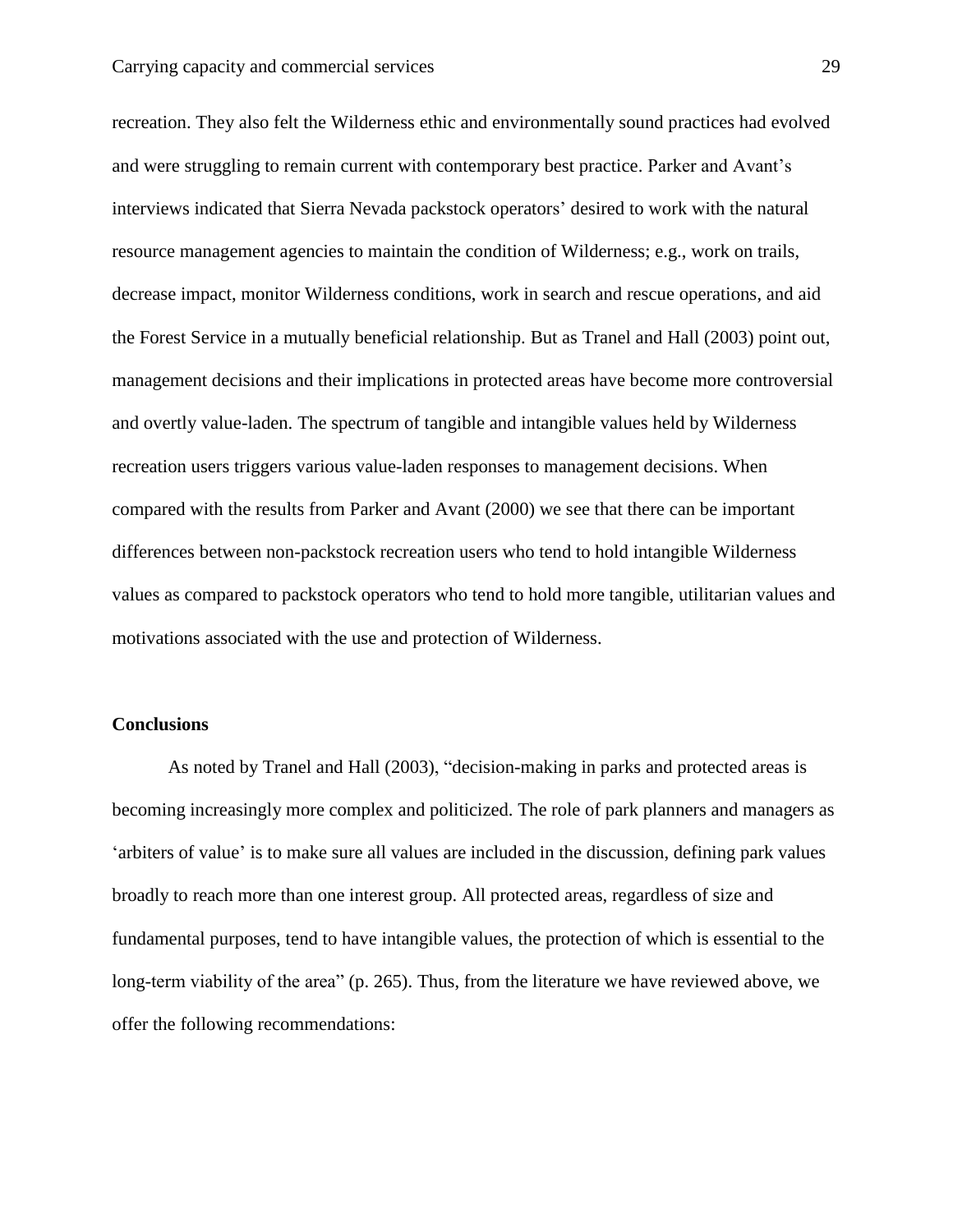- Because managers require accurate and thorough information, it is better if they recognize the limits of scientific information or the lack thereof.
- It is critical that Wilderness managers involve the public at all levels of planning and decision-making and incorporate the diversity of views into practice. Ideally, this might include participatory involvement of the public, stakeholders, and managers given the discretionary and guideline approach to planning and implementation by agencies.
- Managers might further clarify the purposes of Wilderness areas to the public and manage more explicitly to provide for these purposes.
- Planning proactively and carefully considering how decisions today will affect the area well into the future will enhance decisions.
- Recognize that not all protected areas can provide for all opportunities. Look at park planning and management in a regional context and emphasize the role of each element at various scales.
- Effective use of standardized decision-making processes can lead to a more defensible decision while assuring setting specific outcomes and decisions.

#### **The Necessity of Commercial Services**

<span id="page-29-0"></span>The legislative basis for commercial packstock operations in federally designated Wilderness areas comes from portions of the Wilderness Act of 1964, i.e., "commercial services *may* be performed……to the extent *necessary*…for activities which are *proper* for realizing the recreational or other Wilderness *purposes* of the areas" (p. 1131). The language of these statements implies that commercial services for recreational purposes may occur, not that they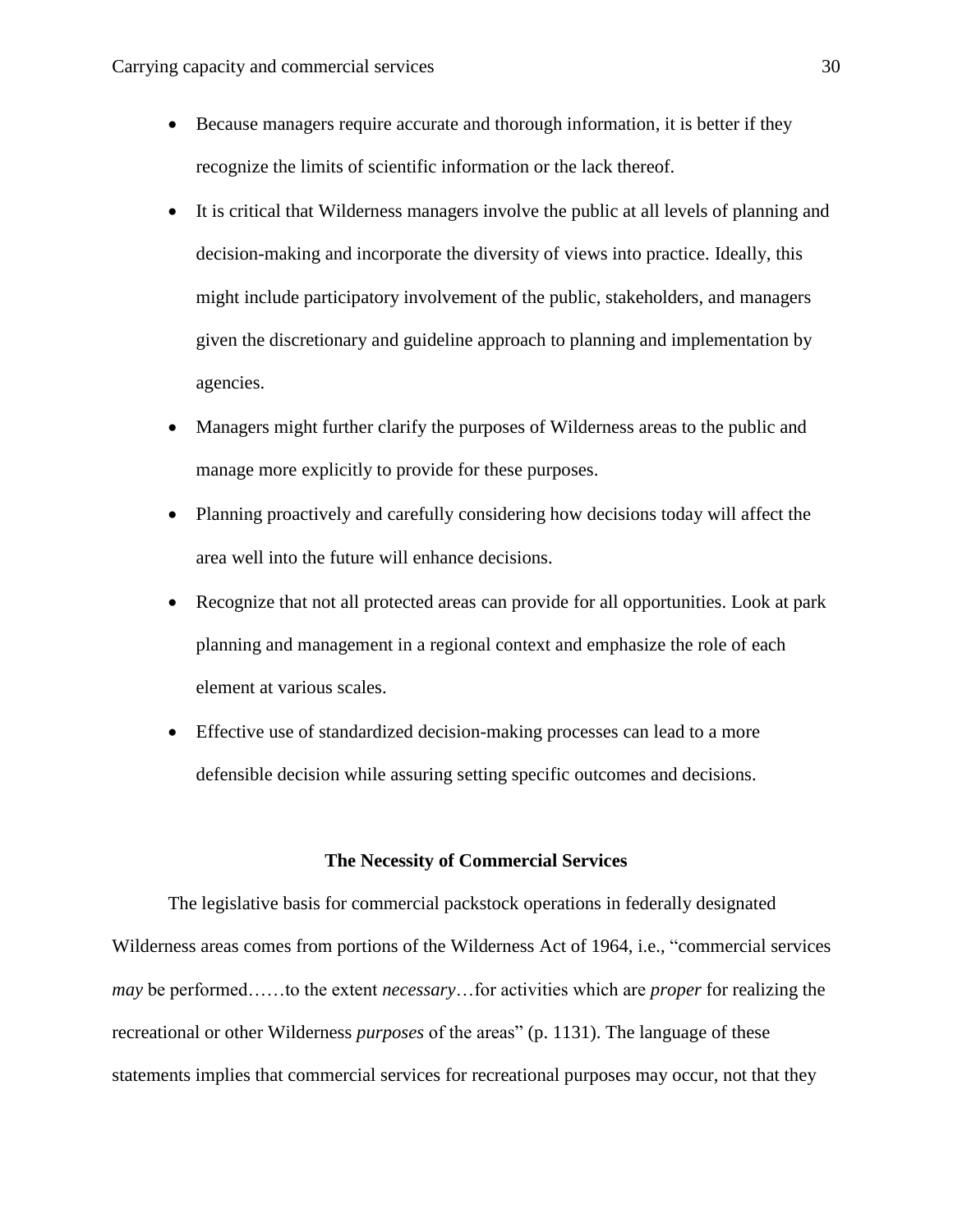must occur. The Wilderness Act's inclusion of commercial services, and the subsequent mandate to Wilderness managing agencies, stems from those services being necessary for "recreational or other Wilderness purposes" (p. 1135).

More specifically, the Act elaborates that:

…except as otherwise provided in this Act, each agency administering any area designated as Wilderness shall be responsible for preserving the Wilderness character of the area and shall so administer such area for such other purposes for which it may have been established as also to preserve its Wilderness character. Except as otherwise provided in this Act, Wilderness areas shall be devoted to the public purposes of recreational, scenic, scientific, educational, conservation, and historical use. (pp. 1133- 1134)

In complying with this mandate, an administering agency is required, by law, to document how the activities provided by commercial services are "*proper*" in Wilderness, determine the spatial and temporal scope of commercial services that will be allowed to provide such activities and what portion of recreation use will be provided by commercial services, and document the recreation or other Wilderness purpose achieved by the commercial service (Wilderness.net, 2008). To date, there is little empirical evidence available that would adequately guide the development of agency management plans that take into consideration the public's perception of what is proper or necessary.

The Wilderness Act prohibits commercial enterprises (e.g., ski resorts) in Wilderness. Interpreting the language of the Act, the Ninth Circuit Court (High Sierra Hikers Association v. United States Department of Interior, 2012b) concluded that authorizing commercial services in Wilderness was distinct and proper, but must follow "...among other things, that the assigned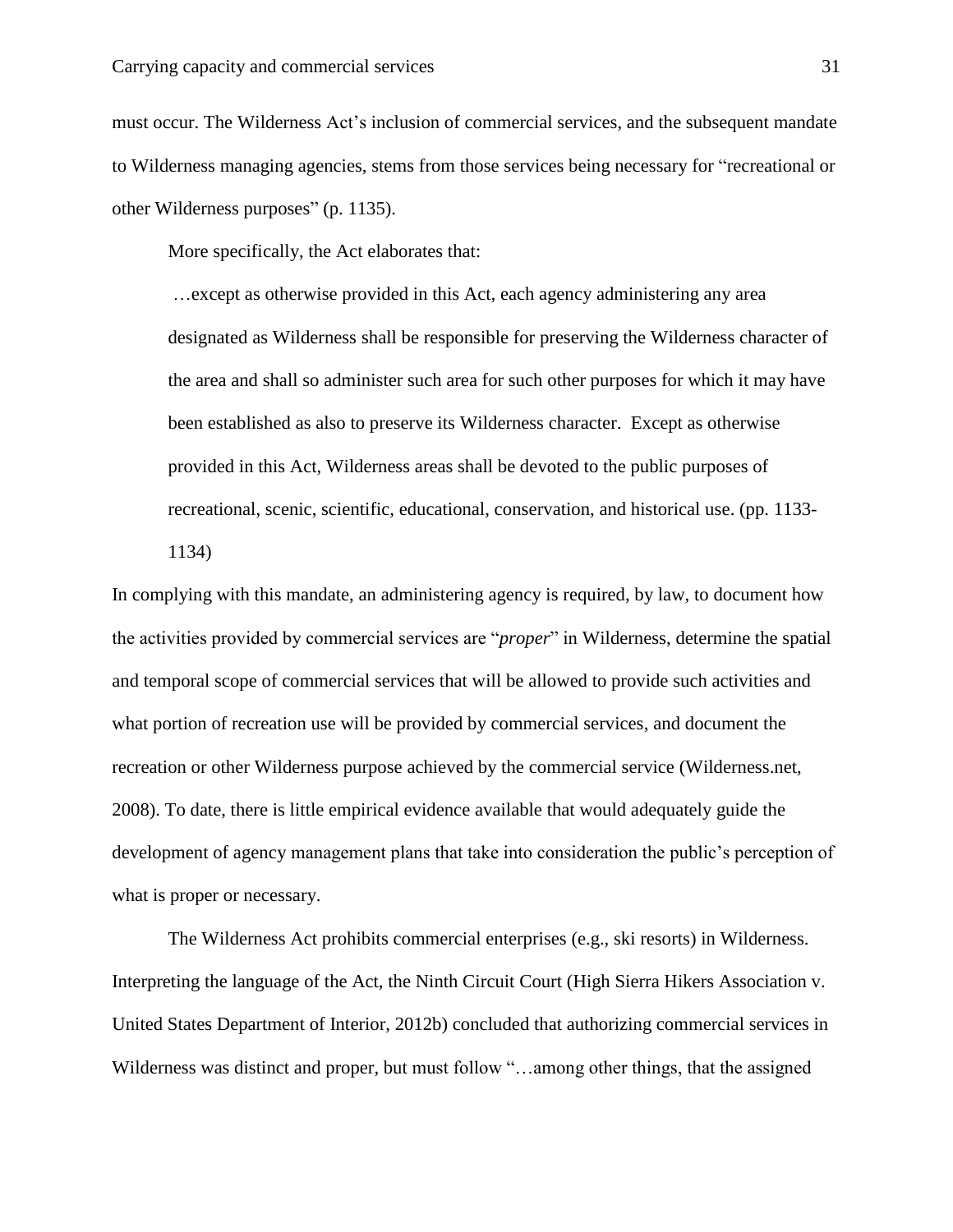agency make a finding of '*necessity'* before authorizing commercial activities in Wilderness areas." Furthermore, a previous ruling by the Ninth Circuit Court concluded that a "finding of necessity is required, but not wholly sufficient" (High Sierra Hikers Association v. Blackwell, 2004). In their decision, the Ninth Circuit Court (High Sierra Hikers Association v. United States Department of Interior, 2012b) concluded that a finding of necessity must be "specialized" and permit commercial activities "no more than is necessary to achieve the goals of the Act" (p. 7),describing the goals of the Act as preserving the Wilderness and providing the public with access to its natural condition. These conclusions reached by the courts were based on an interpretation of the concepts of need and extent necessary. Wilderness.net, a collaborative partnership between the College of Forestry and Conservation's Wilderness Institute at The University of Montana, the Arthur Carhart National Wilderness Training Center, and the Aldo Leopold Wilderness Research Institute (Wilderness.net, 2008), defines need "as a shortage of opportunities for the public to experience Wilderness and/or an agency need for assistance with implementation of management objectives which can be addressed through commercial services providers" (Definitions section, para. 1). Extent is defined as "the amount of commercial services that can operate in Wilderness defined by the number, type, location, and timing of the use that is consistent with preservation of the Wilderness character" (Definitions section, para. 2). Extent is further defined and constrained by "the capacity or capability of the Wilderness to support the activity without impairment of social and biophysical conditions" (Definitions section, para. 2). Necessary commercial services are those that "serve the public's need to experience Wilderness and support management objectives within the capability of the Wilderness resource" (Wilderness.net, 2008, Definitions section, para. 3).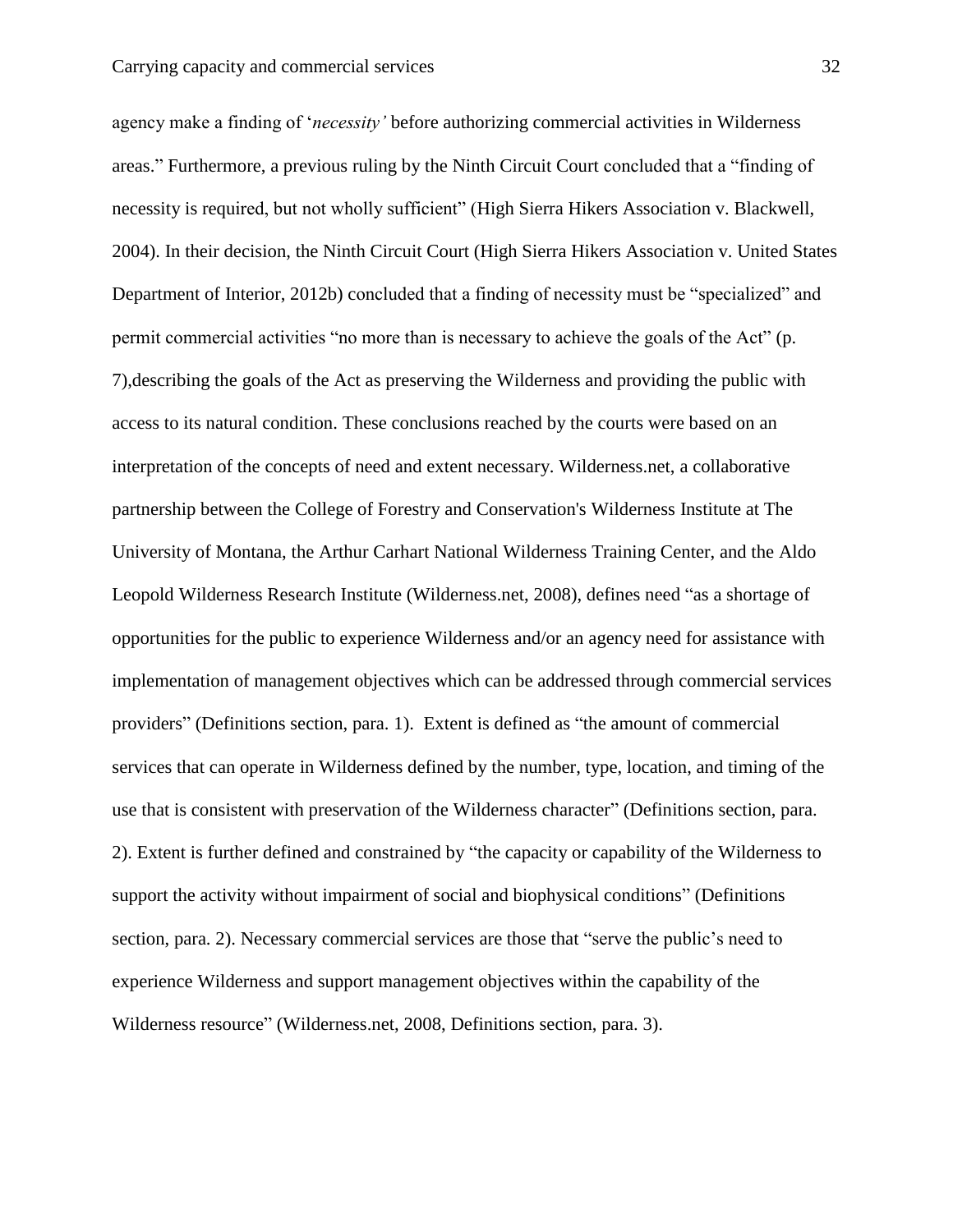The NPS has recognized the need to develop standardized operational definitions of need and extent necessary in its recent Wilderness Stewardship Plan and Draft Environmental Impact Statement (WPS/DEIS) for Sequoia and Kings Canyon National Parks (USDI-NPS, 2014). Within the Extent Necessary Determination section of the report they point out that the Wilderness Act does not define "activities," "commercial services," or "necessary." Furthermore, as alluded to earlier, when definitions of important terms within Federal statute are not made explicit, it is implied that Congress relies upon agencies to interpret and act with discretion based on commonly accepted definitions. As mentioned above, the courts have been called upon to interpret the word "necessary" and in a statutory context have frequently upheld a non-absolutist definition and adopted a more flexible definition of necessary. In relation to the Ninth Circuit Court's 2012 ruling (High Sierra Hikers Association v. United States Department of Interior, 2012b), the Wilderness Stewardship Plan and Draft Environmental Impact Statement's Commercial Services Extent Necessary Determination section (USDI-NPS, 2014)does not use the word "necessary." Rather, the use of "necessary" in relation to commercial services is defined as "a service that is important to achieve objectives for visitor use and enjoyment of Wilderness in such a manner that the Desired Conditions for Wilderness character are achieved, and Wilderness character is thereby preserved" (p. B-4) Relatedly, the NPS recognizes, based on the Ninth Circuit Court's decision, that this language requires agencies to determine the amount of use that can be allowed and that commercial services can only be authorized to the extent necessary for activities deemed proper. Thus, both the type (i.e., "proper") and amount (i.e., "extent") of commercial services must be determined by NPS and NFS, jointly or separately.

It should be understood that commercial service activities are necessary if they help achieve the public purposes of Wilderness: recreational, scenic, scientific, educational,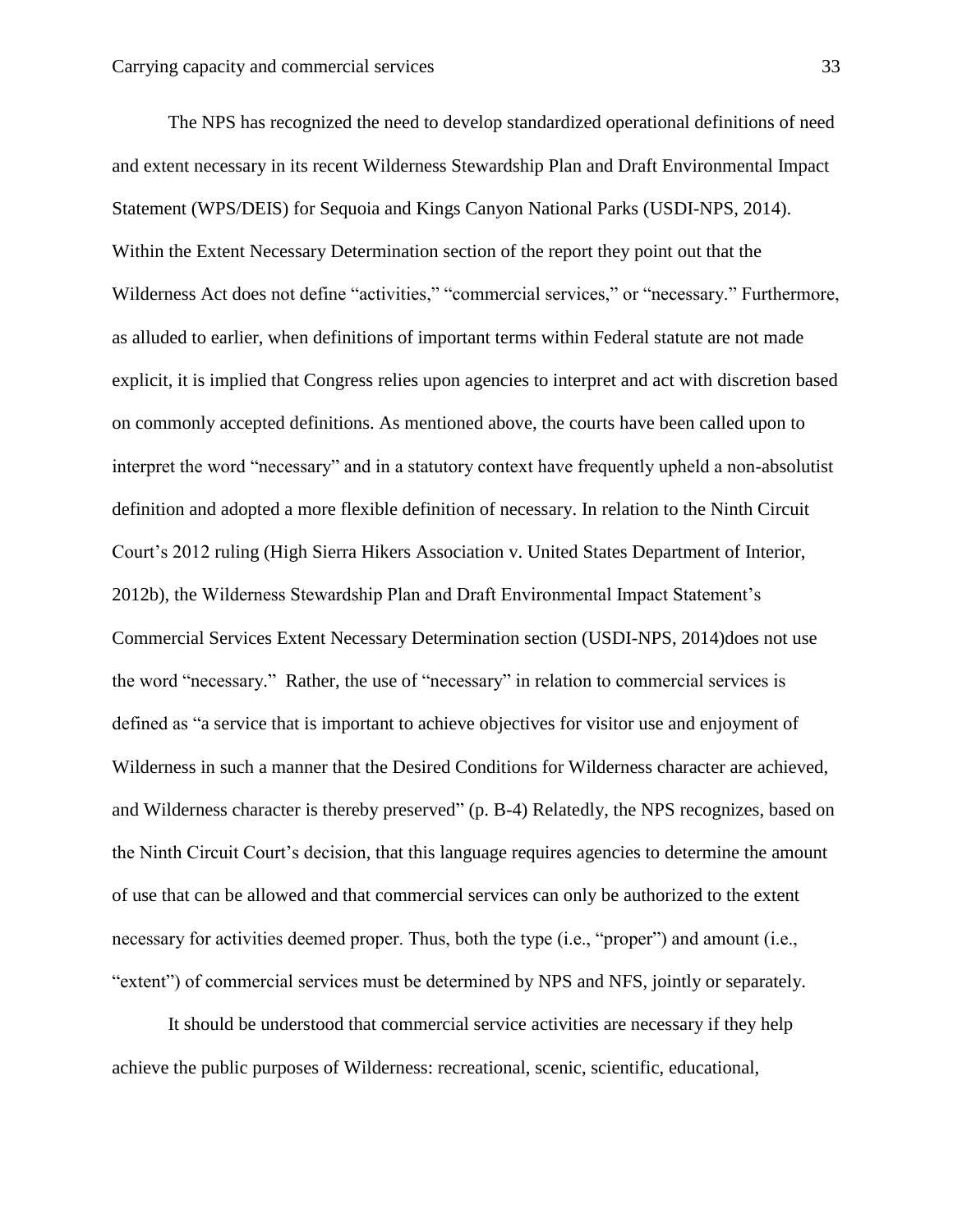conservation, and historical use. The Department of the Interior, NPS, and NFS recognize that agencies must balance competing interests in determining necessity, i.e. "The Wilderness Act requires a delicate balancing between Congress' desire to maintain untouched lands, and its… recognition that such an idealistic view is subject to some practical limitations" (High Sierra Hikers Association v. United States Department of Interior, 2012b, p.7). A consequence of this language and interpretation is that courts generally defer to an agency's chosen form or content for conducting the specialized findings that determine need and extent necessary. Thus, the court's decisions further suggest that if an agency determines a commercial service should be permitted within the Act's general policy of Wilderness management, it has the burden of proof in showing the court that, in balancing competing interests, it prepared the requisite findings of necessity.

Given the discretion afforded to agencies by the courts in determining whether commercial services should be allowed in Wilderness, agencies must place proper emphasis on "need," "extent necessary (necessity)," and to a lesser extent, "proper," to warrant commercial services within the context of the Wilderness Act and other federal regulation (i.e., NEPA and ESA). However, past arguments, though framed with similar terminology, tend to characterize and focus almost exclusively around the historical aspects of packstock, its representativeness as a traditional Wilderness experience to explore as our ancestors might have, and because it is a form of outdoor recreation (Capozza, 2004). Although not necessarily representative of present management schemes, past studies (McClaran & Cole, 1993) have shown that many Wilderness areas have relied primarily on the agency's discretionary powers of legal interpretation and subsequent managerial professional judgment to form recreational packstock policy. Given the political and legal climate of the past decade associated with commercial services and Special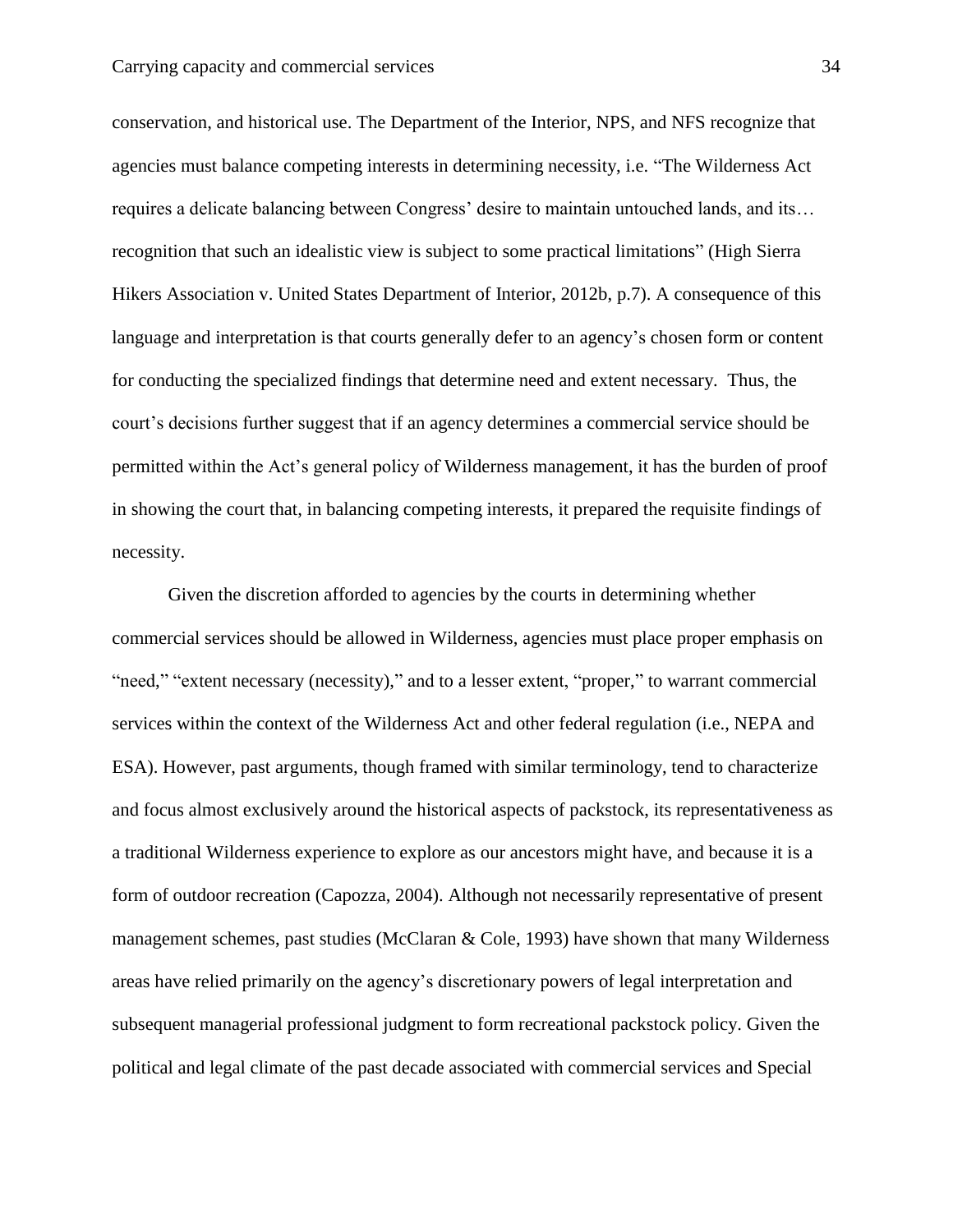Use Permits in Wilderness, this mode of policy and decision-making has shifted. This also shifts the manner in which Wilderness packstock operation are characterized.

Similar to the WPS/DEIS, the Forest Service Needs Assessment of commercial services in Wilderness areas is used to make decisions regarding the programmatic (allocation) and project (use) level of Special Use Permits (Merigliano, 2004). Forest Service Management policy on Wilderness management (Section 2323.13g) does aim to "…address the need for and role of outfitters and guides in the forest plan" (p. 21). To assess commercial service need through this process the Forest Service must identify and quantify *public need* for outfitted services (identification of the types of outfitted services that will help meet agency objectives), *capacity* (meeting management desired conditions and standards), and *allocation* (division of total capacity estimate among difference sectors of the public). Public need is based on the following Forest Service Wilderness objectives: conservation and stewardship of natural and cultural resources, public service, visitor safety, retain lands in the public domain so people of all races, gender, and economic categories have the opportunity to re-connect with nature and experience their common heritage, and contribute to the people's quality of life and economic sustainability in communities. Establishing a basis for need contributes to determining the extent to which commercial services are necessary and is closely related to determining the capacity for all recreation visitor use. It includes determining the capabilities of the social, biological, and physical components of the Wilderness resource to accommodate use without impairment of the Wilderness character. In the Wilderness contexts that lie at the heart of the recent litigation, very little empirical evidence is available informing agencies on the extent or type of need.

In terms of assessment, the WPS/DEIS determined packstock activities are proper within Wilderness and determined the extent necessary/necessity based on prior allocation of Special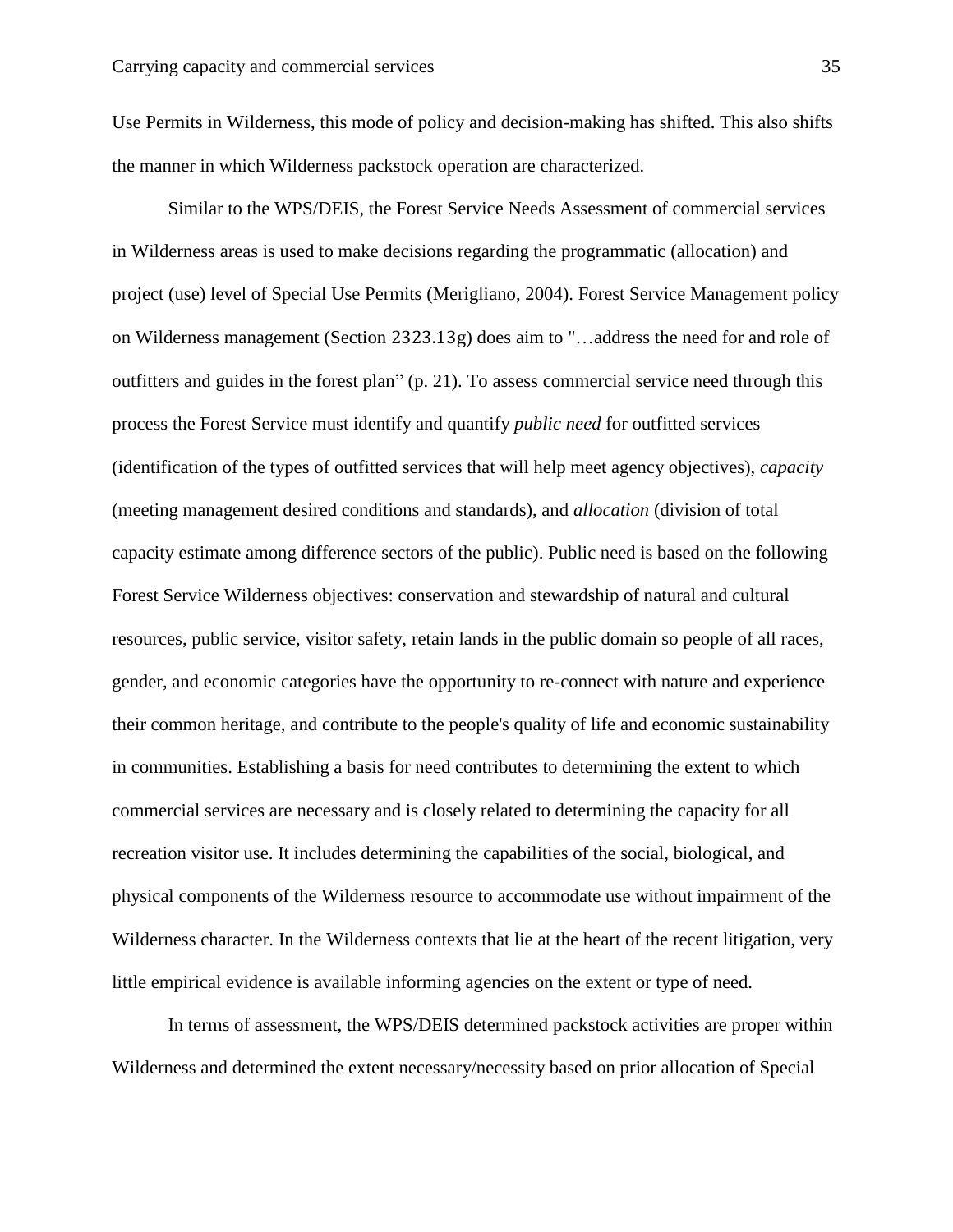User Permits and Commercial Service Days (CSD; one commercially supported visitor on a single day) proportioned for alternative scenarios (e.g., no-action/status quo, levels near current levels, allow for increased use, reduce development and commercial services, reduce use) (USDI-NPS, 2014). These alternatives scenarios adhere to the Ninth Circuit Court's determination that it was immaterial whether the NPS or NFS increased commercial permits but rather the agency's decisions did not balance all relevant factors and potential consequences in permitting continued or increased commercial activity. To paraphrase the Court's decision, such balance is essential because the agency's primary responsibility is to protect the Wilderness, not concede to commercial business needs. An agency can only override its responsibility to preserve Wilderness character and promote competing interests (such as those related to commercial activity) if it first engages in a comparative and qualitative analysis where the variables are considered in relation to one another and the interests at stake are weighed. Once this analysis is complete, the administering agency must determine the most important value and justify its decision to protect that value (High Sierra Hikers Association v. United States Department of Interior, 2012a; 2012b).

Thus, the question is not whether a Wilderness management agency is maintaining or increasing permits for commercial activity, but rather *whether the agency has conducted a sufficient comparative and qualitative analysis* in determining that it has the legal right to do so. It is not yet clear whether the methodology employed in the WPS/DEIS is a sufficient comparative and qualitative analysis that balances all relevant factors and potential consequences to continue permitting at current levels or potentially increase the level of commercial activity. Therefore, uncertainty remains as to whether a similar methodology could be employed by other Wilderness management agencies in their attempts to determine need and extent necessary.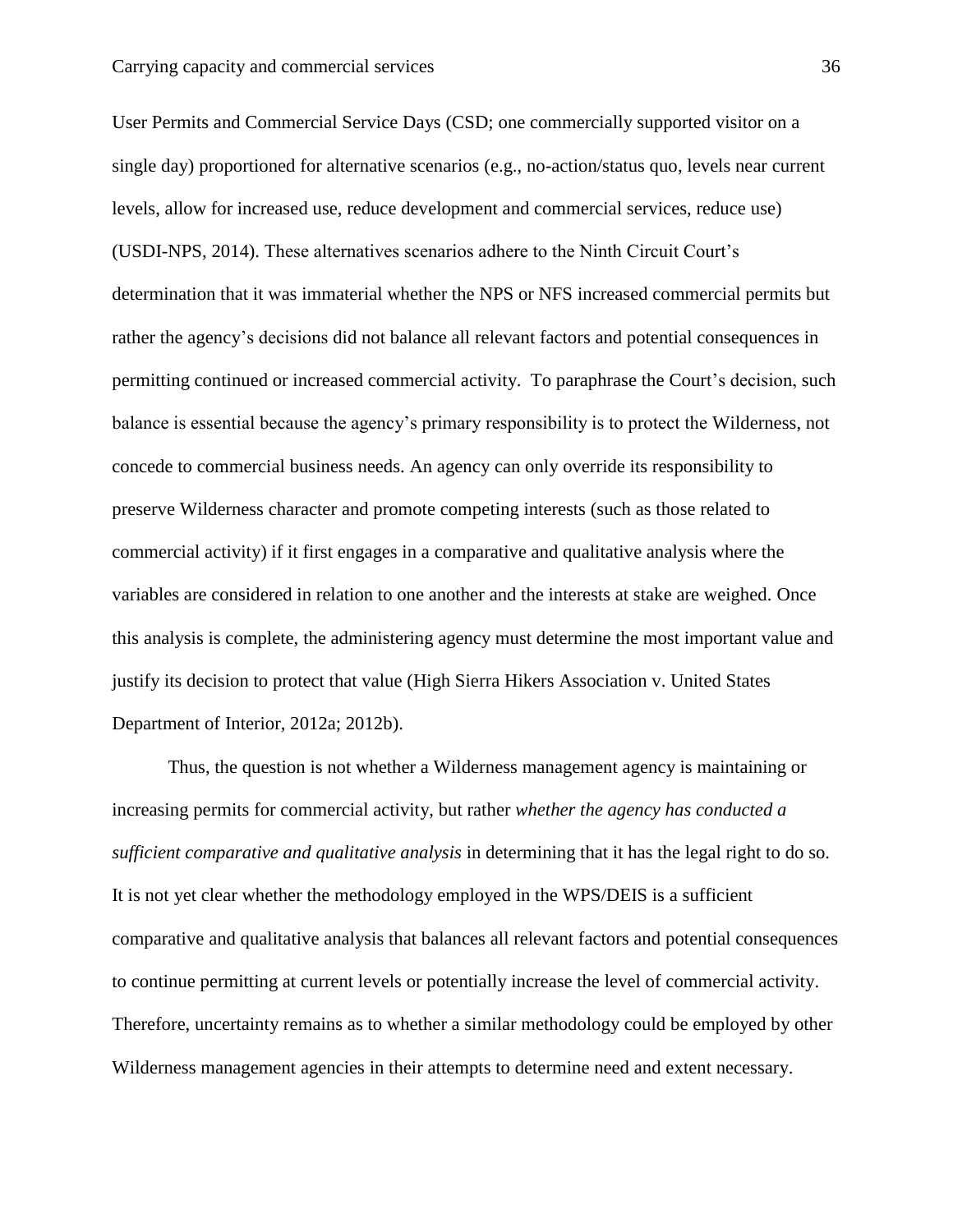## <span id="page-36-0"></span>**Conclusions**

With this literature in mind, we draw the following conclusions:

- It is important that Outfitters and Guides be included in Wilderness education plans and provided with information on Leave No Trace ethics, Wilderness management issues, and the Wilderness resource. Outfitters and Guides may also be used as sources of information for managers and can often be a valuable resource, providing insight not only on the condition of the resource but also the visitor experience.
- Open disclosure of decision-making processes that provide stakeholders with insight on the determination of "necessary" will more likely build trust.
- Support for outfitter and guiding services might include consideration of the local/regional economic implications of commercial services provided in Wilderness.
- Baseline data on the social, economic, and ecological impacts of the provision of outfitters and guide services is required. Periodic monitoring of key indicators will enable agencies to act in ways that maintain the integrity of both the resources and experience for all visitors.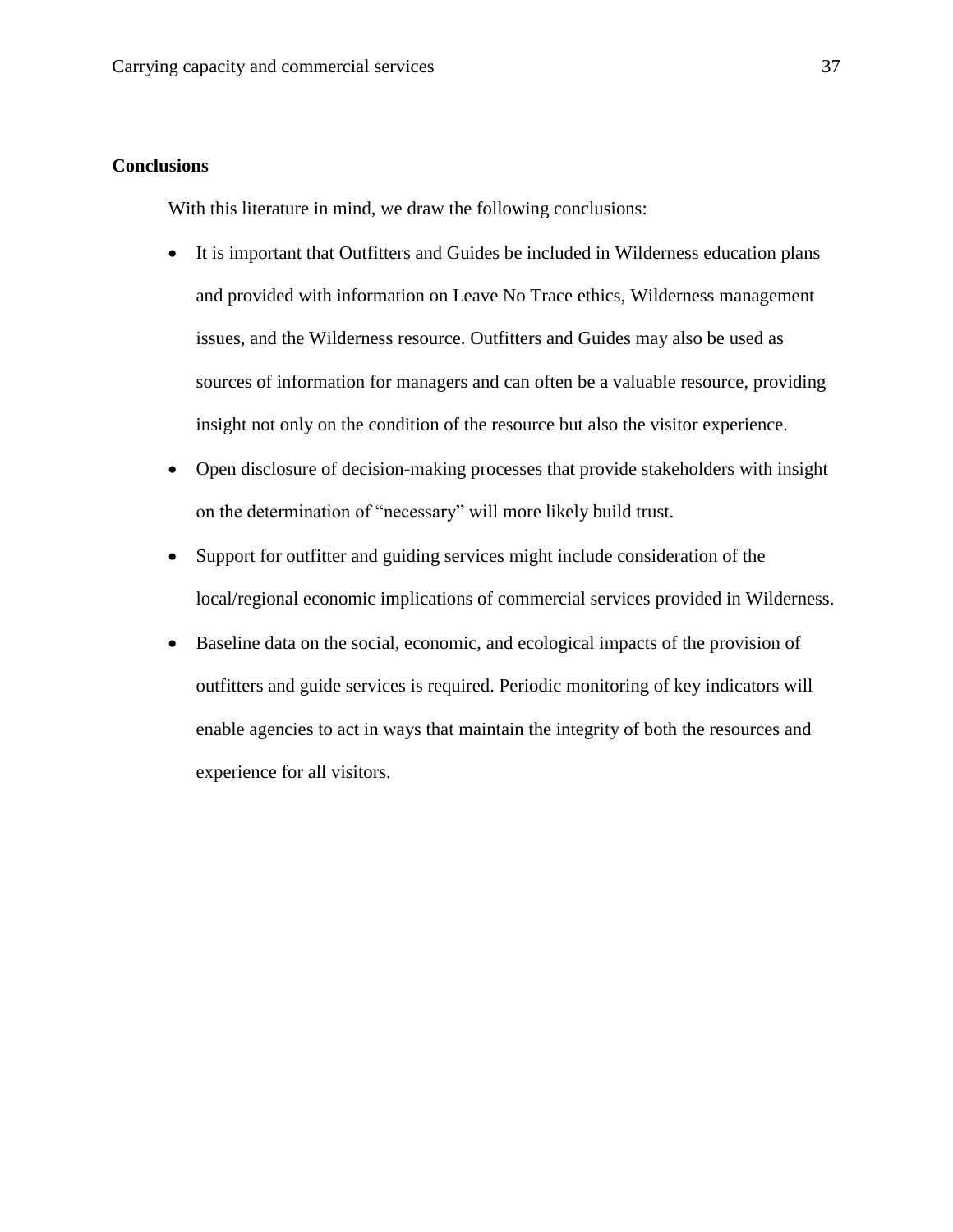## <span id="page-37-0"></span>**References**

- Absher, J., & Absher, E. (1979). Sierra Club wilderness outing participants and their effect on Sierra Nevada wilderness users. In J. T. Stanley, H. T. Harvey and R. J. Hartesveldt (Eds.). *A Report on the Wilderness Impact Study: The Effects of Human Recreational Activities on Wilderness Ecosystems with Special Emphasis on Sierra Club Wilderness Outings in the Sierra Nevada*. (pp 31-60). San Francisco, CA: Sierra Club Publications.
- Alkire, C. (2003). *Economic value of golden trout fishing in the Golden Trout Wilderness, California*. San Francisco: California Trout.
- Archer, S. R., & Smains, F. E. (1991). Ecosystem-level processes. In Heitschmidt, R. K. & Stuth, J. W. (Eds.), *Grazing management: an ecological perspective* (pp. 109-139). Portland, OR: Timber Press.
- Atwill, E. R., McDougald, N. K. & Perea, L. (2000). Cross-sectional study of fecal shedding of Giardia duodenalis and Cryptosporidium parvum among packstock in the Sierra Nevada Range. *Equine Veterinary Journal 32*(3), 247-252.
- Beeton, S. (1999). Hoof prints on the mind: An exploration of attitudinal relationships between bushwalkers and commercial horseback tours. *Tourism Management, 20*(2), 255–259.
- Belsky, A. J., Matzke, A., & Uselman, S. (1999). Survey of livestock influences on stream and riparian ecosystems in the western United States. *Journal of Soil and water Conservation, 54*(1), 419-431.
- Blahna, D. J., Smith, K. S., & Anderson, J. A. (1995). Backcountry llama packing: visitor perceptions of acceptability and conflict*. Leisure Sciences 17*, 185-204.
- Buckley, R. (2004). *Environmental impacts of ecotourism.* Wallingford, UK: CABI Publishing.
- Buckley, R. (2003). Ecological indicators of tourism impacts in parks. *Journal of Tourism 2*, 54– 66.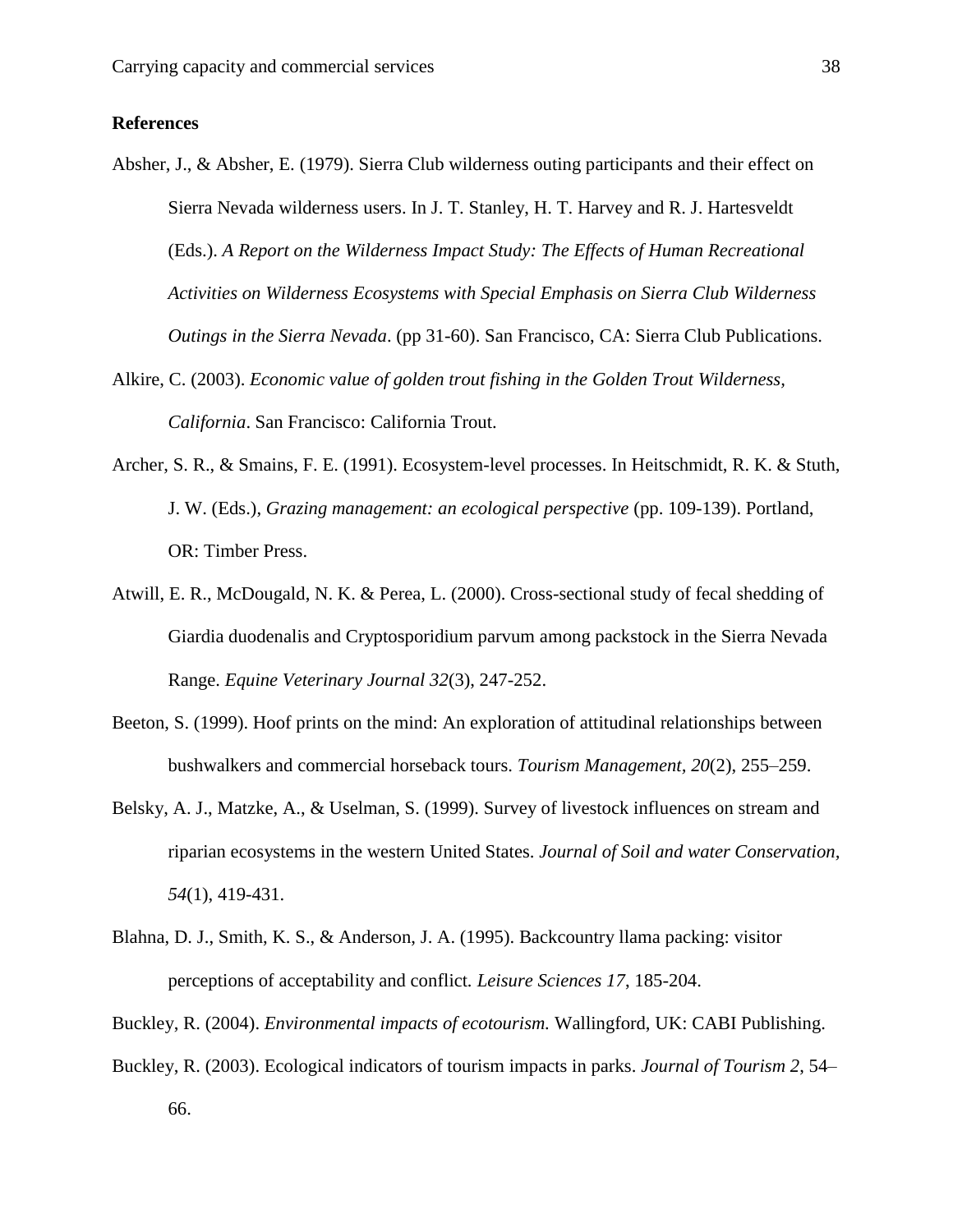- Burns, R. C., Smaldone, D., Absher, J., & Mestrovic, A. J. (2011). *2010 Region 5 Wilderness Recreation Use Study: An Evaluation of Wilderness Use for the Stanislaus National Forest*. Submitted to Stanislaus National Forest. Charlestown, WV: West Virginia University.
- Capozza, T. (2004). *Perceptions of pack and saddle stock in wilderness: a historical and geographical review of a resource conflict* (Master's thesis). Retrieved from [http://ir.library.oregonstate.edu/xmlui/bitstream/handle/1957/31060/CapozzaTogan.pdf?s](http://ir.library.oregonstate.edu/xmlui/bitstream/handle/1957/31060/CapozzaTogan.pdf?sequence=1) [equence=1.](http://ir.library.oregonstate.edu/xmlui/bitstream/handle/1957/31060/CapozzaTogan.pdf?sequence=1) 45 p.
- Clow, D. W., Forrester, H., Miller, B., Roop, H., Sickman, J. O., Ryu, H., & Santo Domingo, J. (2013). Effects of Stock Use and Backpackers on Water Quality in Wilderness in Sequoia and Kings Canyon National Parks, USA. *Environmental Management, 52*(6), 1400-1414.
- Colby, B., & Smith‐Incer, E. (2005). Visitor values and local economic impacts of riparian habitat preservation: California's Kern River Preserve (Paper No. 03085). *Journal of the American Water Resources Association, 41*(3), 709-717.
- Cole, D. N. (1989). Viewpoint: needed research on domestic and recreational livestock in wilderness. *Journal of Range Management, 42*(1), 84-86.
- Cole, D. N. (1995) Experimental trampling of vegetation. *Journal of Applied Ecology 32*, 203- 224.
- Cole, D. N. (2004). Impacts of hiking and camping on soils and vegetation: a review. In R. Buckley (Ed.), *Environmental Impacts of Ecotourism* (pp. 41-60). Wallingford, UK: CABI Publishing
- Cole, D. N., & Spildie, D. R. (1998). Hiker, horse and llama trampling on native vegetation in Montana. *Journal of Environmental Management 53*, 61-71.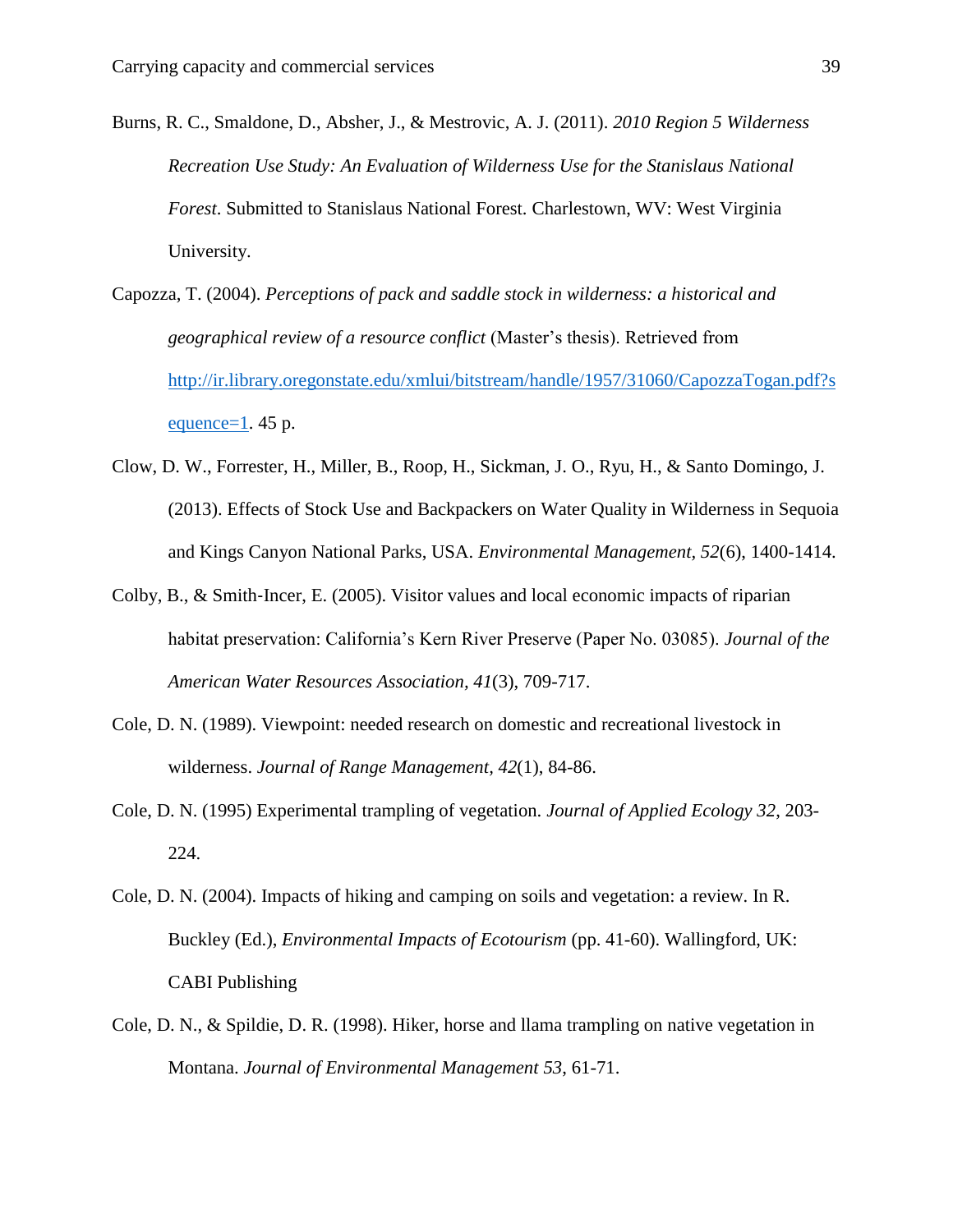Cordell, H.K., Betz, C.J., Green, G.T., Mou, S., Leeworthy, V.R., Wiley, P.C., Barry, J.J. & Hallerstein, D. (2004). *Outdoor recreation for 21st Century America*. State College, PA: Venture Publishing. 316 p.

Cosgrove, S., Niemi, E., & Field, A. (2000). *Seeing the forest for their green: Economic benefits of forest protection, recreation, and restoration*. Retrieved from http://www.sierraforestlegacy.org/Resources/Conservation/FireForest Ecology/ ForestEconomics/Economics-Cosgrove00.pdf

- Dale, D., & Weaver, T. (1974). Trampling effects on vegetation of the trail corridors of north Rocky Mountain forests. *Journal of Applied Ecology 11*, 767-772.
- DeLuca, T. H., Patterson, W. A., Friemund, W. A., & Cole, D. N. (1998). Influence of llamas, horses and hikers on soil erosion from established recreation trails in western Montana. *Environmental Management, 22*, 255-262.
- Derlet, R. W., Ali Ger, K., Richards, J. R., & Carlson, J. R. (2008). Risk factors for coliform bacteria in backcountry lakes and streams in the Sierra Nevada Mountains: a 5-year study. *Wilderness & Environmental Medicine, 19*(2), 82-90.
- Duane, T. P. (1996). Recreation in the Sierra. In D. C. Erman (Ed.), *Status of the Sierra Nevada*. (pp. 557-610). Washington D.C.: U.S. Department of the Interior.

Forest Service, USDA, 36 C.F.R.§ 251.51 (2013).

- Forest Service Employees for Environmental Ethics (FSEEE). (2000). FSEEE files wilderness access lawsuit. Retrieved from http://www.fseee.org/index.php/forest-magazine/200393
- Headwaters Economics. (2012). *West is best: Protected lands promote jobs and higher incomes*. Bozeman, MT: Headwaters Economics. Retrieved from http://headwaterseconomics.org /wphw/wp-content/uploads/West\_Is\_Best\_Full\_Report.pdf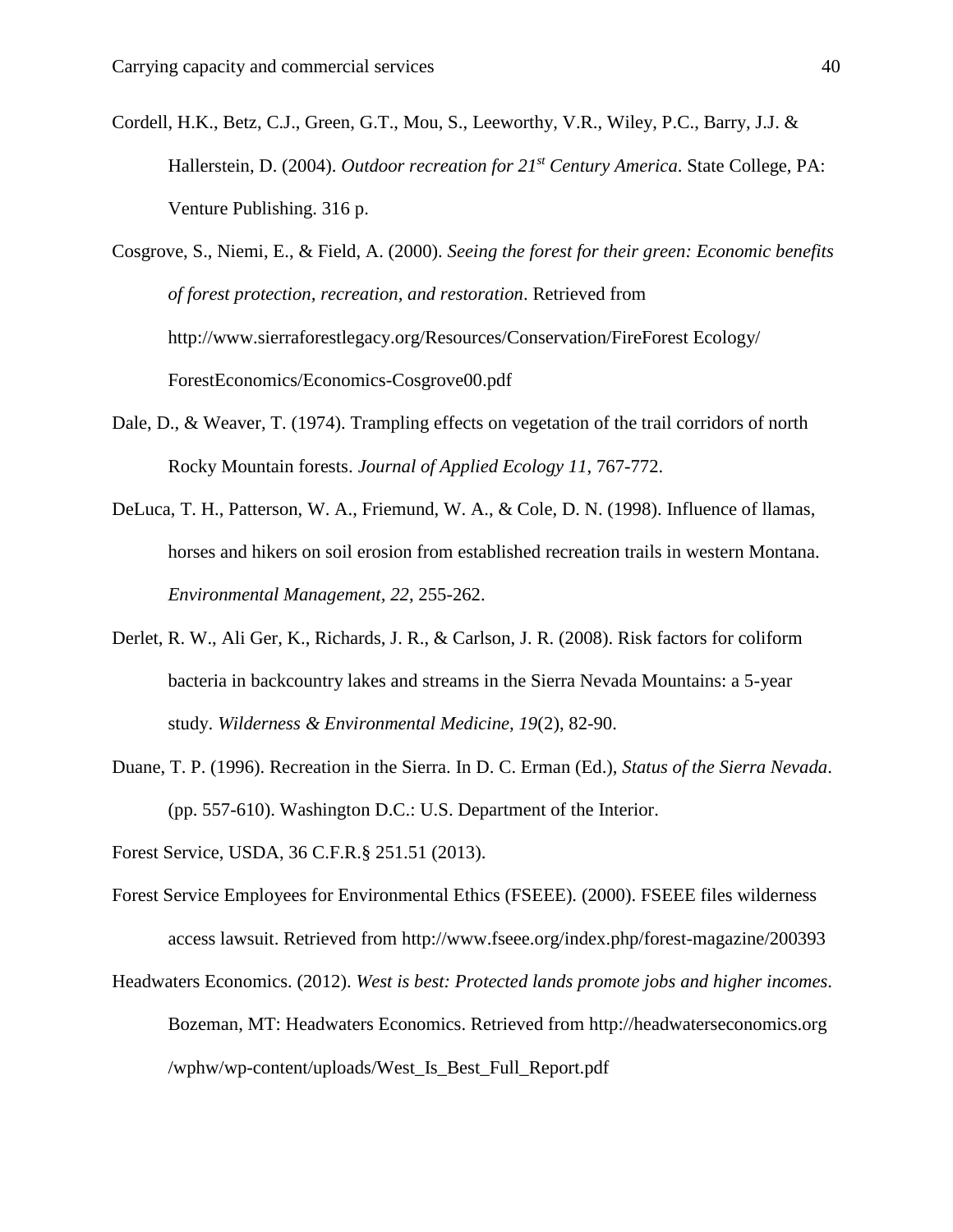High Sierra Hikers Association v. Blackwell, 390 F. 3d 630 (9th Cir. 2004).

High Sierra Hikers Association v. Weingardt, 521 F. Supp. 2d 1065 (N.D. Cal. 2007).

High Sierra Hikers Association v. United States Dept. of Interior, No. C 09-04621 RS (9th Cir. 2012a). Retrieved from http://www.wilderness.net/toolboxes/documents/ outfitter/Sequoia-Kings-Court-Order-2012-01-24.pdf

High Sierra Hikers Association v. United States Dept. of Interior, No. C 09-04621 RS (9th Cir. 2012b). Retrieved from http://www.wilderness.net/toolboxes/documents/ outfitter/HSHA%20v.%20USDI-SEKI%20May%202012.pdf

- Hill, R., & Pickering, C. M. (2009). Differences in the resistance of three subtropical vegetation types to experimental trampling. *Journal of Environmental Management, 90*, 1305-1312.
- Johnson, B., Wickler, S. J., Filkins, M. E. & Kalush, J. (1997). The prevalence of shedding of Cryptosporidium and Giardia spp. based on a single fecal sample collection from each of 91 horses used for backcountry recreation. *Journal of Veterinary Diagnostic Investigation 9*, 56-60.
- Kajala, L. (1994). *The applicability of conflict theories in outdoor recreation: a case study of hikers and recreational stock users in the eagle cap wilderness* (Master's thesis). Retrieved from [http://ir.library.oregonstate.edu/xmlui/handle/1957/10335.](http://ir.library.oregonstate.edu/xmlui/handle/1957/10335) 145 p.
- Keith, J., Jakus, P., Larsen, J., Burr, S., Reiter, D., & Zeitlin, J. (2008). *Impacts of Wild and Scenic River Designation*. Logan, UT: Utah Governor's Public Lands Office.
- Leung, Y. F., & Marion, J. L. (2000). Recreation impacts and management in Wilderness: a state of knowledge review. In: Cole, D. N., McCool, S. F., Borrie, W. T., & O'Loughlin, J., (Eds.), *Proceedings from: Wilderness Science in a Time of Change Conference 1999:*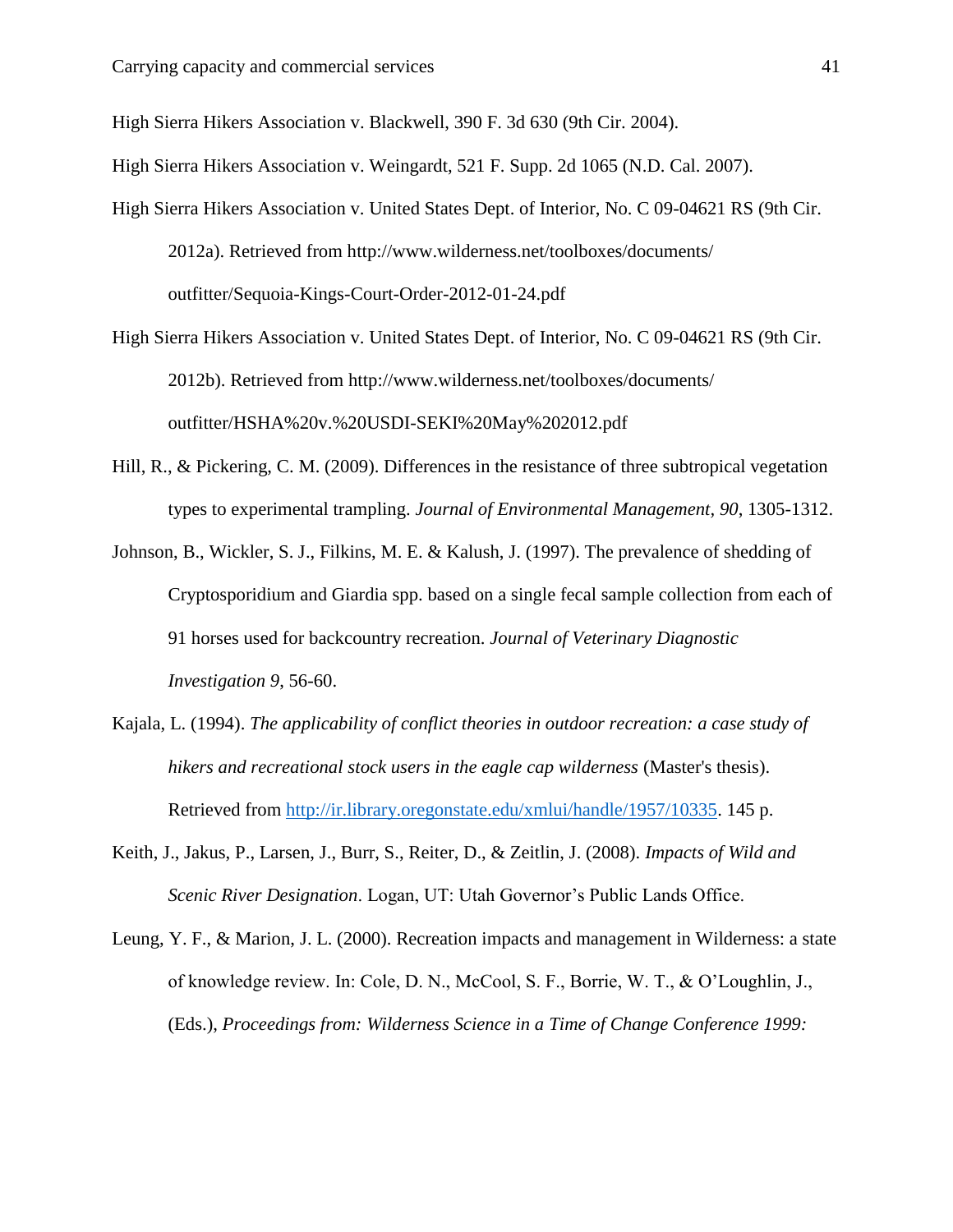*Wilderness Ecosystems, Threats, and Management* (pp. 23-48). Ogden, UT: U.S.

Department of Agriculture, Forest Service, Rocky Mountain Research Station.

- Liddle, M. (1997). *Recreation ecology: the ecological impact of outdoor recreation and ecotourism.* London, UK: Chapman & Hall.
- Loomis, J. B. (2000). Economic values of Wilderness recreation and passive use: What we think we know at the beginning of the 21st century. In: McCool, S. F.; Cole, D. N.; Borrie, W. T.; & O'Loughlin, J., comps. 2000. *Wilderness science in a time of change conference— Volume 2: Wilderness within the context of larger systems;* 1999 May 23–27;Missoula, MT. Proceedings RMRS-P-15-VOL-2. Ogden, UT: U.S. Department of Agriculture, Forest Service, Rocky Mountain Research Station
- Loomis, J. B., & Richardson, R. B. (2001). Economic Values of the U.S. Wilderness System: Research Evidence to Date and Questions for the Future. *International Journal of Wilderness* 7(1), 31-34.
- Marzano, M., & Dandy, N. (2012). Recreationist behaviour in forests and the disturbance of wildlife. *Biodiversity and Conservation, 21*(11), 2967-2986.
- McClaran, M. P. (2000). Improving livestock management in wilderness. In: Cole, D. N., McCool, S. F., Borrie, W. T., O'Loughlin, J. (Eds.), *Proceedings from: Wilderness Science in a Time of Change Conference 1999: Wilderness Ecosystems, Threats, and Management* (pp. 49-63). Ogden, UT: U.S. Department of Agriculture, Forest Service, Rocky Mountain Research Station.
- McClaran, Mitchel P. & David N. Cole. 1993. *Packstock in wilderness: use, impacts, monitoring, and management* (INT-301). Ogden, UT: USDA Forest Service,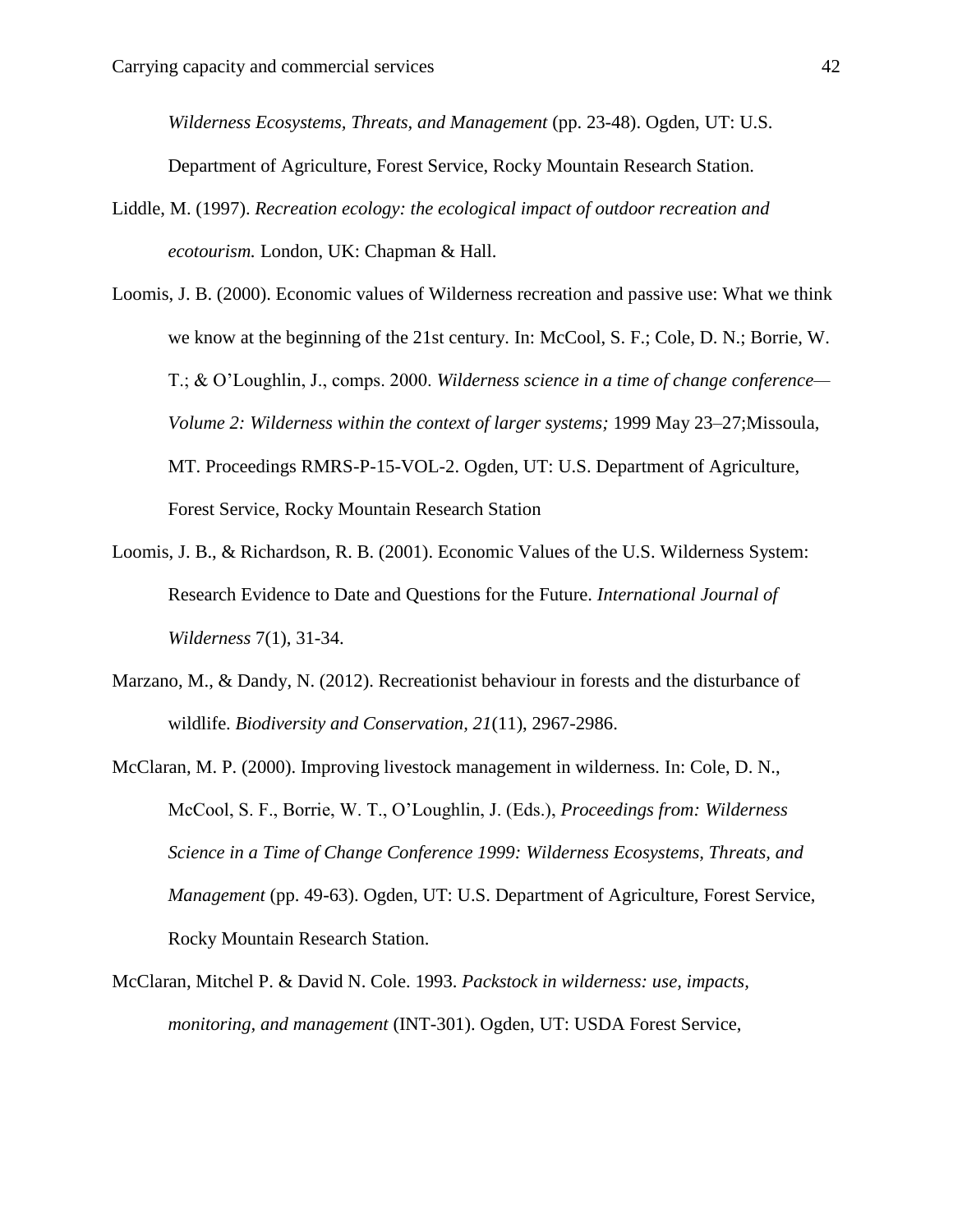Intermountain Research Station. Retrieved from http://www.leopold.wilderness. net /pubs/243.pdf

- Merigliano, L. (2004). Outfitter guide needs assessment checklist: Bridger-Teton National Forest. Retrieved from https://www.wilderness.net/toolboxes/documents
- Mitchell, J. E., Wallace, G. N., & Wells, M. D. (1996). Visitor perceptions about cattle grazing on national forest land. *Journal of Range Management, 49*, 81-86.
- Moore, P. E., Cole, D. N., van Wagtendonk, J. W., McClaran, M. P., & McDougald N. (2000). Meadow response to pack stock grazing in the Yosemite Wilderness: Integrating research and management. In: Cole, D. N., McCool, S. F., Borrie, W. T., O'Loughlin, J. (Eds.), *Proceedings from: Wilderness Science in a Time of Change Conference 1999: Wilderness Ecosystems, Threats, and Management* (pp. 49-63). Ogden, UT: U.S. Department of Agriculture, Forest Service, Rocky Mountain Research Station.
- Moore, S. D., & McClaran, M. P. (1991). Symbolic dimensions of the packstock debate. *Leisure Sciences, 13*, 221-237.
- Moskowitz, K. (1999). *Economic contributions and expenditures in the national forests.* Washington, D.C: American Lands Alliance and the John Muir Project of Earth Island Institute. Retrieved from http://www.sierraforestlegacy.org/Resources/Conservation/ FireForestEcology/ForestEconomics/NF\_Contributions\_Economic.pdf

National Environmental Policy Act of 1969. Pub. L. 91-190, 83 Stat. 852.

Newsome, D., Cole, D. N. & Marion, J. L. (2004). Environmental impacts associated with recreational horse-riding. In R. Buckley (Ed.), *Environmental Impacts of Ecotourism* (pp. 61–82). Wallingford, UK: CABI Publishing.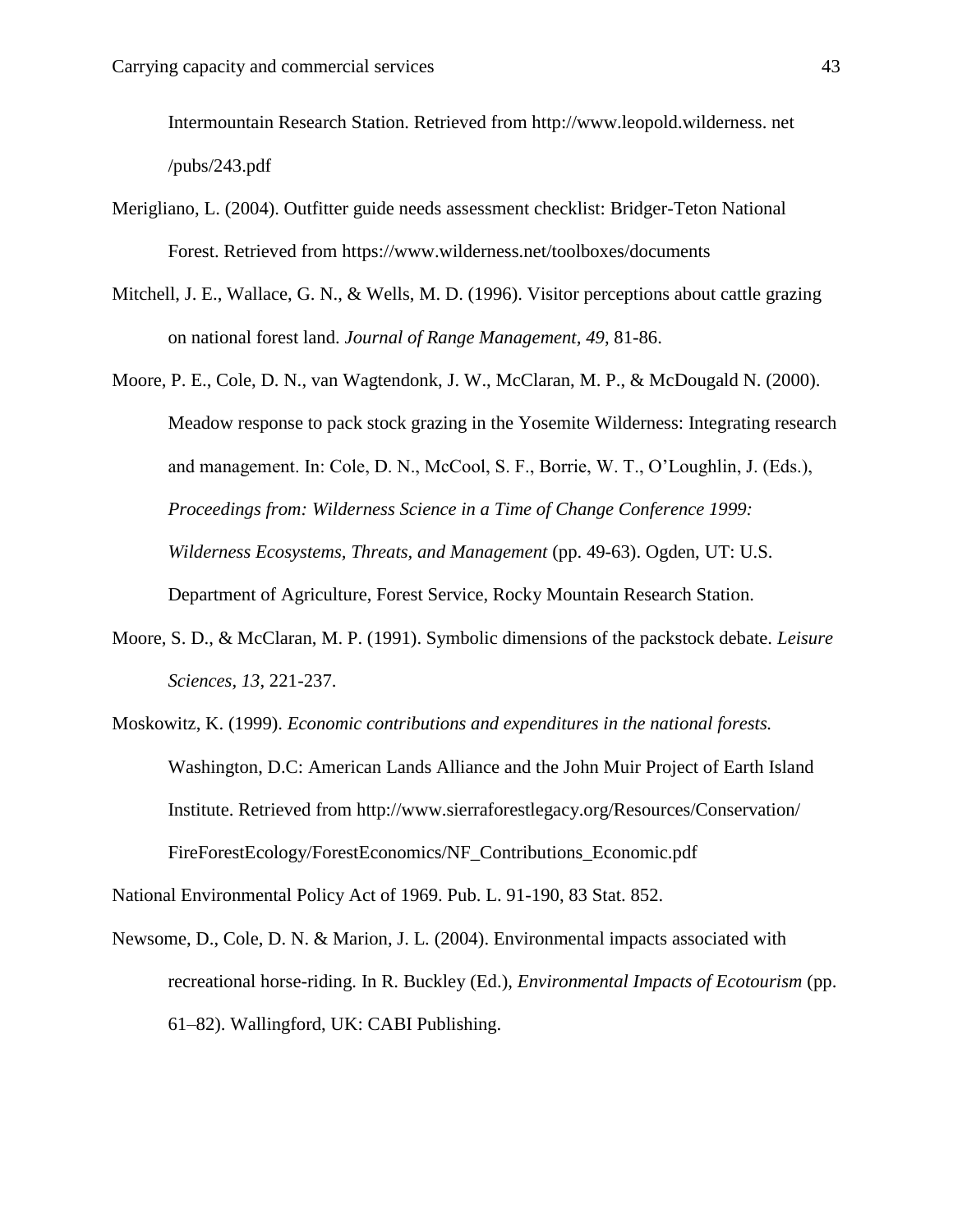- Newsome, D., Milewski, A., Phillips, N. & Annear, R. (2002). Effects of horse riding on national parks and other natural ecosystems in Australia: Implications for management. *Journal of Ecotourism, 1*(1), 52-74.
- Newsome, D., Smith, A., & Moore, S. A. (2008). Horse riding in protected areas: a critical review and implications for research and management. *Current Issues in Tourism, 11*(2), 144-166.
- Olson-Rutz, K. M., Marlow, C. B., Hansen, K., Gagnon, L. C., & Rossi, R. J. (1996). Packhorse grazing behavior and immediate impact on a timberline meadow. *Journal of Range Management, 49,* 546-550.
- Parker, J. D., & Avant, B. (2000). In their own words: wilderness values of outfitter/guides. In S. F. McCool, D. N. Cole, W. T. Borrie, L. O'Loughlin (Eds.), *Proceedings from: Wilderness Science in a Time of Change Conference 1999: Wilderness as a place for scientific inquiry*. Ogden, UT: U.S. Department of Agriculture, Forest Service, Rocky Mountain Research Station. Retrieved from

http://www.fs.fed.us/rm/pubs/rmrs\_p015\_3/rmrs\_p015\_3\_196\_201.pdf

- Pickering, C. M., Hill, W., Newsome, D., & Leung, Y. F. (2010). Comparing hiking, mountain biking and horse riding impacts on vegetation and soils in Australia and the United States of America. *Journal of Environmental Management, 91*(3), 551-562.
- Pickering, C., & Mount, A. (2010). Do tourists disperse weed seed? A global review of unintentional human-mediated terrestrial seed dispersal on clothing, vehicles and horses. *Journal of Sustainable Tourism, 18*(2), 239-256.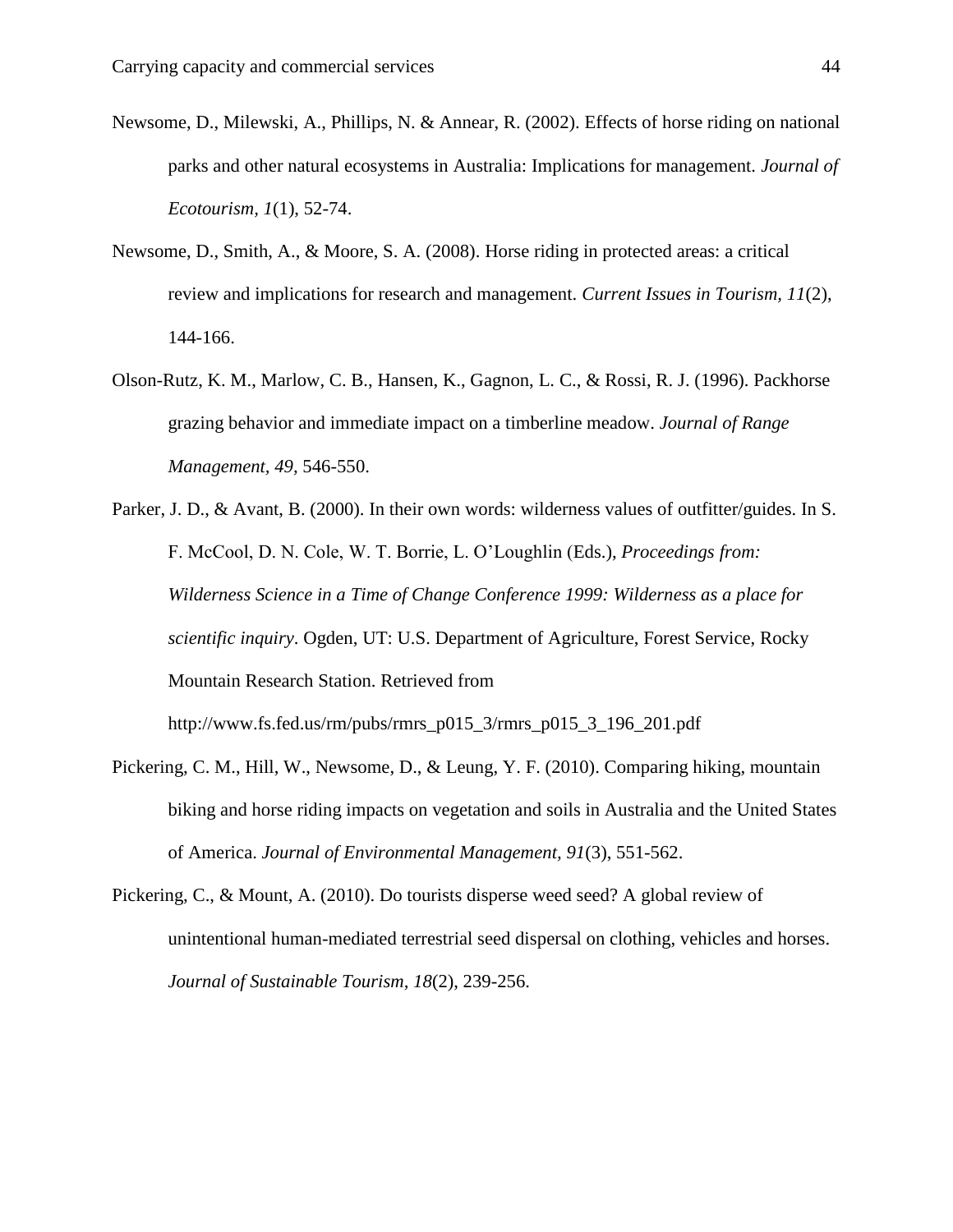- Ratliff, R. D. (1985). *Meadows in the Sierra Nevada of California: State of knowledge* (PSW-RP-84). Berkeley, CA: U.S. Department of Agriculture, Forest Service, Pacific Southwest Research Station.
- Repanshek, K. (2012). Court Rules That Sequoia National Park Officials Violated Wilderness Act By Allowing Horse Trips. Retrieved from http://www.nationalparks traveler.com/2012/02/court-rules-sequoia-national-park-officials-violated-Wildernessact-allowing-horse-trips9422
- Richardson, R. B. (2002). *The economic benefits of wildlands in the eastern Sierra Nevada region of California*. Washington, DC: Wilderness Society.
- Shryock, D. F. (2010). *Influence of hydrology and recreational pack stock grazing on subalpine meadows of the John Muir and Ansel Adams Wilderness Areas, California* (Doctoral dissertation). Retrieved from http://www.humboldt-dspace.calstate.edu
- Sierra Forest Legacy. (2012). *Forest Economics.* Retrieved form http://www.sierraforest legacy.org/FC\_FireForestEcology/FFE\_ForestEconomics.php
- Sierra Nevada Wealth Index. (2000). *Understanding and Tracking Our Region's Wealth* (pp. 64 and 11). Truckee, CA: Sierra Business Council.
- Spildie, D. R., Cole, D. N., & Walker, S. C. (2000). Effectiveness of a confinement strategy in reducing pack stock impacts at campsites in the Selway-Bitterroot Wilderness, Idaho. In: Cole, D. N., McCool, S. F., Borrie, W. T., O'Loughlin, J. (Eds.), *Proceedings from: Wilderness Science in a Time of Change Conference 1999: Wilderness Ecosystems, Threats, and Management* (pp. 49-63). Ogden, UT: U.S. Department of Agriculture, Forest Service, Rocky Mountain Research Station. Retrieved from http://www.fs.fed.us/rm/pubs/ rmrs\_p015\_5/rmrs\_p015\_5\_199\_208.pdf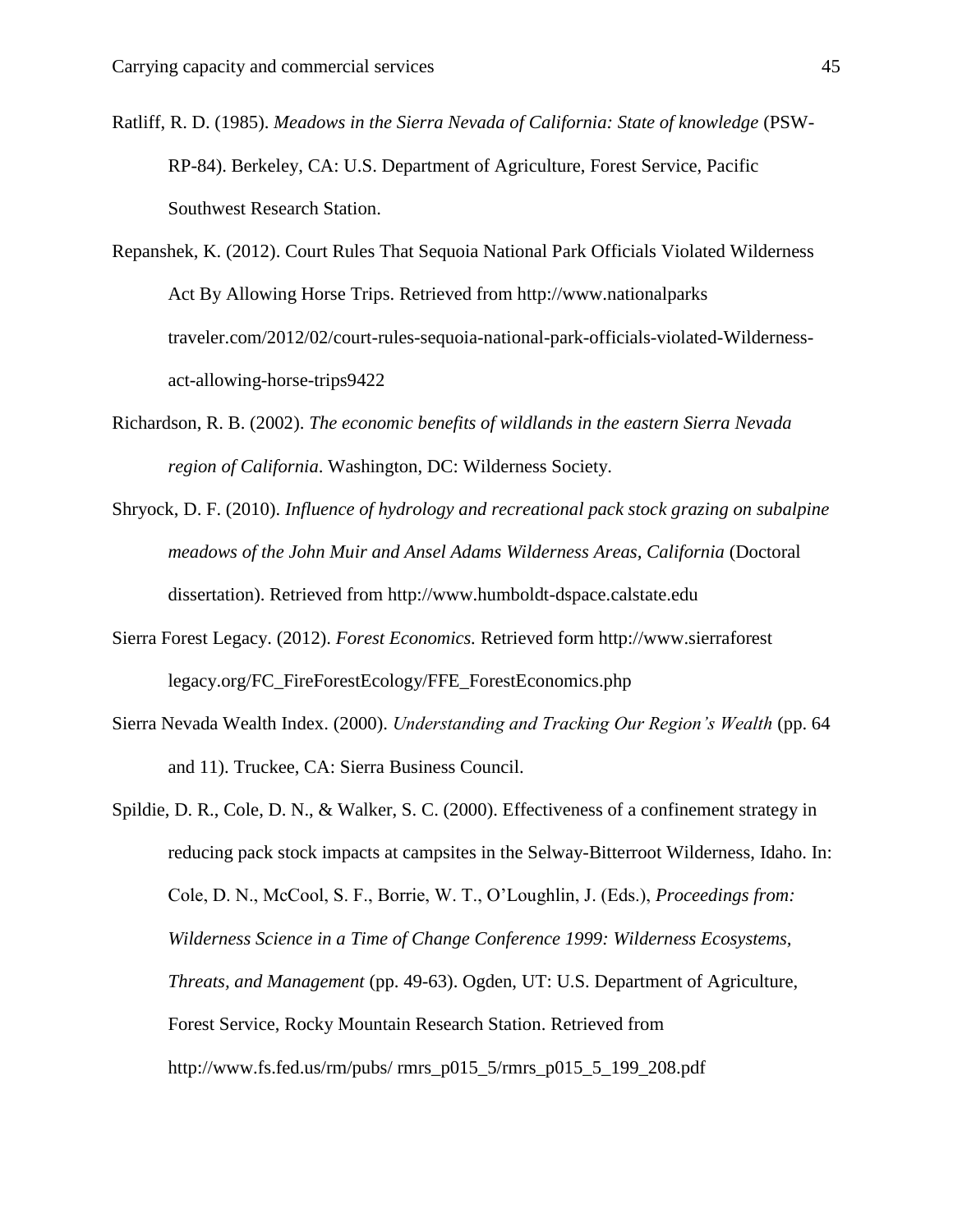- Stankey, G. H. (1973). *Visitor perception of wilderness recreation carrying capacity.* USDA Forest Service, Res. Pap. INT-142. Ogden, UT: Intermountain Forest and Range Experiment Station. 61 p.
- Stankey, G. & Manning, R. (1986). Carrying capacity of recreation settings. In *A Literature Review: The President's Commission on America's Outdoors* (pp. M47-M57).
- Stanley, J. T., Harvey, H. T. & Hartesveldt, R. J. (1979). *A Report on the Wilderness Impact Study: The Effects of Human Recreational Activities on Wilderness Ecosystems with Special Emphasis on Sierra Club Wilderness Outings in the Sierra Nevada*. San Francisco, CA: Sierra Club Publications.
- Strand, S. (1979a). Recovery of Sierran meadows after trampling by pack Stock. In J. T. Stanley, H. T. Harvey and R. J. Hartesveldt (Eds.). *A Report on the Wilderness Impact Study: The Effects of Human Recreational Activities on Wilderness Ecosystems with Special Emphasis on Sierra Club Wilderness Outings in the Sierra Nevada*. (pp 88-93) San Francisco, CA: Sierra Club Publications.
- Strand, S. (1979b). Impact of pack stock on Wilderness meadows in Sequoia Kings Canyon National Park. In J. T. Stanley, H. T. Harvey and R. J. Hartesveldt (Eds.). *A Report on the Wilderness Impact Study: The Effects of Human Recreational Activities on Wilderness Ecosystems with Special Emphasis on Sierra Club Wilderness Outings in the Sierra Nevada*. (pp 77-87). San Francisco, CA: Sierra Club Publications.
- Törn, A., Siikamäki, P., & Tolvanen, A. (2010). Can horse riding induce the introduction and establishment of alien plant species through endozoochory and gap creation? *Plant Ecology, 208*(2), 235-244.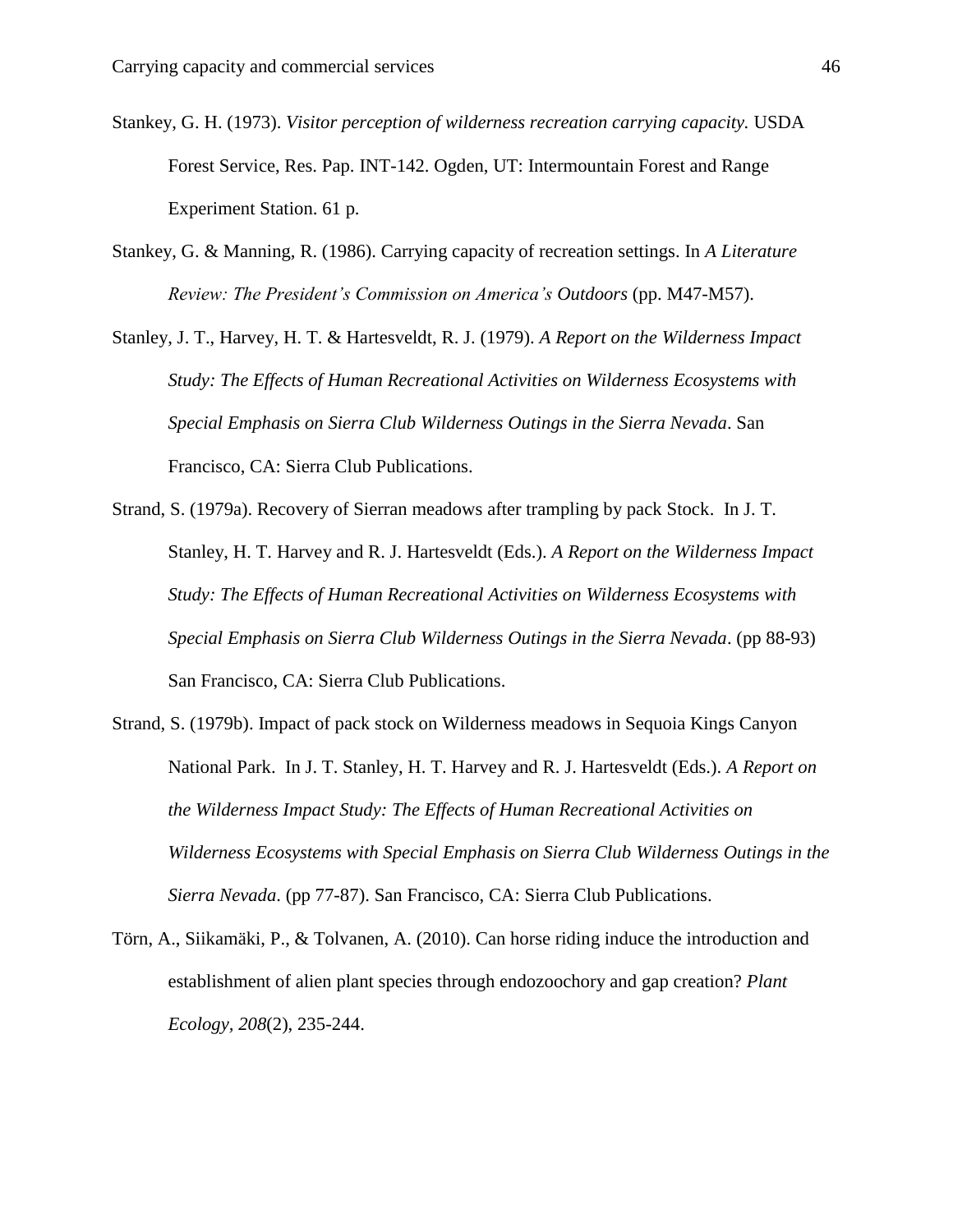- Törn, A., Tolvanen, A., Norokorpi, Y., Tervo, R., & Siikamäki, P. (2009). Comparing the impacts of hiking, skiing and horse riding on trail and vegetation in different types of forest. *Journal of Environmental Management, 90*(3), 1427-1434.
- Tranel, M. J., & Hall, A. (2003). Parks as battlegrounds: Managing conflicting values. In D. Harmon and A. Putney (Eds). *The Full Value of Parks* (pp. 64-70). Lanham, MD: Rowman & Littlefield.
- U. S. Department of Agriculture, Forest Service. (1994). *Comprehensive management plan North and South Forks of the Kern Wild and Scenic River*, as amended. (Original at [http://www.rivers.gov/documents/plans/kern-plan.pdf\)](http://www.rivers.gov/documents/plans/kern-plan.pdf) included in amended record of decision at: https://fs.usda.gov/Internet/FSE\_DOCUMENTS/stelprdb5199092.pdf
- U. S. Department of Interior, National Park Service. (2014). *Wilderness stewardship plan and draft environmental impact statement (WPS/DEIS) for Sequoia and Kings Canyon National Parks*. Retrieved from http://parkplanning.nps.gov/project Home.cfm?parkID=342&projectID=33225
- Watson, A. E., Niccolucci, M. J., & Williams, D. R. (1994). The nature of conflict between hikers and recreational stock users in the John Muir Wilderness. *Journal of Leisure Research*, *26*, 372-372.
- Watson, A. E. & Kajala, L. (1995). Intergroup conflict in wilderness: Balancing opportunities for experience with preservation responsibility. In: Sippola, A. L, P. Alaraudanjoki, B. Forbes, and V. Hallikainen (Eds.), *Northern Wilderness Areas: Ecology, Sustainability, Values; International Conference on Northern Wilderness Areas* (pp. 251-270). Rovaniemi, Finland: University of Lapland Arctic Centre. Retrieved from http://www.fs.fed.us/rm/pubs\_other/rmrs\_1995\_watson\_a002.pdf